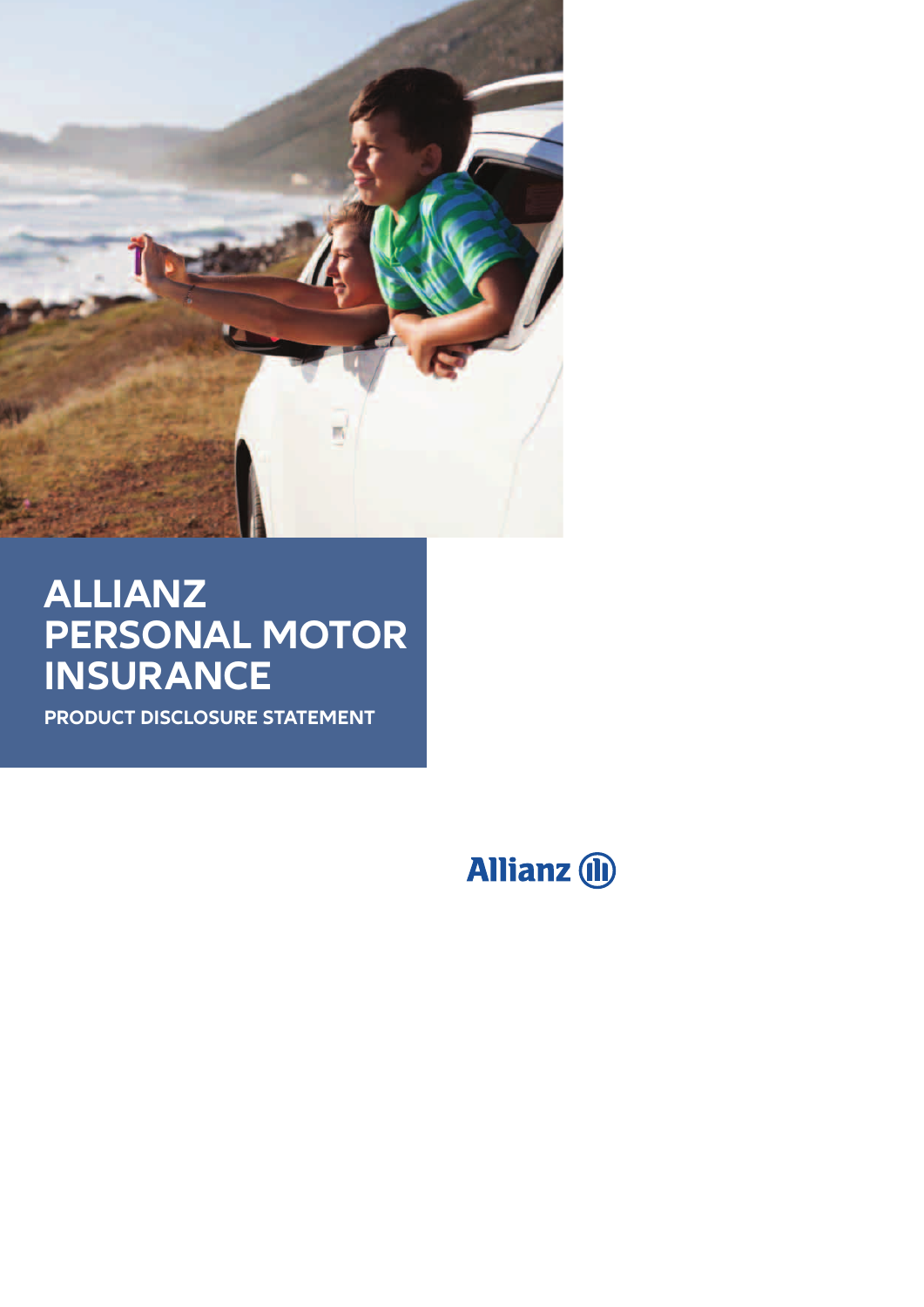Preparation date: 01/02/2021.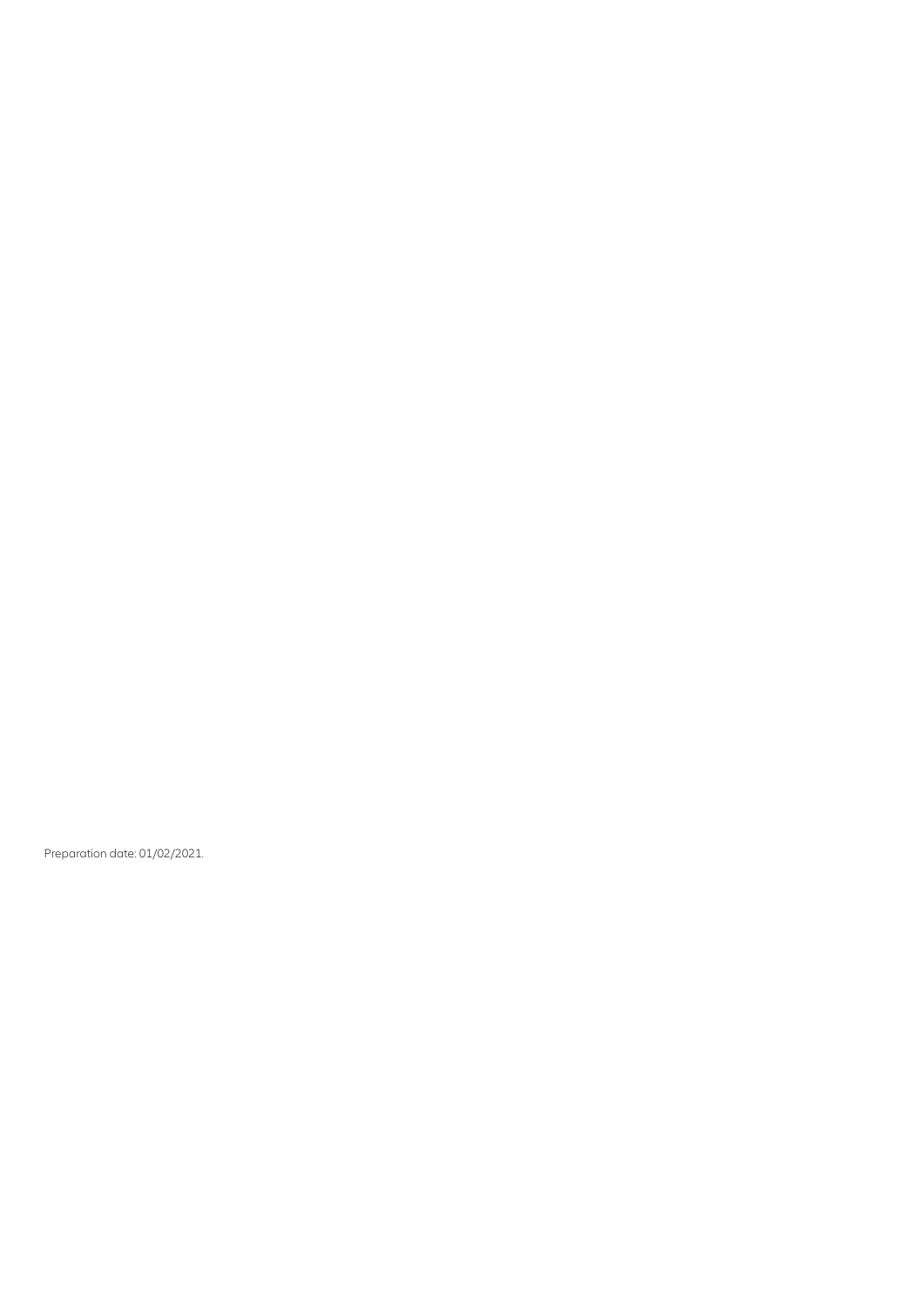# Motor Insurance

This Product Disclosure Statement (PDS) is an important document that contains information designed to help you make an informed decision about whether to purchase this insurance.

You need to ensure you have all the protection you need, so please read through this PDS carefully, and store in a safe place for easy reference.

# About Allianz

As a member of the worldwide Allianz Group, we use our years of local expertise, combined with global experience, to offer a wide range of products and services to our customers.

We are committed to continuous improvement of our products and services and strive to achieve this through the use of dedicated technical research units and the sharing of new product developments globally.

When you need to make a claim we are there for you via our 24 hour claims line so you can get back on the road again as quickly as possible.

# Motor Insurance – a snapshot

This is a high level snapshot only. For information on what is covered and what is not covered and for any limits and excesses that apply, please read this PDS, your policy schedule and any other documents that make up your policy.

| Who we<br>cover                   | You; and<br>٠<br>any licensed driver you give permission to drive the vehicle<br>٠<br>except someone noted as a declined driver on the policy.                                                                                                                                                                                                                                                                                                                                                                                                                                                                                                                          |
|-----------------------------------|-------------------------------------------------------------------------------------------------------------------------------------------------------------------------------------------------------------------------------------------------------------------------------------------------------------------------------------------------------------------------------------------------------------------------------------------------------------------------------------------------------------------------------------------------------------------------------------------------------------------------------------------------------------------------|
| Types of<br>cover we<br>can offer | Comprehensive insurance<br>٠<br>Accidental loss of (including theft) or accidental damage to<br>your vehicle as listed under the Comprehensive insurance section<br>including Other benefits and Optional benefits (where applicable).<br>See page 18.<br>Liability cover as specified in the legal liability section. See page 26.<br>Third Party Property Damage insurance<br>$\bullet$<br>Liability cover as specified in the legal liability section. See page 26.<br>Third Party Fire and Theft insurance<br>$\bullet$<br>Please note that Third Party Fire and Theft cover is no longer<br>available for new policies. It is only available to existing customers |
|                                   | with Third Party Fire and Theft cover who are renewing their policy.<br>Accidental loss of or accidental damage to your vehicle caused by<br>fire, explosion, lightning, or theft as listed under the Third Party Fire<br>and Theft insurance section including Other benefits. See page 29.<br>. 14 موجود هم المعتقدة مع المتاز والماء المعامل معاملة من المعتقدة مع مع المعتقد المعاملية المارة ا                                                                                                                                                                                                                                                                     |

– Liability cover as specified in the legal liability section. See page 26.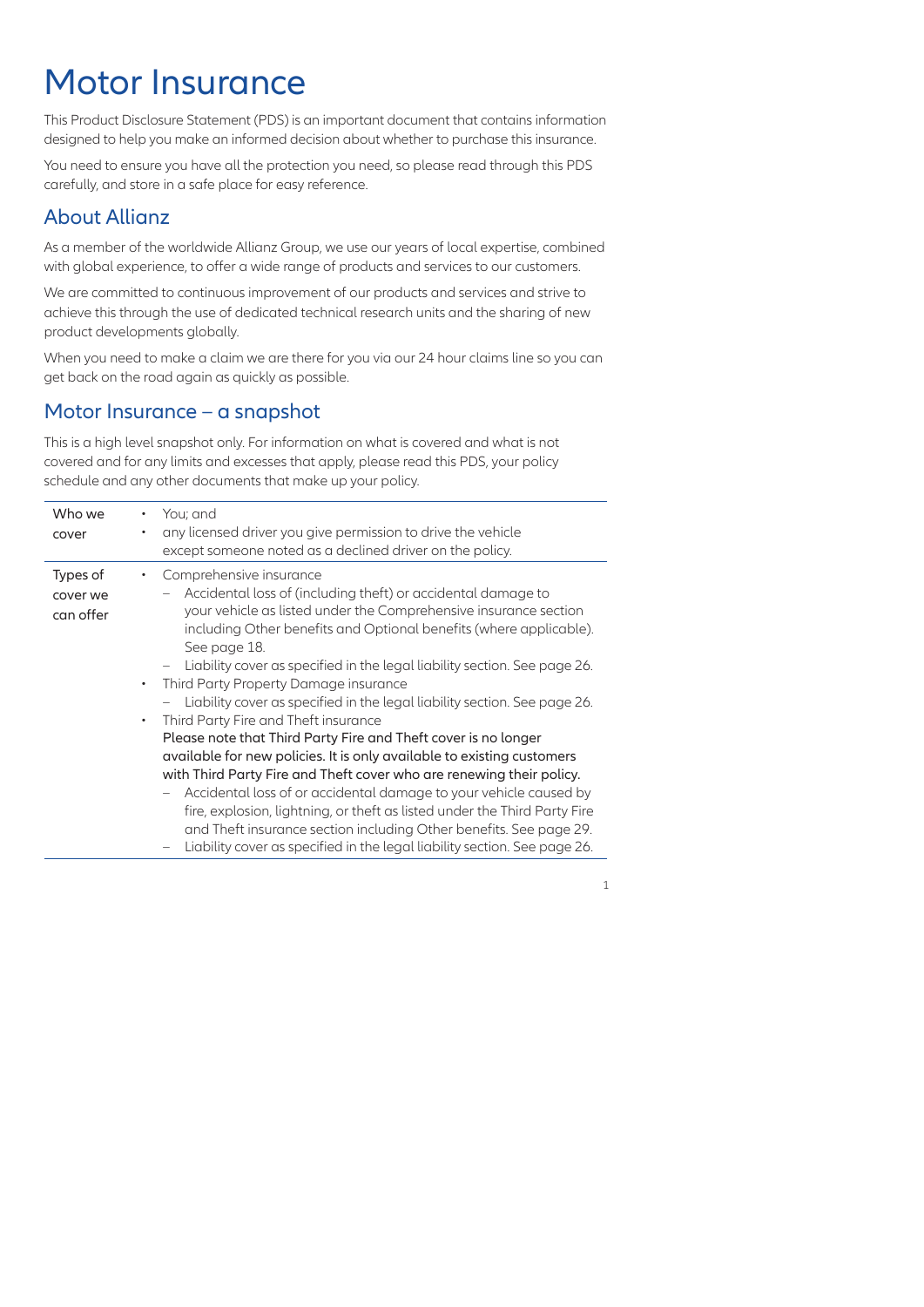| What cover<br>you get for<br>your vehicle<br>(Not applicable<br>if you have Third<br><b>Party Property</b><br>Damage cover)                                                                                                                                                                                                                                                                                                                                                                                                                                                                                                                                                                                                                                                                                                                                                                                                                                                                                                                  | on your policy schedule.                                                                              | Your vehicle (including its standard tools, modifications and accessories<br>as supplied by the manufacturer and fitted or non-standard extras,<br>modifications and accessories which are included on your policy<br>schedule) is covered for its agreed or market value whichever is shown |                                          |                                                                                                                                                            |
|----------------------------------------------------------------------------------------------------------------------------------------------------------------------------------------------------------------------------------------------------------------------------------------------------------------------------------------------------------------------------------------------------------------------------------------------------------------------------------------------------------------------------------------------------------------------------------------------------------------------------------------------------------------------------------------------------------------------------------------------------------------------------------------------------------------------------------------------------------------------------------------------------------------------------------------------------------------------------------------------------------------------------------------------|-------------------------------------------------------------------------------------------------------|----------------------------------------------------------------------------------------------------------------------------------------------------------------------------------------------------------------------------------------------------------------------------------------------|------------------------------------------|------------------------------------------------------------------------------------------------------------------------------------------------------------|
| What we<br>pay for                                                                                                                                                                                                                                                                                                                                                                                                                                                                                                                                                                                                                                                                                                                                                                                                                                                                                                                                                                                                                           | If we agree to pay a claim for covered loss of or damage to your vehicle<br>we will:                  |                                                                                                                                                                                                                                                                                              |                                          |                                                                                                                                                            |
| (where applicable)                                                                                                                                                                                                                                                                                                                                                                                                                                                                                                                                                                                                                                                                                                                                                                                                                                                                                                                                                                                                                           | policy; and                                                                                           | at our option (acting reasonably), repair or pay you the reasonable<br>cost of repairs or the agreed value or market value that applies on the<br>pay for other covered benefits that apply, subject to the relevant limits.                                                                 |                                          |                                                                                                                                                            |
| What you<br>pay for                                                                                                                                                                                                                                                                                                                                                                                                                                                                                                                                                                                                                                                                                                                                                                                                                                                                                                                                                                                                                          | If you make a claim and are responsible or at fault for the accident, you<br>will be required to pay: | any amounts that might apply such as an excess.                                                                                                                                                                                                                                              |                                          |                                                                                                                                                            |
| Summary of policy features, benefits and exclusions<br>Our motor insurance policy has been designed to provide you with different types of cover<br>to choose from. You need to decide if this insurance is right for you and you should read this<br>PDS and all of the documents that make up the policy to ensure you have the cover you<br>need. The cover you choose will be shown on your policy schedule.<br>Below we have included a summary of the policy features, options that are available under<br>each type of cover that you can choose to apply for, and exclusions that may apply.<br>The table is a guide only. Each cover noted is subject to terms, conditions, exclusions and<br>imitations that are not listed in the summary. You are not automatically insured under<br>each section.<br>For information on what is covered and what is not covered, and any limits and excesses<br>that apply, please read your policy schedule and this PDS carefully including the "When we<br>will not pay your claim" section. |                                                                                                       |                                                                                                                                                                                                                                                                                              |                                          |                                                                                                                                                            |
| and exclusions                                                                                                                                                                                                                                                                                                                                                                                                                                                                                                                                                                                                                                                                                                                                                                                                                                                                                                                                                                                                                               | Summary of features, options                                                                          | Comprehensive                                                                                                                                                                                                                                                                                | <b>Third Party</b><br>Property<br>Damage | <b>Third Party</b><br>Fire & Theft<br>Only available to<br>existing customers with<br>Third Party Fire and<br>Theft cover who are<br>renewing their policy |
|                                                                                                                                                                                                                                                                                                                                                                                                                                                                                                                                                                                                                                                                                                                                                                                                                                                                                                                                                                                                                                              | Features, benefits and exclusions                                                                     |                                                                                                                                                                                                                                                                                              |                                          |                                                                                                                                                            |
|                                                                                                                                                                                                                                                                                                                                                                                                                                                                                                                                                                                                                                                                                                                                                                                                                                                                                                                                                                                                                                              | Accidental loss of or damage to                                                                       |                                                                                                                                                                                                                                                                                              |                                          |                                                                                                                                                            |

# Summary of policy features, benefits and exclusions

| pay for        | will be required to pay:<br>• any amounts that might apply such as an excess.                                                                                                                                                                                                                                                                             |               |                                          |                                                                                                                                                            |
|----------------|-----------------------------------------------------------------------------------------------------------------------------------------------------------------------------------------------------------------------------------------------------------------------------------------------------------------------------------------------------------|---------------|------------------------------------------|------------------------------------------------------------------------------------------------------------------------------------------------------------|
|                | Summary of policy features, benefits and exclusions                                                                                                                                                                                                                                                                                                       |               |                                          |                                                                                                                                                            |
|                | Our motor insurance policy has been designed to provide you with different types of cover<br>to choose from. You need to decide if this insurance is right for you and you should read this<br>PDS and all of the documents that make up the policy to ensure you have the cover you<br>need. The cover you choose will be shown on your policy schedule. |               |                                          |                                                                                                                                                            |
|                | Below we have included a summary of the policy features, options that are available under<br>each type of cover that you can choose to apply for, and exclusions that may apply.                                                                                                                                                                          |               |                                          |                                                                                                                                                            |
| each section.  | The table is a guide only. Each cover noted is subject to terms, conditions, exclusions and<br>limitations that are not listed in the summary. You are not automatically insured under                                                                                                                                                                    |               |                                          |                                                                                                                                                            |
|                | For information on what is covered and what is not covered, and any limits and excesses<br>that apply, please read your policy schedule and this PDS carefully including the "When we<br>will not pay your claim" section.                                                                                                                                |               |                                          |                                                                                                                                                            |
| and exclusions | Summary of features, options                                                                                                                                                                                                                                                                                                                              | Comprehensive | <b>Third Party</b><br>Property<br>Damage | <b>Third Party</b><br>Fire & Theft<br>Only available to<br>existing customers with<br>Third Party Fire and<br>Theft cover who are<br>renewing their policy |
|                | Features, benefits and exclusions                                                                                                                                                                                                                                                                                                                         |               |                                          |                                                                                                                                                            |
| your vehicle   | Accidental loss of or damage to                                                                                                                                                                                                                                                                                                                           |               | X                                        |                                                                                                                                                            |
|                | New for old replacement after a<br>total loss - less than 3 years old                                                                                                                                                                                                                                                                                     | V             | $\boldsymbol{\mathsf{x}}$                | X                                                                                                                                                          |
|                |                                                                                                                                                                                                                                                                                                                                                           |               |                                          |                                                                                                                                                            |
|                |                                                                                                                                                                                                                                                                                                                                                           |               |                                          |                                                                                                                                                            |

#### Features, benefits and exclusions

| Accidental loss of or damage to<br>your vehicle                       |  |  |
|-----------------------------------------------------------------------|--|--|
| New for old replacement after a<br>total loss – less than 3 years old |  |  |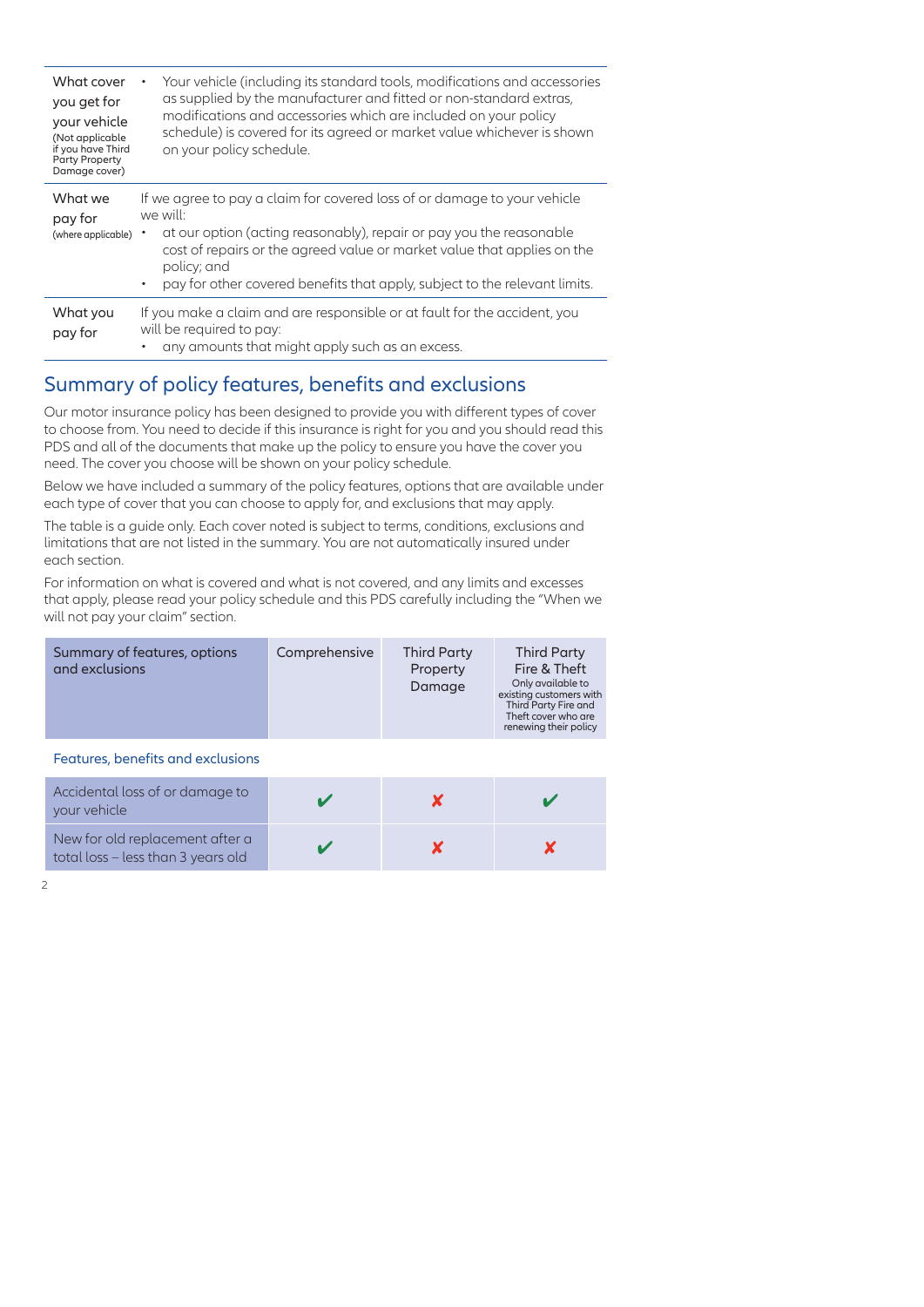| Summary of features, options<br>and exclusions                                                                                                              | Comprehensive | <b>Third Party</b><br>Property<br>Damage | <b>Third Party</b><br>Fire & Theft<br>Only available to<br>existing customers with<br>Third Party Fire and<br>Theft cover who are<br>renewing their policy |
|-------------------------------------------------------------------------------------------------------------------------------------------------------------|---------------|------------------------------------------|------------------------------------------------------------------------------------------------------------------------------------------------------------|
| Temporary cover on<br>replacement vehicle                                                                                                                   | $\checkmark$  | $\boldsymbol{x}$                         | X                                                                                                                                                          |
| Removal of basic excess for<br>windscreen, sunroof or window<br>glass claims - 1 replacement<br>claim and 2 repair claims in<br>any one period of insurance | ✔             | X                                        | x                                                                                                                                                          |
| Child seats or baby capsules<br>- \$650 any one incident                                                                                                    | V             | $\boldsymbol{\mathsf{x}}$                | $\boldsymbol{x}$                                                                                                                                           |
| Emergency repairs<br>- \$500 any one incident                                                                                                               | $\checkmark$  | $\boldsymbol{\mathsf{x}}$                | $\boldsymbol{x}$                                                                                                                                           |
| Emergency accommodation and<br>travelling expenses<br>- \$1,500 any one incident                                                                            | $\mathbf v$   | $\boldsymbol{\mathsf{x}}$                | $\boldsymbol{x}$                                                                                                                                           |
| Lock re-keying/re-coding<br>- \$2,000 any one incident                                                                                                      | $\checkmark$  | $\boldsymbol{\mathsf{x}}$                | $\checkmark$                                                                                                                                               |
| Personal items<br>$-$ \$1,000 any one incident                                                                                                              | V             | $\boldsymbol{\mathsf{x}}$                | $\boldsymbol{x}$                                                                                                                                           |
| Staying mobile following theft<br>- up to 30 days \$100 per day<br>maximum                                                                                  | v             | $\boldsymbol{x}$                         | $\checkmark$                                                                                                                                               |
| Staying mobile following a not at<br>fault collision<br>- up to 30 days, \$100 per day<br>maximum                                                           |               | $\boldsymbol{\mathsf{x}}$                | $\boldsymbol{\mathsf{x}}$                                                                                                                                  |
| Accessories, Signwriting<br>and Artwork<br>$-$ up to \$2,000 or 5% of the<br>vehicle's market value, whichever                                              |               | X                                        | $\boldsymbol{x}$                                                                                                                                           |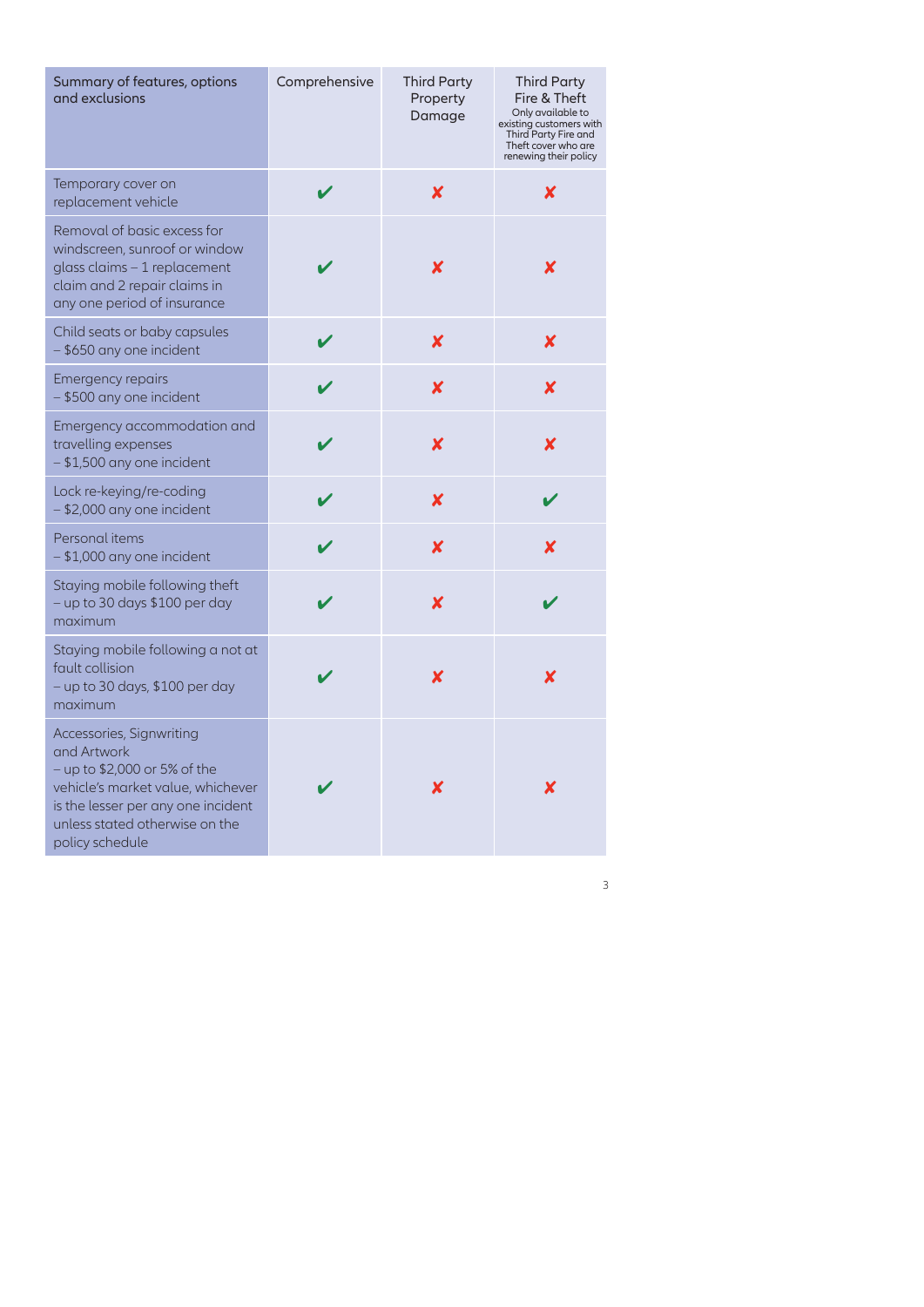| Summary of features, options<br>and exclusions                                                                                  | Comprehensive    | <b>Third Party</b><br>Property<br>Damage | <b>Third Party</b><br>Fire & Theft<br>Only available to<br>existing customers with<br>Third Party Fire and<br>Theft cover who are |
|---------------------------------------------------------------------------------------------------------------------------------|------------------|------------------------------------------|-----------------------------------------------------------------------------------------------------------------------------------|
| Towing - Reasonable costs                                                                                                       | $\checkmark$     | $\boldsymbol{x}$                         | renewing their policy<br>✔                                                                                                        |
| Trailer and caravan cover                                                                                                       |                  |                                          |                                                                                                                                   |
| - \$2,000 or market value<br>whichever is the lesser any<br>one incident                                                        | V                | X                                        | $\boldsymbol{\mathsf{x}}$                                                                                                         |
| Transportation costs<br>- \$500 any one incident                                                                                | $\checkmark$     | $\boldsymbol{\mathsf{x}}$                | $\boldsymbol{x}$                                                                                                                  |
| Legal liability cover                                                                                                           |                  |                                          |                                                                                                                                   |
| Cover for damage to other<br>people's property (legal liability)<br>$-$ up to \$30,000,000 any one<br>event or series of events | V                | $\boldsymbol{\mathcal{U}}$               | ✔                                                                                                                                 |
| Substitute vehicle (liability)                                                                                                  | $\checkmark$     | $\mathbf v$                              | $\checkmark$                                                                                                                      |
| Employer's or principal's liability                                                                                             | $\checkmark$     | $\mathbf v$                              | $\boldsymbol{\mathcal{U}}$                                                                                                        |
| Supplementary bodily injury<br>(liability) - up to \$30,000,000<br>any one event or series of events                            | ✔                | $\mathbf v$                              | $\boldsymbol{\mathcal{U}}$                                                                                                        |
| Legal costs                                                                                                                     | $\mathbf v$      | $\mathbf{v}$                             | $\mathbf v$                                                                                                                       |
| Uninsured motorists extension                                                                                                   | $\boldsymbol{x}$ | $\checkmark$                             | $\boldsymbol{\mathcal{U}}$                                                                                                        |
| When we will not pay your claim                                                                                                 |                  |                                          |                                                                                                                                   |
|                                                                                                                                 |                  |                                          |                                                                                                                                   |
| Your vehicle being driven by an<br>unlicensed, declined or driver<br>under the influence                                        | $\boldsymbol{x}$ | $\boldsymbol{x}$                         | $\boldsymbol{x}$                                                                                                                  |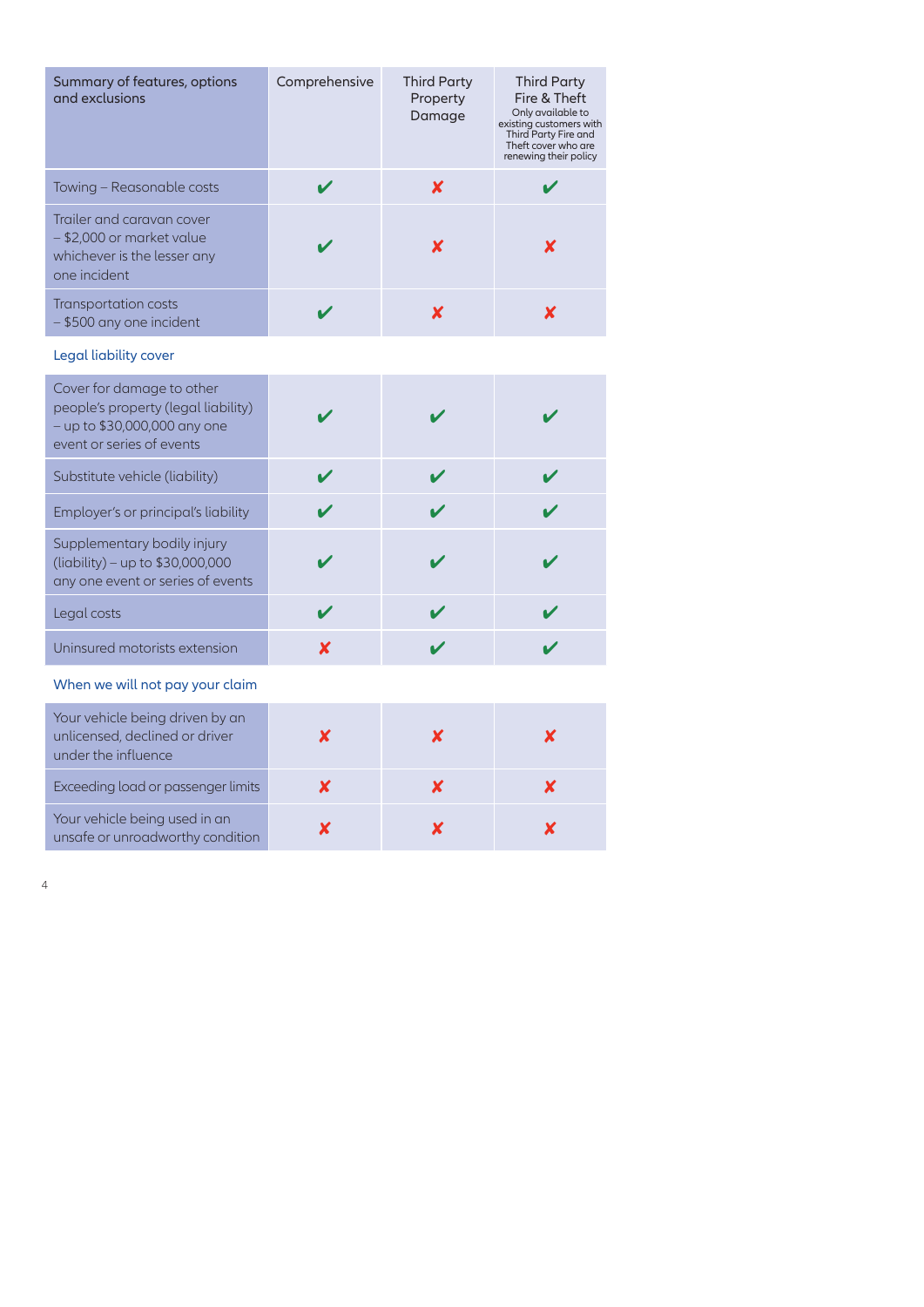| Summary of features, options<br>and exclusions                                                                       | Comprehensive             | <b>Third Party</b><br>Property<br>Damage | <b>Third Party</b><br>Fire & Theft<br>Only available to<br>existing customers with<br>Third Party Fire and<br>Theft cover who are<br>renewing their policy |
|----------------------------------------------------------------------------------------------------------------------|---------------------------|------------------------------------------|------------------------------------------------------------------------------------------------------------------------------------------------------------|
| Carrying passengers for hire,                                                                                        |                           |                                          |                                                                                                                                                            |
| fare or reward (unless noted<br>on policy schedule or in other<br>specified circumstances)                           | x                         | x                                        | x                                                                                                                                                          |
| Consequential loss                                                                                                   | X                         | X                                        | X                                                                                                                                                          |
| Motor sport or Motor trade use                                                                                       | ×                         | X                                        | $\boldsymbol{x}$                                                                                                                                           |
| Deliberate, intentional, malicious<br>or criminal acts by you or other<br>specified persons                          | $\boldsymbol{\mathsf{x}}$ | ×                                        | ×                                                                                                                                                          |
| War, radioactivity or nuclear<br>materials or terrorism                                                              | $\boldsymbol{x}$          | X                                        | X                                                                                                                                                          |
| Asbestos                                                                                                             | X                         | X                                        | $\boldsymbol{x}$                                                                                                                                           |
| Mechanical failure                                                                                                   | X                         | X                                        | $\boldsymbol{x}$                                                                                                                                           |
| Tyre damage                                                                                                          | $\boldsymbol{x}$          | X                                        | X                                                                                                                                                          |
| Wear and tear                                                                                                        | $\boldsymbol{\mathsf{x}}$ | X                                        | X                                                                                                                                                          |
| Poor workmanship                                                                                                     | $\boldsymbol{\mathsf{x}}$ | X                                        | X                                                                                                                                                          |
| <b>Unrelated Damage</b>                                                                                              | X                         | X                                        | X                                                                                                                                                          |
| Lawful seizure                                                                                                       | $\boldsymbol{\mathsf{x}}$ | $\boldsymbol{\mathsf{x}}$                | X                                                                                                                                                          |
| Non safeguarding of your vehicle                                                                                     | $\boldsymbol{\mathsf{x}}$ | $\boldsymbol{\mathsf{x}}$                | X                                                                                                                                                          |
| Theft of your vehicle unless<br>specified conditions are met                                                         | X                         | X                                        | X                                                                                                                                                          |
| Renting a vehicle<br>(except in circumstances<br>detailed in the Staying mobile<br>or Transportation costs benefits) | X                         | X                                        | X                                                                                                                                                          |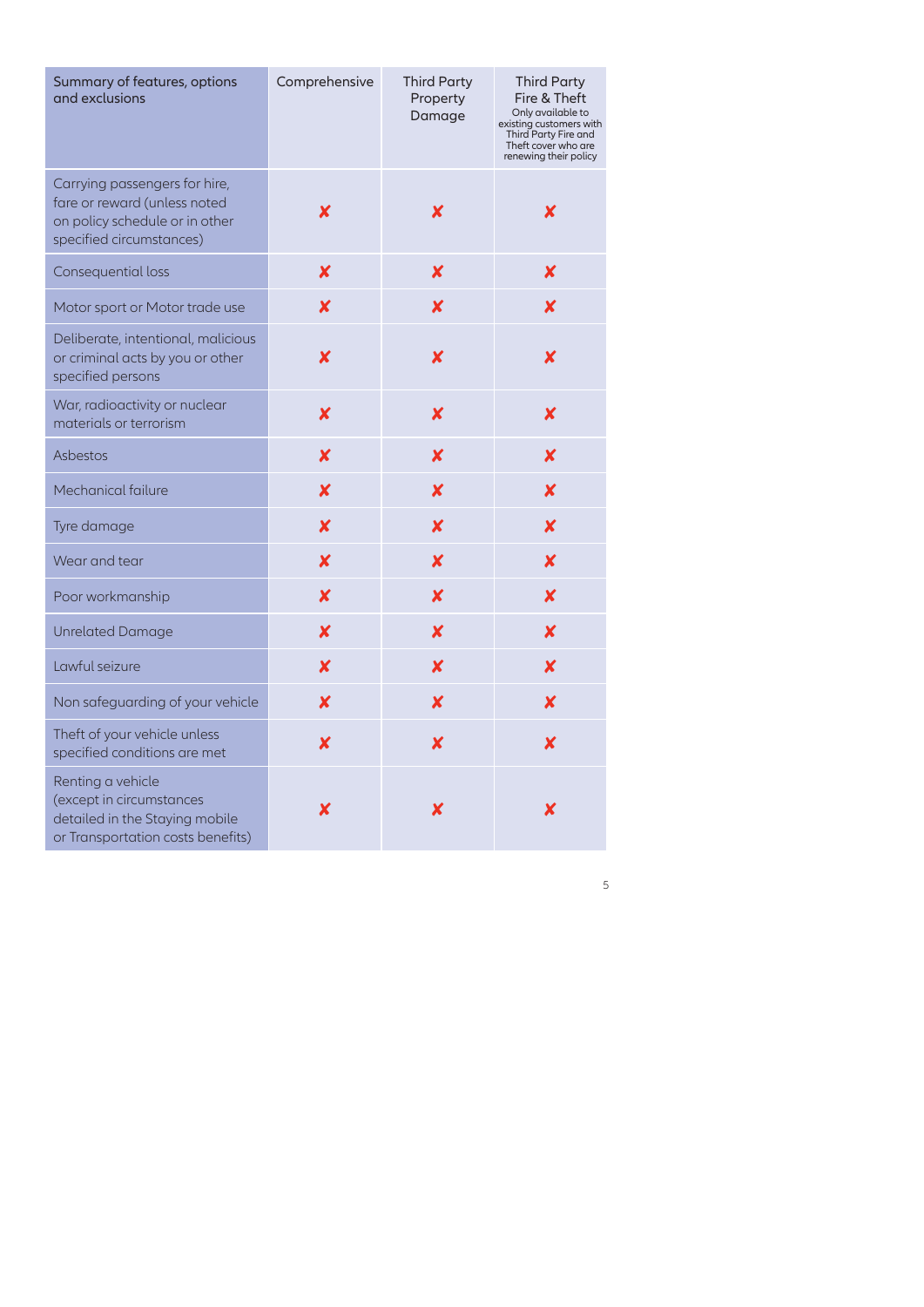| Summary of features, options<br>and exclusions                                                                           | Comprehensive    | <b>Third Party</b><br>Property<br>Damage | <b>Third Party</b><br>Fire & Theft<br>Only available to<br>existing customers with<br>Third Party Fire and<br>Theft cover who are<br>renewing their policy |
|--------------------------------------------------------------------------------------------------------------------------|------------------|------------------------------------------|------------------------------------------------------------------------------------------------------------------------------------------------------------|
| Failure of computer<br>or similar equipment                                                                              | $\boldsymbol{x}$ | $\boldsymbol{x}$                         | X                                                                                                                                                          |
| Loss or damage caused by<br>cyclone, flood or bush fires<br>in the first 72 hours after the<br>policy is first taken out | X                | X                                        | X                                                                                                                                                          |
| Geographical limitation<br>- cover availability outside<br>of Australia                                                  | $\boldsymbol{x}$ | $\boldsymbol{\mathsf{x}}$                | $\boldsymbol{x}$                                                                                                                                           |
| Economic or trade sanctions                                                                                              | $\boldsymbol{x}$ | $\boldsymbol{\mathsf{x}}$                | $\boldsymbol{x}$                                                                                                                                           |
| Optional benefits you can add                                                                                            |                  |                                          |                                                                                                                                                            |
| Protected NCB - 1st claim per<br>period of insurance                                                                     | $\checkmark$     | $\boldsymbol{\mathsf{x}}$                | $\boldsymbol{x}$                                                                                                                                           |
| Staying mobile following<br>an accident<br>- up to 30 days, \$100 per day<br>maximum                                     |                  | $\boldsymbol{\mathsf{x}}$                | $\boldsymbol{\mathsf{x}}$                                                                                                                                  |
| Tools of trade                                                                                                           | V                | $\boldsymbol{\mathsf{x}}$                | $\boldsymbol{x}$                                                                                                                                           |
| - \$3,000 any one incident                                                                                               |                  |                                          |                                                                                                                                                            |
| Optional excesses you can select to decrease your premium for<br>Comprehensive Motor Insurance cover                     |                  |                                          |                                                                                                                                                            |
|                                                                                                                          |                  |                                          |                                                                                                                                                            |

#### Optional benefits you can add

| Protected NCB - 1st claim per<br>period of insurance                                   |  |  |
|----------------------------------------------------------------------------------------|--|--|
| Staying mobile following<br>an accident<br>$-$ up to 30 days, \$100 per day<br>maximum |  |  |
| Tools of trade<br>- \$3,000 any one incident                                           |  |  |

#### Optional excesses you can select to decrease your premium for

| Unnamed driver excess     |  |  |
|---------------------------|--|--|
| $-$ \$2,500 any one claim |  |  |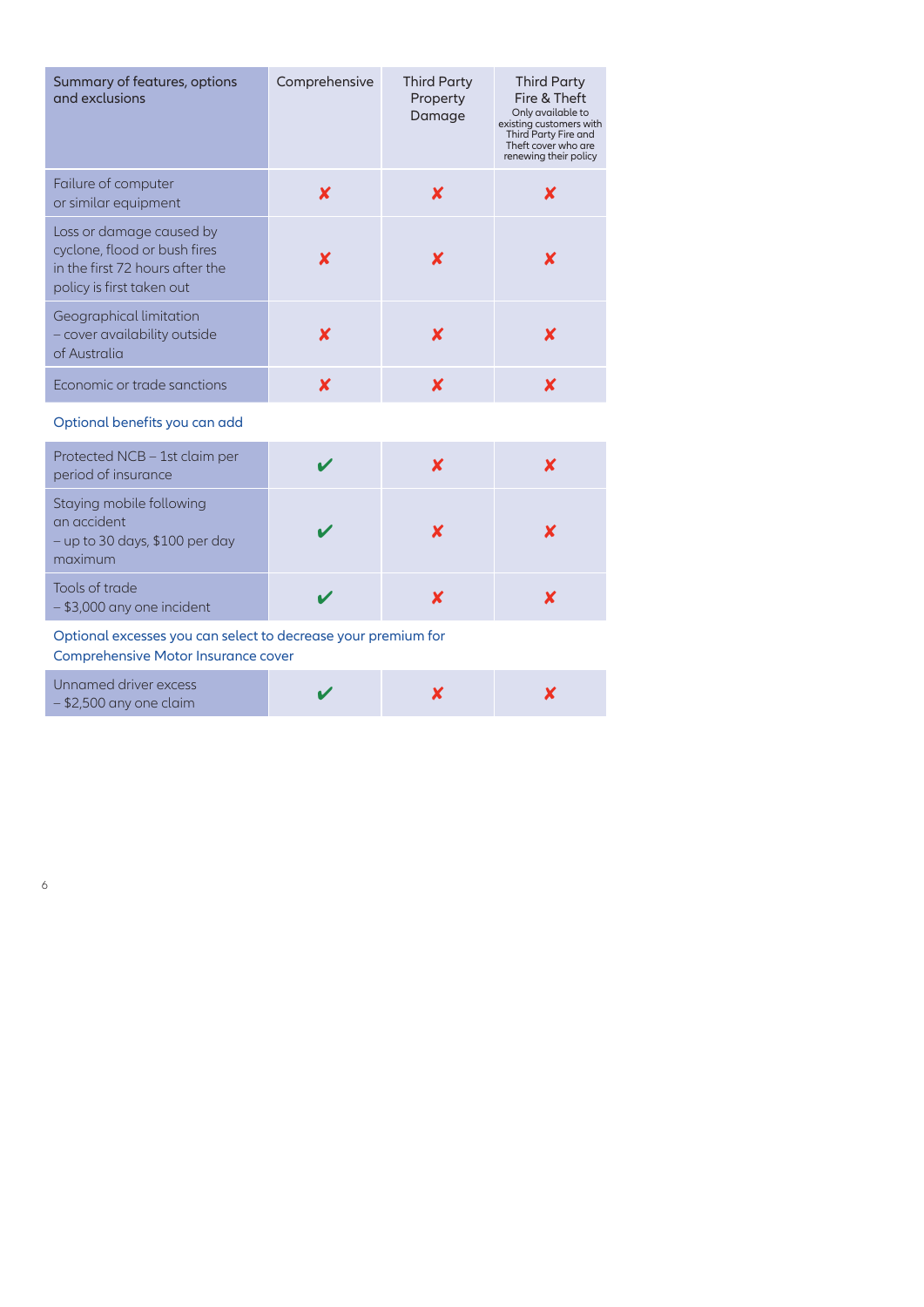# Table of Contents

|                                                       | page           |
|-------------------------------------------------------|----------------|
| <b>Motor Insurance</b>                                | 1              |
| About Allianz                                         | 1              |
| Motor Insurance - a snapshot                          | 1              |
| Summary of policy features, benefits and exclusions   | $\overline{2}$ |
| Our agreement with you                                | 9              |
| Your insurance contract                               | 9              |
| Your waiting period for cyclone, flood and bush fires | 9              |
| Your policy schedule                                  | 10             |
| Receiving your policy documents                       | 10             |
| Your responsibilities                                 | 10             |
| Special conditions                                    | 11             |
| The value we apply to your vehicle                    | 11             |
| Your premium                                          | 12             |
| Paying your premium                                   | 13             |
| What happens if you don't pay your premium on time    | 13             |
| Twenty one day cooling off period                     | 13             |
| Renewing your policy                                  | 13             |
| Assigning your rights                                 | 14             |
| Appointing a representative                           | 14             |
| Governing law                                         | 14             |
| Duty of Disclosure                                    | 15             |
| Your No Claim Bonus (NCB) or Rating level             | 16             |
| Comprehensive insurance                               | 18             |
| Accidental loss of or damage to your vehicle          | 18             |
| Other benefits we will pay                            | 19             |
|                                                       |                |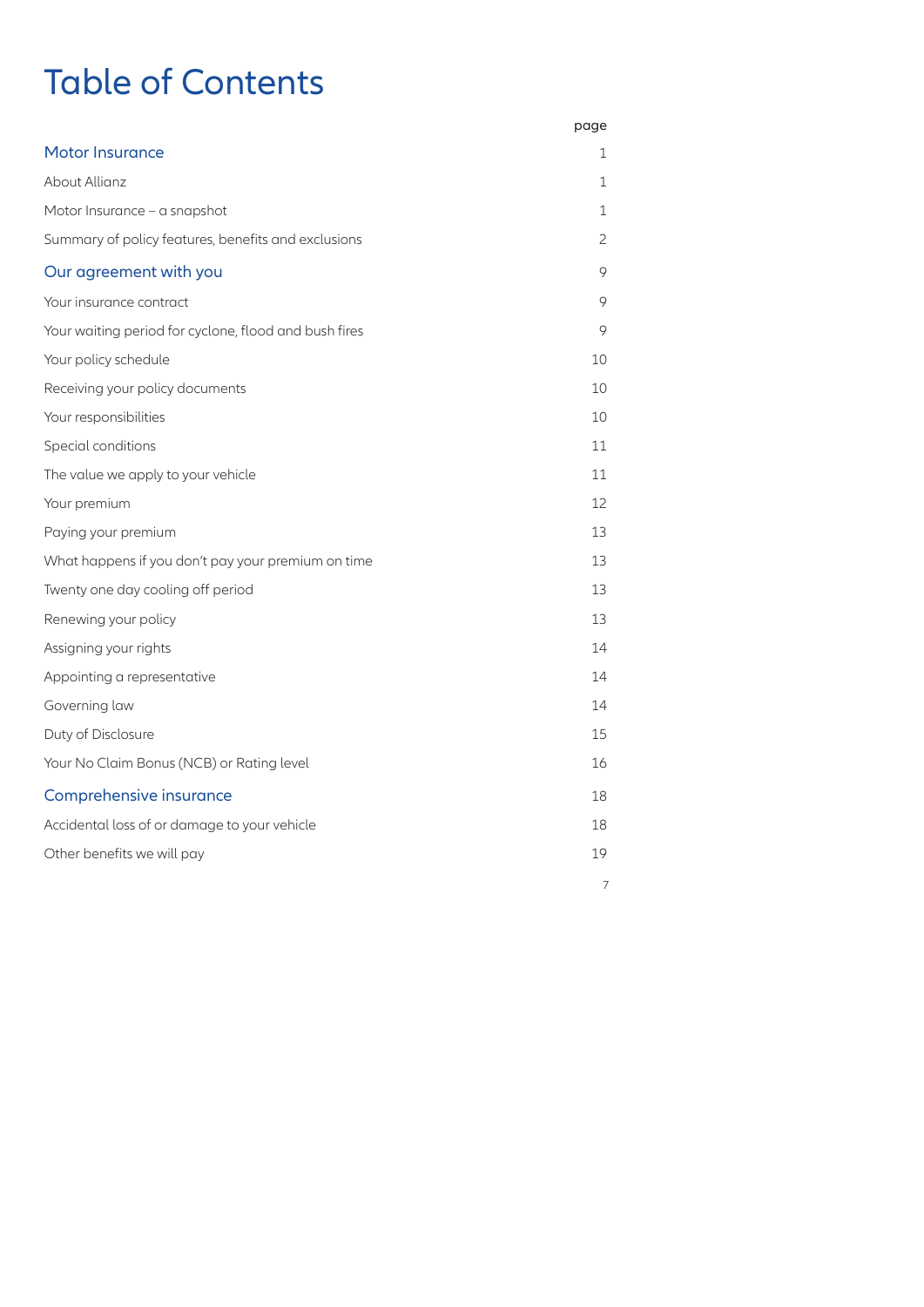|                                                                     | page |
|---------------------------------------------------------------------|------|
| <b>Optional benefits</b>                                            | 24   |
| Legal liability                                                     | 26   |
| Cover for damage to other people's property (legal liability)       | 26   |
| Other benefits we will pay                                          | 28   |
| <b>Third Party Fire and Theft</b>                                   | 29   |
| Loss of or damage to your vehicle caused by fire or theft           | 29   |
| Other benefits we will pay                                          | 29   |
| Making a claim                                                      | 31   |
| Choosing a repairer                                                 | 35   |
| Parts used to repair your vehicle                                   | 36   |
| Our excesses                                                        | 37   |
| Other deductions                                                    | 39   |
| When we will not pay your claim                                     | 40   |
| Changes to your policy                                              | 45   |
| What you must tell us                                               | 45   |
| Cancellation rights under your policy                               | 45   |
| Complaints - Internal and external complaints procedure             | 46   |
| Privacy notice                                                      | 47   |
| General Insurance Code of Practice                                  | 48   |
| If this insurance has been issued through an insurance intermediary | 49   |
| <b>Financial Claims Scheme</b>                                      | 49   |
| Updating this PDS                                                   | 49   |
| Phoning for assistance and confirmation of transactions             | 49   |
| <b>Definitions</b>                                                  | 50   |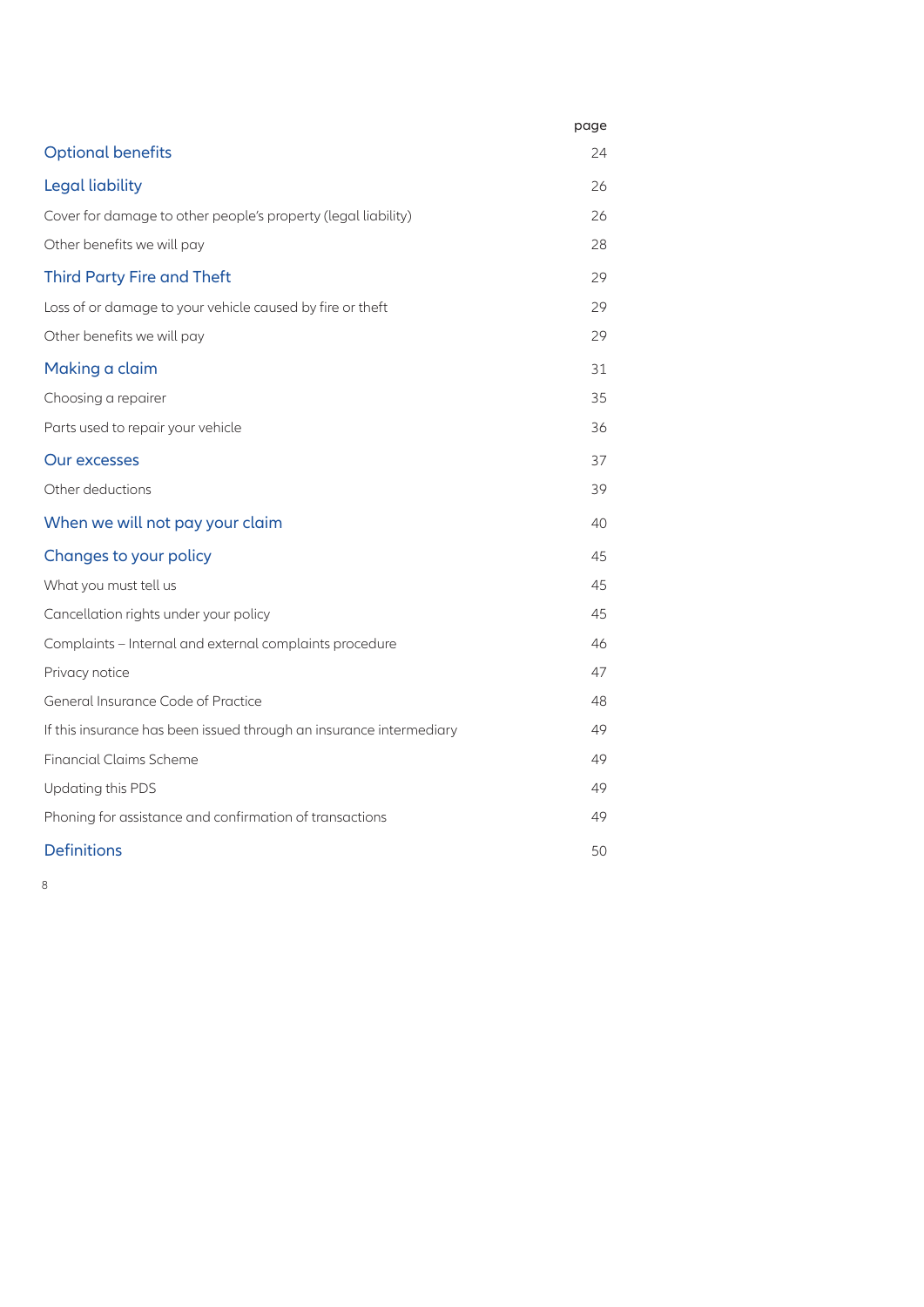# Our agreement with you

#### Your insurance contract

When you buy the type of motor insurance cover you need, we enter into a contract with you which is called the policy and is made up of:

- your policy schedule;
- this Product Disclosure Statement (PDS),
- any applicable Supplementary PDS (SPDS); and
- any other document we tell you forms part of the policy at or prior to the commencement of the policy or when required or permitted by law, which may vary or modify the above documents.

This document (together with any amendments, updates or endorsements that we give you in writing which may vary it when required or permitted by law) will also apply for any offer of renewal we make, unless we tell you otherwise or issue you with a new and updated PDS.

If there is more than one insured on the policy, then anything that any of the insureds says, does or omits to advise to us of applies to and affects the rights of all of the insureds.

If you require further information about this product, please contact your appointed Insurance Broker.

# Your waiting period for cyclone, flood and bush fires

To manage the risk of people taking out motor insurance on their uninsured vehicles when events such as cyclones, floods or bush fires are predicted, we do not provide cover (where the type of cover you have provides it) for any loss of or damage to your vehicle caused by these events during the first 72 hours after the policy is first taken out by you (it does not apply to renewals). However, you will be covered from the time you take out the policy for covered loss of or damage to your vehicle not caused by these events.

This waiting period does not apply when:

- a new comprehensive policy is taken as a replacement of an existing comprehensive policy with no break in cover; or
- the vehicle you are insuring was purchased at the time the policy commences.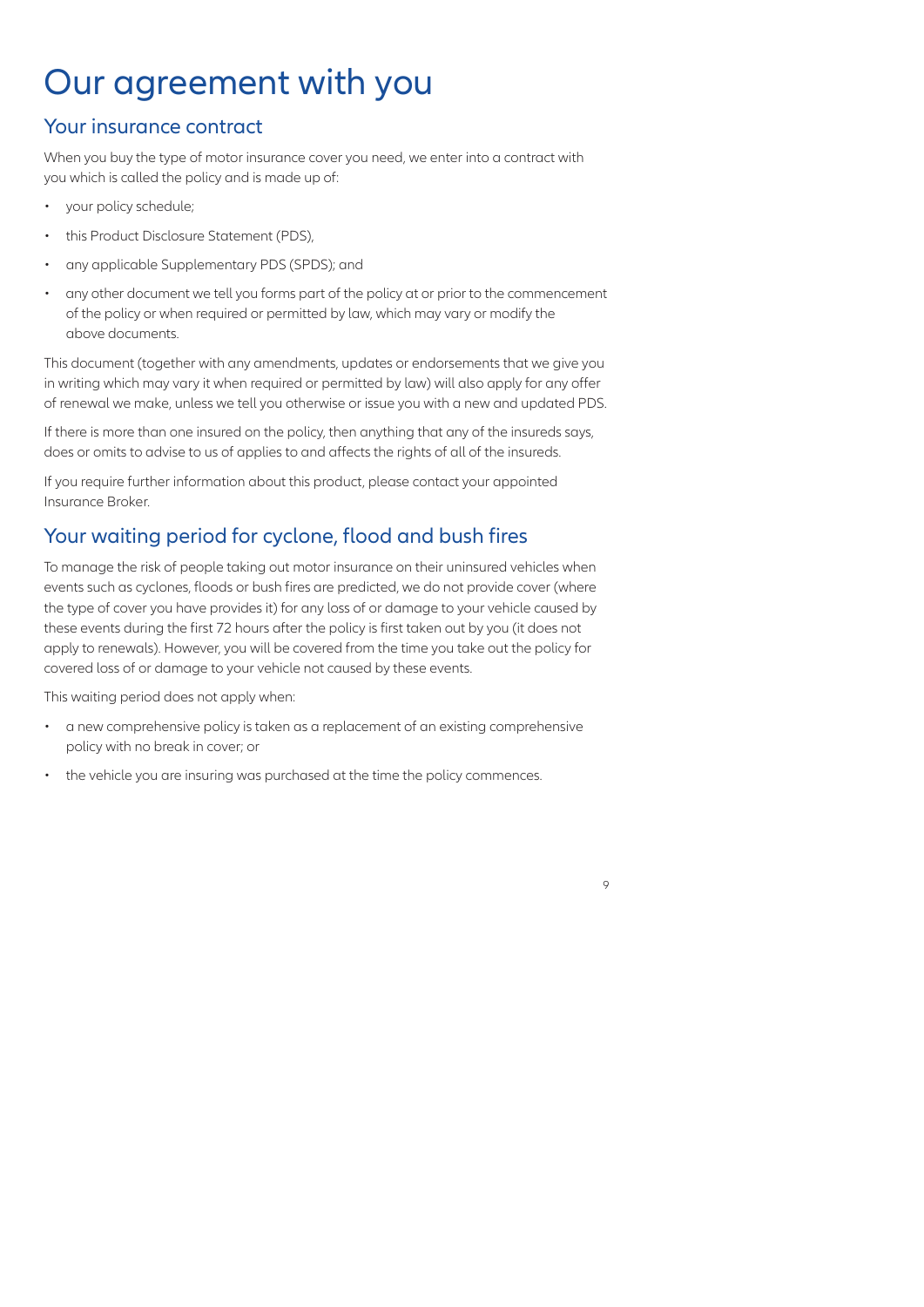# Your policy schedule

Your policy schedule shows the type of cover you have and any optional covers you have added under the policy. It also shows the period that the policy covers you for called the period of insurance.

#### Receiving your policy documents

You may choose to receive your policy documents:

- electronically (by email); or
- in hard copy (by post).

In the event that you choose to receive your documents electronically, we will send them to the email address that you provide us, not your mailing address. Any documents sent by email will be considered to have been received by you 24 hours from the time we sent them to your email address.

If you do not tell us to send your documents to you electronically, then we will send them to you by post to the mailing address that you have provided us.

It is your responsibility to make sure that both the email and mailing address you have provided us are up to date. This means you need to let us know if you change your email or mailing address as soon as reasonably possible (refer to "Changes to your policy").

#### Your responsibilities

It is up to you to choose the cover you need. Because we and our representatives do not advise you on whether the policy is specifically appropriate for your objectives, financial situation or needs, you should carefully read this document before deciding.

When entering into the policy or on renewal, variation, extension, or reinstatement (as applicable) you must meet your duty of disclosure obligations. See page 15.

You must during the term of the policy follow and meet all of the policy's terms and conditions.

In particular:

- take all reasonable care to prevent loss of (including theft) or damage to your vehicle. This includes but is not limited to:
	- moving your vehicle from rising flood waters if it safe to do so;
	- ensuring that the ignition keys are not left in the vehicle whilst the vehicle is unattended;
	- locking all the doors and windows when the vehicle is parked or unattended; and
	- accompanying anyone test driving the vehicle when it is being test driven as part of you selling the vehicle.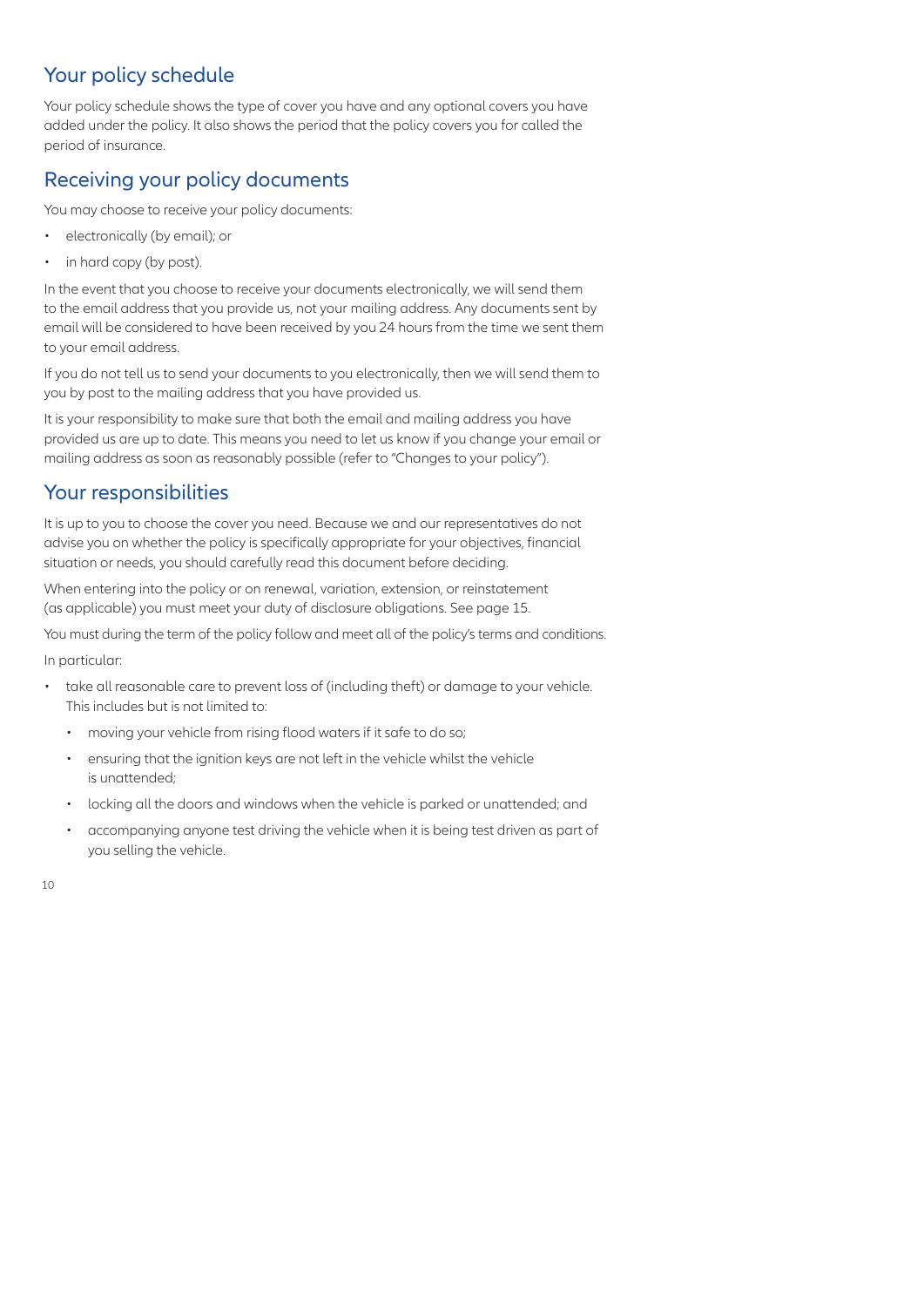- keep your vehicle well maintained and in a roadworthy condition. This includes but is not limited to ensuring safety parts such as tyres, brakes and lights are in the condition necessary to allow the vehicle to be registered. We may reduce or refuse your claim to the extent that your vehicle's maintenance or condition contributed to or caused the loss.
- ensure that any information you give us as part of a claim document or statement to us is honest and complete.

#### Not meeting your responsibilities

If you do not meet your responsibilities then to the extent permitted by law we may do either or both of the following:

- reduce or refuse your claim to the extent we are prejudiced by your failure; and/or
- cancel your policy.

If fraud is involved we can treat your policy as if it never existed. The above rights are subject to any relevant law.

# Special conditions

We may impose special conditions on your policy that exclude, restrict or extend cover for a certain person or condition. An example of this would be when we may not cover certain drivers. These conditions will be listed on your policy schedule and you should read the policy schedule carefully.

### The value we apply to your vehicle

Depending on the type of insurance cover you choose, we may insure your vehicle for either an agreed value or for market value. The value that applies to your vehicle will be shown on your policy schedule.

#### Agreed value

The agreed value is the specified amount we agree to insure your vehicle up to which is listed in the policy schedule. Typically, people seek to ensure that the amount takes into account:

- what it would cost to replace the vehicle. This can include:
	- any modifications, options or accessories that have been made or added to the vehicle;
	- GST;
	- registration and any CTP insurance; and
	- other on road costs such as stamp duty transfer, dealer warranty costs or transfer fees or dealer delivery.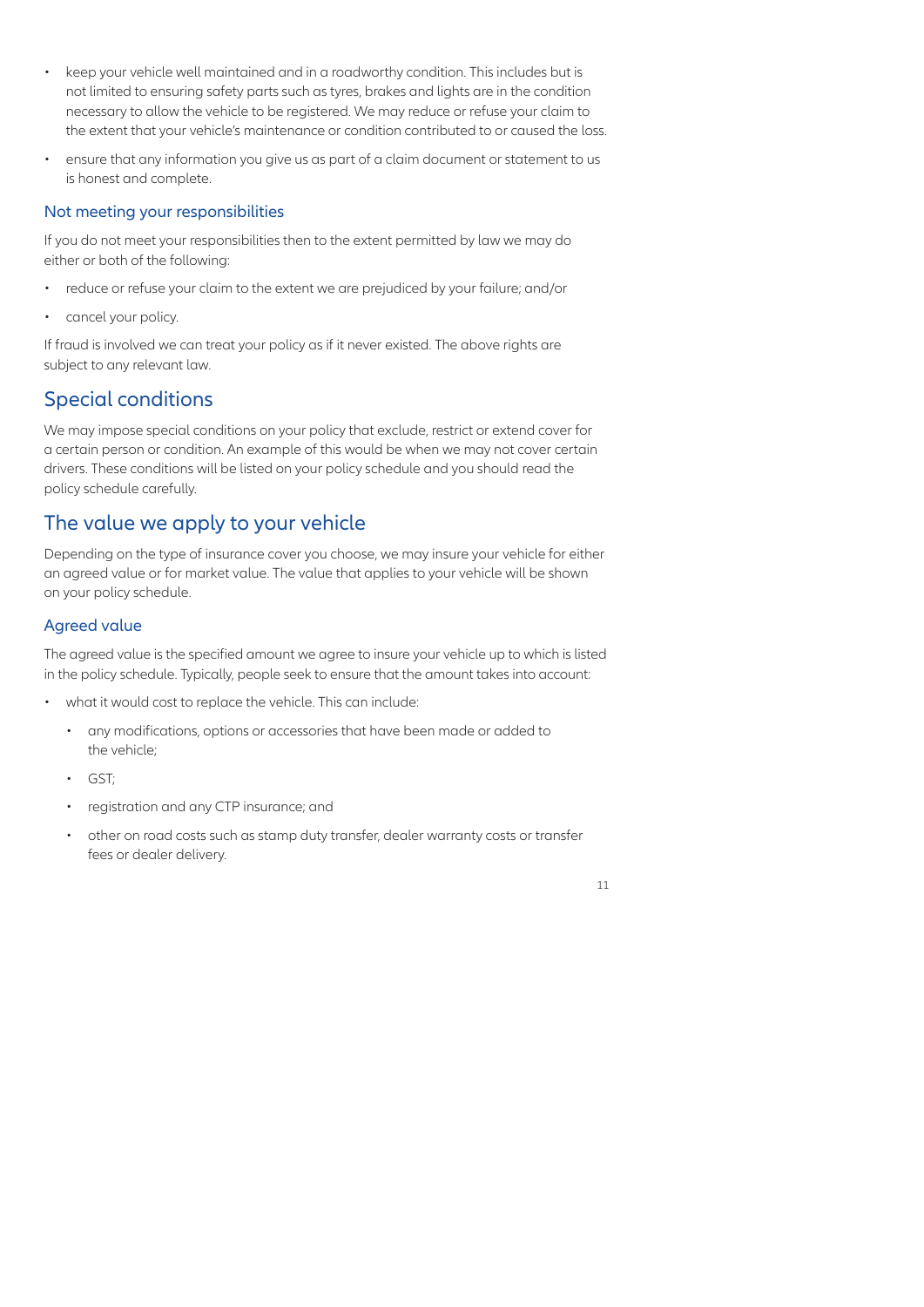#### Market value

Market value is the cost to replace your vehicle with a vehicle of the same make, model, age and condition as your vehicle immediately prior to the loss or damage but excluding costs and charges for vehicle registration, CTP insurance, stamp duty transfer, dealer warranty costs or transfer fees or dealer delivery.

To determine the market value we look at things such as:

- local market prices;
- your vehicle's condition; and
- any modifications, options or accessories that are attached to your vehicle and shown on the policy schedule.

#### Your premium

In return for paying or agreeing to pay us your premium, we will provide the cover that you have chosen. Your premium will be based on our view of the likelihood of a claim being made on your policy during the term of the policy. When we work out the premium we look at a number of factors that have over time been shown to be a good determinate of the likelihood of a claim being made. Some of these factors include:

- the type of vehicle you have insured and where you keep it;
- the age of the insured and other people likely to drive the vehicle;
- the way you use your vehicle for example, private, rideshare or business use;
- any discounts that may apply;
- any compulsory government charges such as Stamp Duty and GST;
- Fire or Emergency Services Levy, if they apply to the State or Territory where your vehicle is located;
- the excess you choose or that we apply based on our underwriting criteria.

Your premium for each period of insurance will be shown on your policy schedule.

We may deduct any outstanding premium amount or incorrectly refunded premium, from any claim payment.

Minimum premiums may apply. In some cases, discounts/entitlements may apply if you meet certain criteria we set. Any discounts/entitlements may be subject to rounding and only apply to the extent any minimum premium is not reached. If you are eligible for more than one, we also apply each of them in a predetermined order to the premium (excluding taxes and government charges) as reduced by any prior applied discounts/entitlements. Any discounts/entitlements will be applied to the base premium calculated prior to any taxes being added.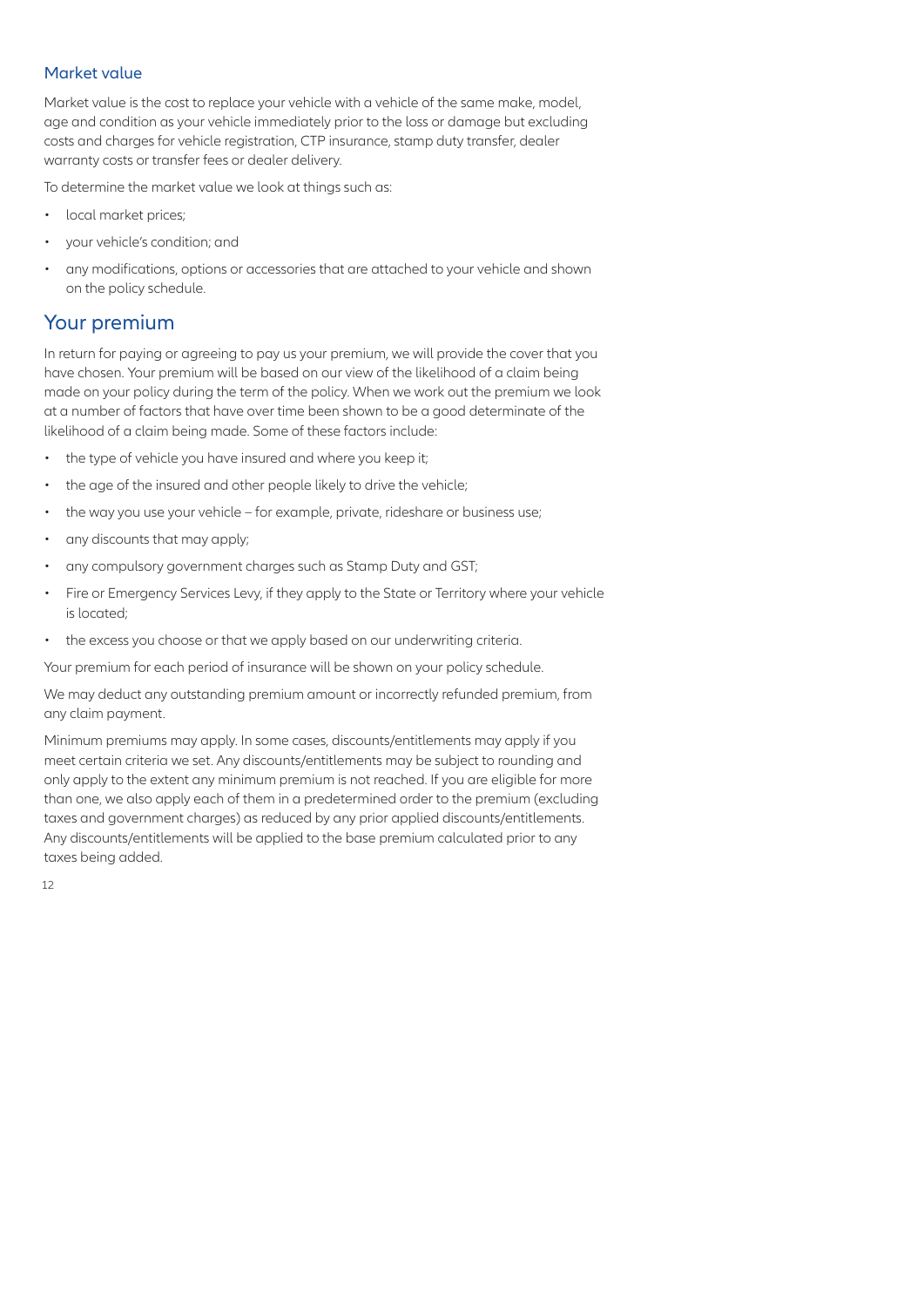# Paying your premium

You must pay your premium on time. You can pay your premium:

- as a lump sum annually; or
- in instalments by direct debit from a bank account or credit card you nominate.

Your policy schedule shows the amount you need to pay and the due date for your annual premium or instalments.

# What happens if you don't pay your premium on time

You need to pay your annual premium or instalments by the due date. If you do not pay your premium by the due date, your policy may be cancelled and you may not be able to make a claim.

An instalment will be considered unpaid by us if it cannot be deducted from your nominated account or credit card. We understand that things can go wrong, so on the next payment date we'll attempt to deduct the overdue amount along with the regular monthly payment. However if the next attempt to deduct the outstanding amount fails, we will unfortunately have to cancel the Policy. We will send you a notice advising you of cancellation, and cancellation will be effective 14 days from the date of this notice.

# Twenty one day cooling off period

You can ask us to cancel your policy within 21 days from:

- the date we issued you a new policy; and
- the start date of a policy that you have renewed,

and in either of these situations, provided you have not made, or an event has not occurred that could give rise to, a claim on your policy, we will refund any premium you have paid. We may deduct from your refund amount any government taxes or duties we cannot recover.

In addition to your cooling off period, you can cancel the policy at any time by calling us. Refer to the "Cancellation rights under your policy" section for further details.

### Renewing your policy

You will receive a renewal notice at least 14 days prior to the expiry date of the period of insurance advising whether we will offer renewal or not.

If we offer renewal, the renewal notice will set out the renewal terms, including the new premium, sums insureds and excess(es).

You should check the amount of your sum insured to see if your level of insurance cover is still appropriate for you prior to the policy being renewed.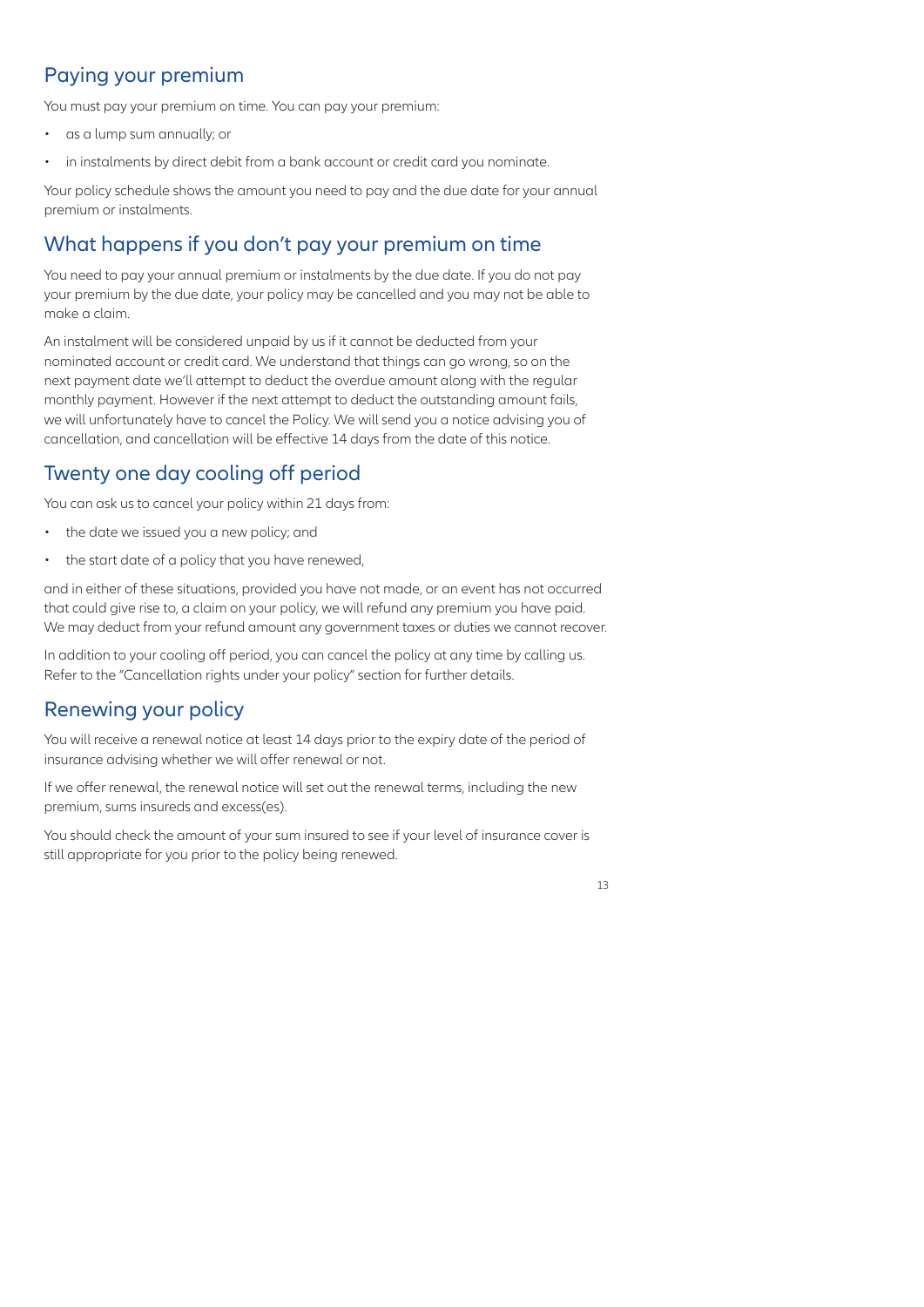In some cases, if you pay your premium by instalment an automatic renewal process may apply. We will tell you when you first take out the policy and at renewal if this automatic renewal process applies to you. Where this process applies, it means that if you are happy with the proposed renewal terms, and you don't have to notify us of any matter required in the renewal notice, you won't need to contact us. If we don't hear from you by the expiry date we will automatically renew the policy on the terms proposed.

You can opt-out of the automatic renewal process at any time by contacting your appointed Insurance Broker. Contact details are provided on the back cover of this PDS.

Where you have provided us with a nominated account/credit card we will also deduct the instalments for the new policy, unless you tell us not to.

If you don't want to take up the renewal offer or need to vary it or the information listed, contact your broker before the renewal.

Each renewal is a separate policy, not an extension of the prior policy and the cooling off period applies on each renewal.

If you renew the policy you need to be aware that the premium we charge you is likely to change, even if there has been no change in the circumstances which were applicable to the policy when you first took it out or subsequently renewed it. This is because other factors may affect the premium, including:

- the cost of claims we have paid and that we expect to pay in the future;
- new data we have collected on the various factors we use to determine your premium;
- our expenses of doing business; and
- any other commercial considerations.

When calculating the premium that we charge you on renewal we also consider what your premium was previously, and we may limit movements up or down.

### Assigning your rights

You are not allowed to assign any benefits, rights or, obligations under your policy unless you have our written permission to do so. We will not unreasonably withhold our permission.

#### Appointing a representative

You need to tell us if you want to have someone represent or support you then we will recognise this and allow for it in all reasonable ways. This also applies if you want someone to manage your policy or claim on your behalf.

### Governing law

Your policy is governed by the law of the Australian State or Territory where your vehicle is kept.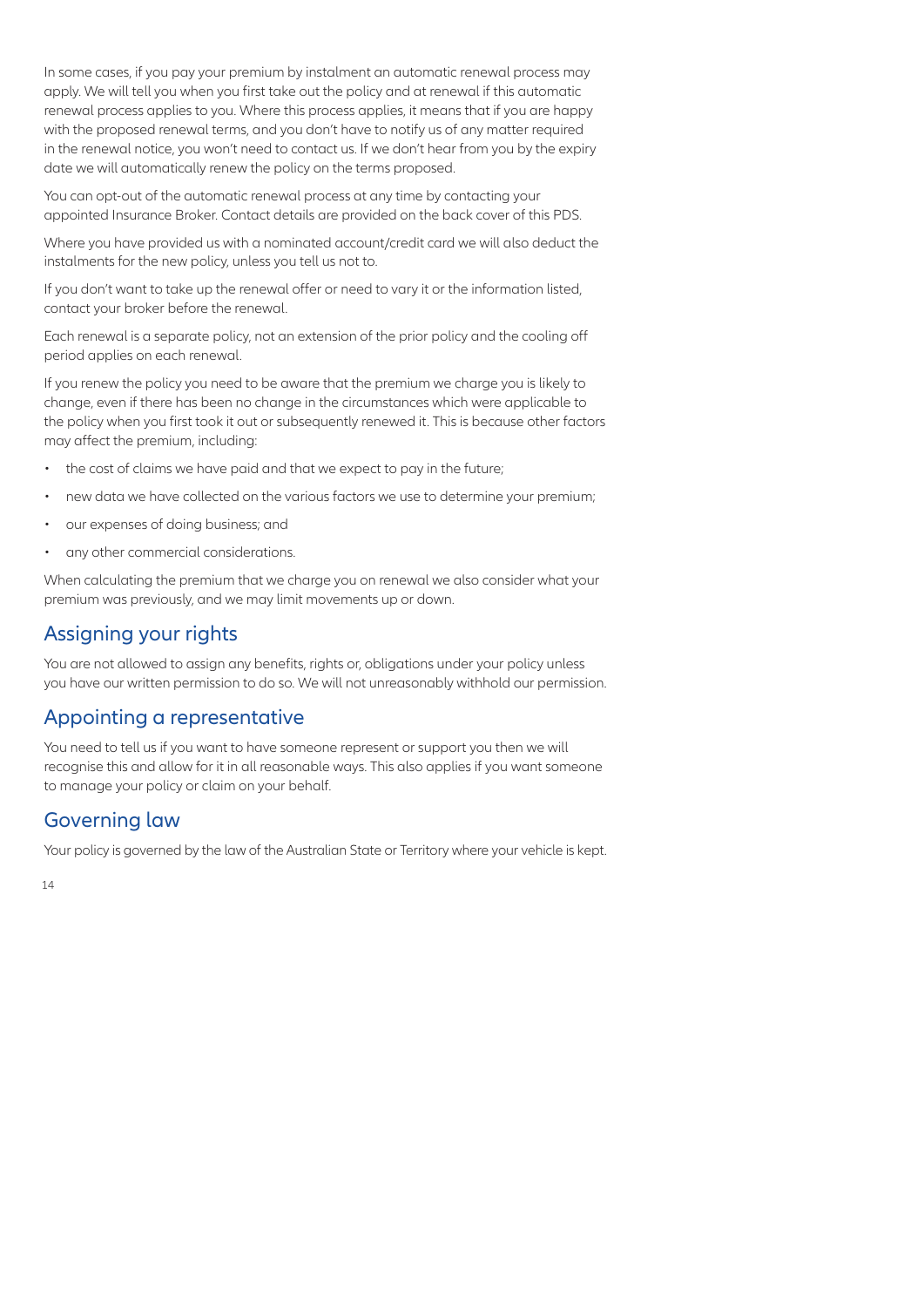# Duty of Disclosure

#### Your Duty of Disclosure

Before you enter into this insurance with us, you have a duty of disclosure under the Insurance Contracts Act 1984.

The Act imposes a different duty the first time you enter into a contract of insurance with us to that which applies when you renew, vary, extend or reinstate the contract.

This duty of disclosure applies until the contract is entered into (or renewed, varied, extended or reinstated as applicable).

#### Your Duty of Disclosure when you enter into the contract with us for the first time

When answering our specific questions that are relevant to our decision whether to accept the risk of the insurance and, if so, on what terms, you must be honest and tell us anything that you know and that a reasonable person in the circumstances would include in answer to the questions.

It is important that you understand you are answering our questions in this way for yourself and anyone else that you want to be covered by the contract.

#### Your Duty of Disclosure when you renew the contract

Where applicable, we will tell you what your renewal duty of disclosure is prior to each renewal.

#### Your Duty of Disclosure when you vary, extend or reinstate the contract

When you vary, extend or reinstate the contract with us, your duty is to tell us every matter that you know, or could reasonably be expected to know, is relevant to our decision whether to accept the risk of the insurance and, if so, on what terms.

#### What you do not need to tell us

Your duty however does not require disclosure of any matter:

- that diminishes the risk to be undertaken by us; or
- that is of common knowledge; or
- that we know or, in the ordinary course of our business as an insurer, ought to know; or
- as to which compliance with your duty is waived by us.

#### Non-disclosure

If you fail to comply with your duty of disclosure, we may be entitled to reduce our liability under the contract in respect of a claim, cancel the contract or both.

If your non-disclosure is fraudulent, we may also have the option of avoiding the contract from its beginning.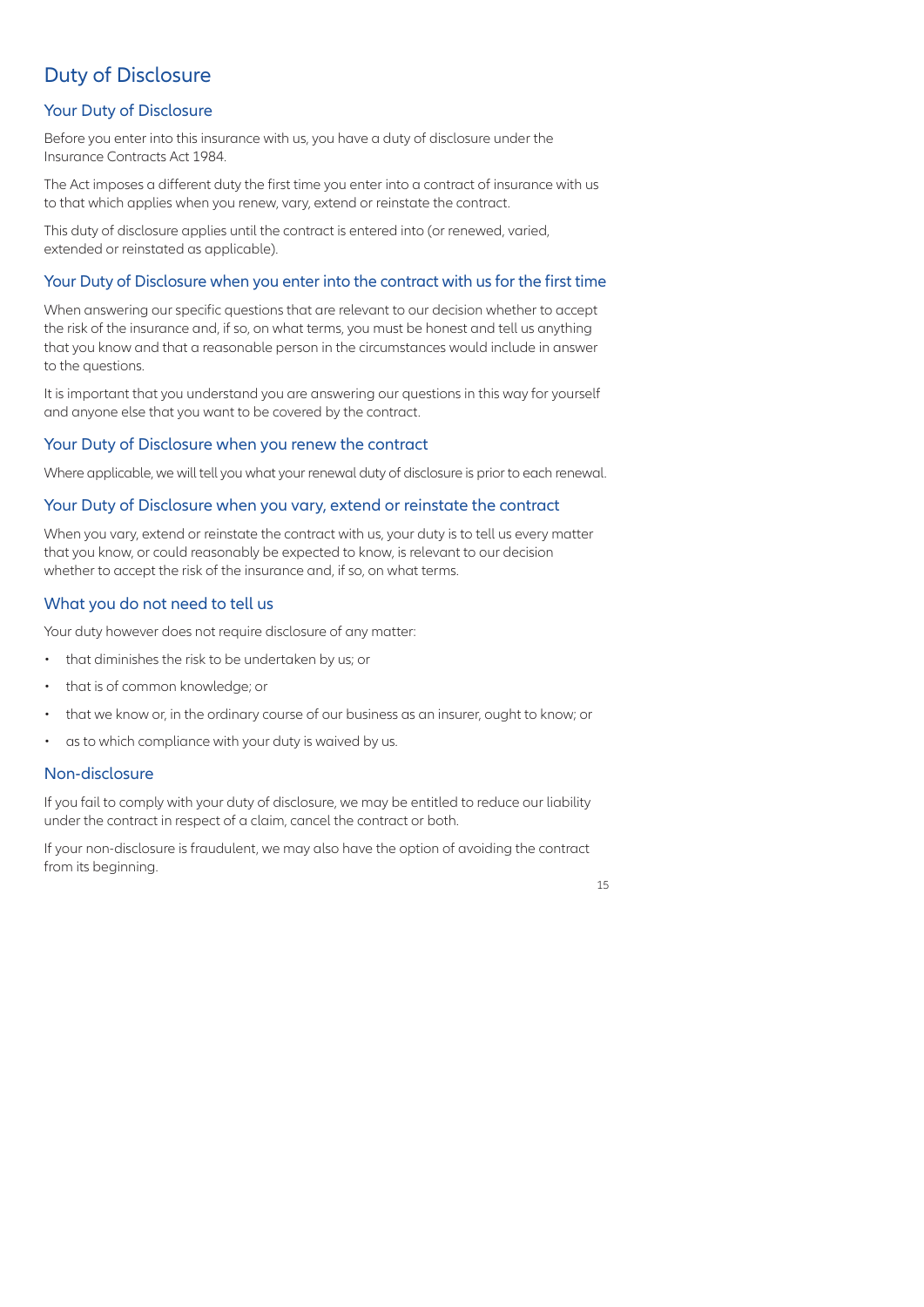# Your No Claim Bonus (NCB) or Rating level

A no claims bonus (NCB) or rating level is only applicable when you take out Comprehensive insurance.

A no claims bonus or a rating level mean the same thing.

Your no claims bonus or rating level rewards you for not having made claims. With this feature, each additional consecutive year that you and the covered drivers on your policy have not had a claim helps keep your premium lower (up to a maximum NCB discount amount).

When you first take out each policy, we calculate the NCB or rating level based on:

• the NCB or rating level you held with your previous insurer; or

where you currently do not hold a NCB:

- the claims history of you and any other listed drivers; and
- the number of years you and any other listed drivers have been driving for,

however if you or any other listed drivers have had more than one claim in the past 3 years your NCB will be 0%.

Your NCB discount may vary depending on which State or Territory your vehicle is kept in.

Your policy schedule will show what NCB (if any) has been applied to your policy.

Each year at renewal the NCB for the policy is recalculated. After each subsequent claim free period of insurance, the NCB discount applied to your renewal premium will be increased by one discount level (i.e. 10%) until the maximum available NCB discount is reached. Your NCB or rating level may be reduced at renewal if a claim is made as outlined below.

Premiums are calculated prior to any no claim bonus discount being applied, see the "your premium" section for further information. A no claims bonus discount only applies to your base premium (excluding any policy options, government taxes, charges or levies that may apply).

The premium for a policy may increase as a result of a claim or due to other factors we determine in setting our premiums, regardless of whether the no claim bonus discount amount is altered.

#### What happens to my NCB or rating level at renewal if I make a claim?

In the event that you make a claim:

- that is an at-fault claim; or
- that is a not at-fault claim where:
	- you are unable to provide us with the responsible party's name, address and vehicle registration number or any other information that would reasonably allow us to identify the person so that we can exercise our rights of recovery; or
	- it is made due to any storm, naturally occurring event or a collision with an animal; or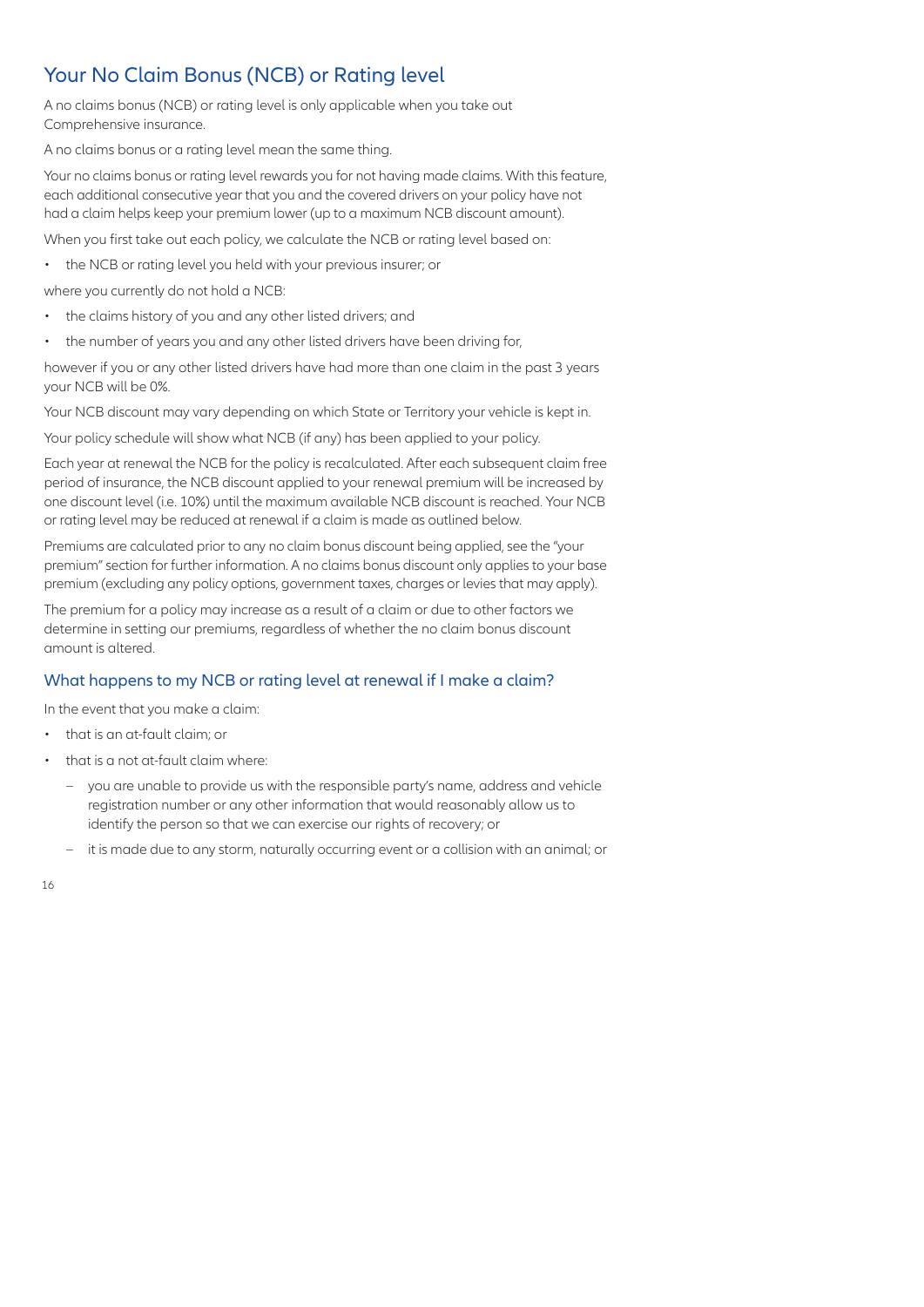• where we are unable to recoup the expenses we incurred in providing cover for any accidental loss or damage to your vehicle or in covering any of your legal liability costs after a claimable event,

your NCB or rating level will be reduced by 1 rating level (i.e. 10%) for each claim you make in any one period of insurance, except as provided in the "Claims that will not impact you no claim bonus or rating level at renewal" section below at renewal.

#### What happens to my NCB or rating level at renewal if I have Protected NCB and make a claim?

Your NCB or rating level will not be reduced at renewal where you have the optional Protected NCB benefit for the first claim you make in any one period of insurance:

- that is an at-fault claim; or
- that is a not at-fault claim where:
	- you are unable to provide us with the responsible party's name, address and vehicle registration number or any other information that would reasonably allow us to identify the person so that we can exercise our rights of recovery; or
	- it is made due to any storm, naturally occurring event or a collision with an animal; or
- where we are unable to recoup the expenses we incurred in providing cover for any accidental loss or damage to your vehicle or in covering any of your legal liability costs after a claimable event.

However, your NCB or rating level will be reduced by a rating level (i.e. 10%), for each additional claim you make in any one period of insurance, except as provided in the "Claims that will not impact your no claim bonus or rating level at renewal" section below.

#### Claims that will not impact your no claim bonus or rating level at renewal

Your no claim bonus or rating level will not be impacted at renewal when:

- the driver of your vehicle at the time of the accident did not contribute to the cause of the accident, that is the claim is a recoverable one. Recoverable is a word with a special meaning in this document. This meaning is outlined in the section "Definitions";
- your vehicle was damaged while parked, and you supply us with the name, address and licence number of the responsible party, or the registration number(s) of the other vehicle(s) involved in the accident or any other information that would reasonably allow us to identify the person so that we can exercise our rights of recovery;
- the amount we have paid out to cover your loss is recoverable; or
- your claim relates to the cost of repairing or replacing the windscreen or window glass of your vehicle if it is accidentally broken or damaged.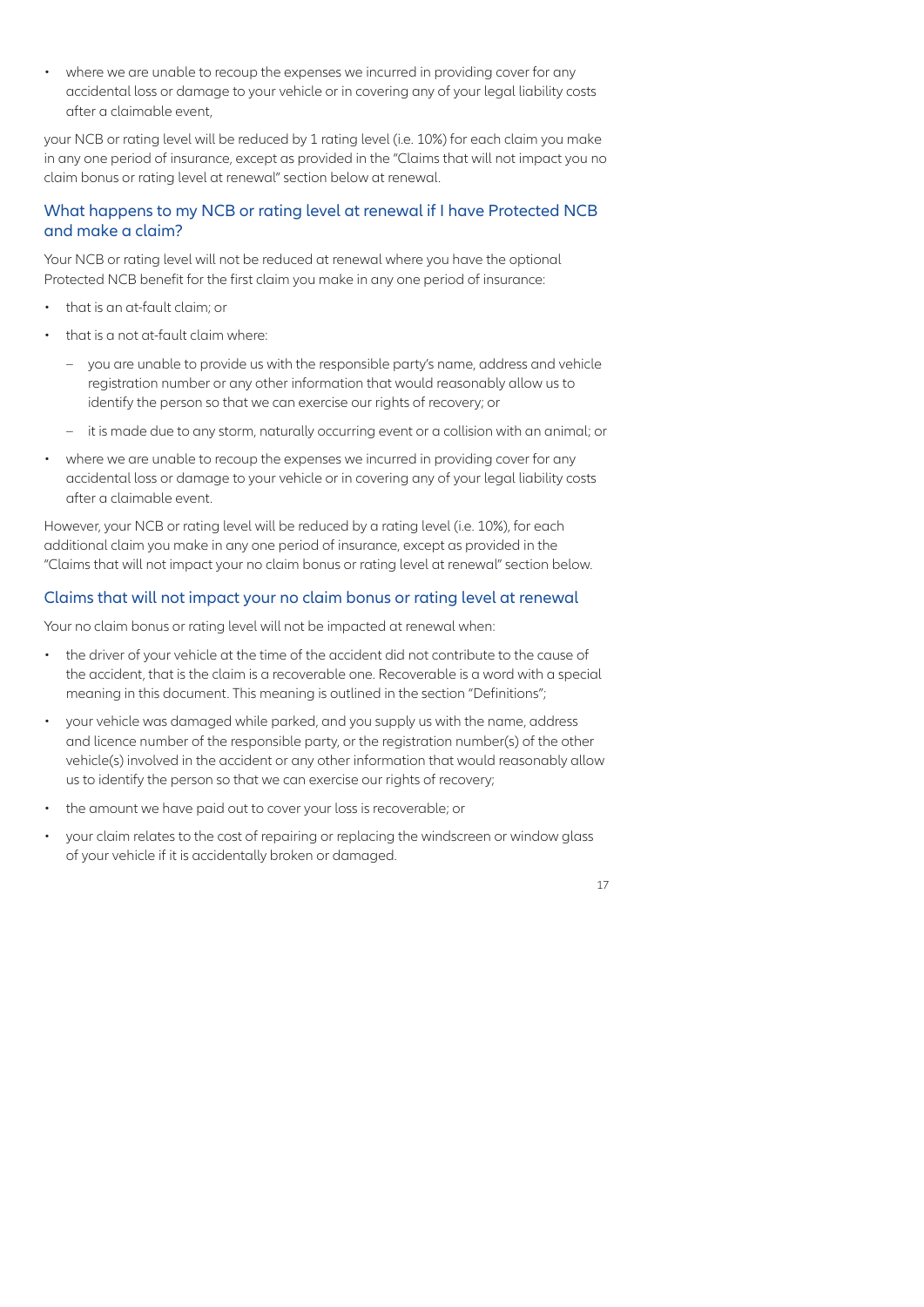# Comprehensive insurance

Comprehensive insurance is the top level of Motor Insurance cover we provide.

In order to be sure that you are covered under this policy you should always contact us for approval before you incur expenses you wish to claim. If you do not, we will pay for expenses incurred up to the amount we would have authorised had you sought approval from us first.

# Accidental loss of or damage to your vehicle

We will cover you for accidental loss of (including theft) or any other type of accidental damage that happens to your vehicle during the period of insurance, subject to the other terms of this section and the policy (including those relating to the limits and excess).

Where new for old replacement of a new vehicle after a total loss does not apply, at our option (acting reasonably) we will:

- repair your vehicle; or
- pay you the reasonable cost of repairing your vehicle; or
- pay you the market value of your vehicle when the policy schedule shows that your vehicle is insured for market value; or
- pay you the agreed value of your vehicle when the policy schedule shows that your vehicle is insured for an agreed value.

Further, we will adjust your claims payment in accordance with the GST provision shown under "GST Notice".

#### New for old replacement of a new vehicle after a total loss

We will replace your vehicle with a new vehicle of the same make, model, engine size, features and paint type including any modifications, options and accessories, so long as it is available in Australia, provided:

- your vehicle is a total loss;
- you purchased it new (or as a demonstrator model) from the manufacturer or their dealer;
- where your vehicle is financed, your financier has given us written consent; and
- your vehicle is less than three years old from when it was first registered at the time it is declared a total loss.

If the payment of an excess is applicable it is payable to us upfront before we replace your vehicle.

If we replace your vehicle, the policy will continue to cover your new replacement vehicle until the end of the period of insurance. We will not require you to pay an additional premium for this cover.

If a new replacement vehicle is not available, we will pay you either the market value or agreed value of your vehicle, whichever is shown as applicable in the policy schedule.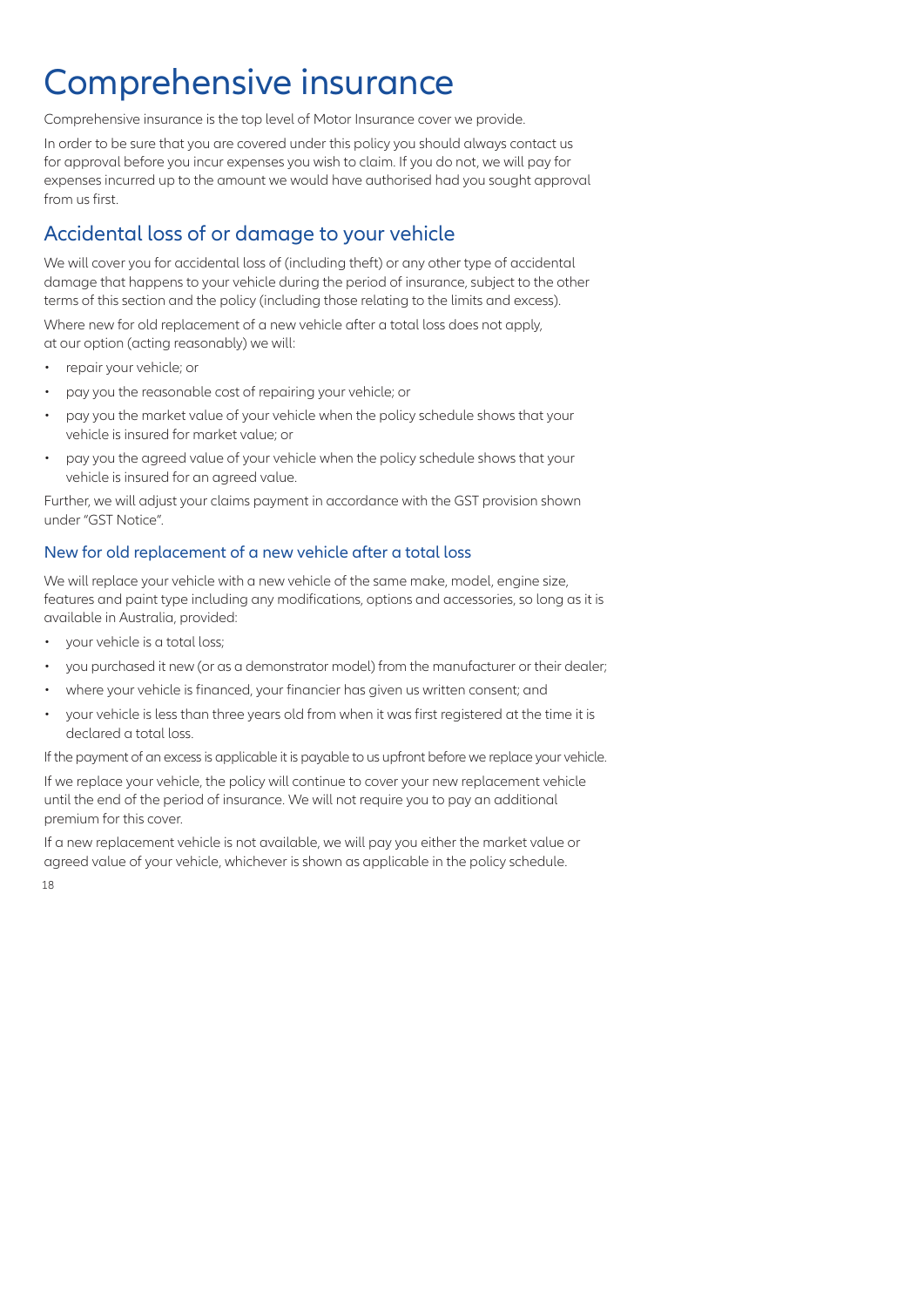#### Temporary cover on replacement vehicle

If you sell or give away your vehicle and replace it with another one, we will provide temporary cover for the replacement vehicle only from the time you sold or gave the vehicle away and acquired the replacement vehicle, whichever is the later, on the terms set out in your policy, except that we will only insure the replacement vehicle for the market value.

Cover on the replaced vehicle ceases from the time you sold or gave the vehicle away.

You must advise us of the replacement vehicle as soon as practical after you sold or gave away the existing vehicle and acquired the replacement vehicle.

When we receive this information, we may:

- propose changes to the terms and conditions of your policy;
- propose to charge you additional premium;
- cancel your policy if you have replaced your vehicle and we can't reach an agreement with you on altered terms and conditions or premium; or we are no longer prepared to insure you because there has been a material change to the risk; or
- decide not to offer to renew your policy.

If you do not provide the information as soon as reasonably practical we may be entitled to reduce, or refuse to pay a claim under the policy to the extent we are prejudiced by the delay or failure to provide this information.

### Other benefits we will pay

Unless we have stated differently under one of the other benefits listed below, the benefit will only apply where we have accepted your claim for accidental loss of or accidental damage to your vehicle (called a covered accident) under the policy and any payment we may make under this section will be paid in addition to any amount payable for the loss of or damage to your vehicle.

#### Removal of basic excess for a windscreen claim

If the windscreen, sunroof or window glass in your vehicle is accidentally broken or damaged, we will not apply an excess to your claim.

This applies:

- to one claim for a windscreen, sunroof or window glass replacement plus two windscreen, sunroof or window glass repairs in any period of insurance; and
- if the broken windscreen, sunroof or window glass is the only damage to your vehicle.

Your no claim bonus entitlement will not be impacted if your claim is only for the cost of repairing or replacing the windscreen, sunroof or window glass in your vehicle and it is accidentally broken or damaged.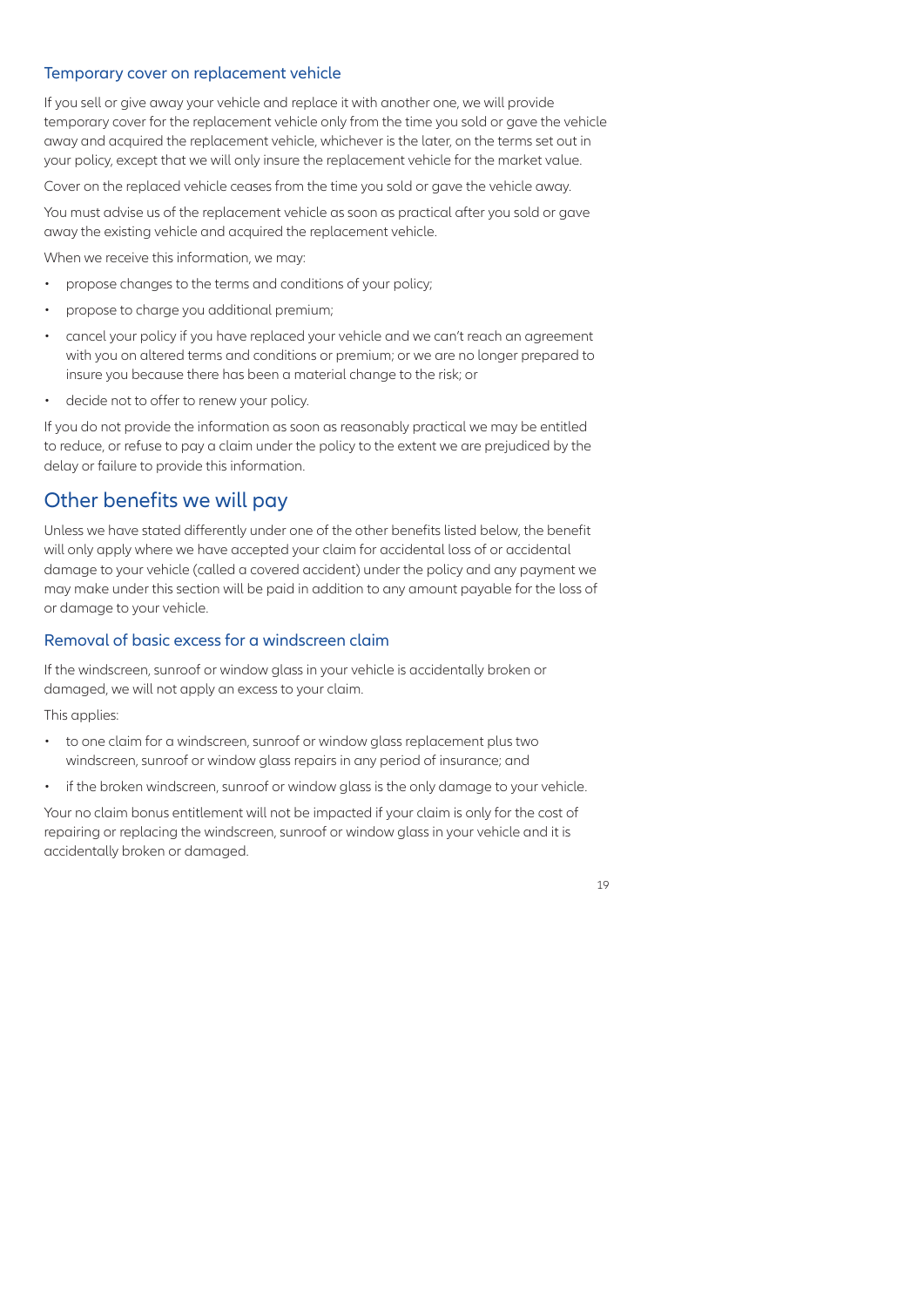#### Child seats or baby capsules

Following a covered accident, we will replace any child seat or baby capsule in your vehicle.

The maximum we will pay in respect of any one incident is \$650.

#### Emergency repairs

We will reimburse you for the cost of emergency repairs which may be necessary to enable you to drive your vehicle home after a covered accident.

The maximum we will pay in respect of any one incident is \$500.

#### Emergency accommodation and travelling expenses

We will pay for any reasonable additional travel or accommodation expenses incurred by you as a result of a covered accident, provided that at the time of the covered accident your vehicle was more than 100 kilometres from the address where it is normally parked at night.

We will not pay accommodation expenses if you had intended to pay for overnight accommodation in any event. Travelling expenses extends to include the cost of collecting your vehicle following repairs.

The maximum amount we will pay for accommodation and travelling expenses combined resulting from any one claim or incident is \$1,500.

#### Lock re-keying/re-coding

If the keys to your vehicle are stolen during the period of insurance by a person that is not a family member, invitee or person who resides with you, we will pay for the replacement of your vehicle's keys and the necessary re-coding of your vehicle's locks.

The maximum amount we will pay is \$2,000 for any one incident.

This benefit will only apply if the theft of your keys has been reported to the police.

Cover under this benefit does not entitle you to a claim for a rental vehicle.

#### Personal items

We will also pay for the accidental damage to or theft of personal effects and clothing belonging to you, your spouse, your de facto or dependent children that occurs during the period of insurance and where:

- we have accepted your claim for accidental damage to your vehicle; or
- they were stolen from your vehicle which was locked; or
- we have accepted your claim for theft of your vehicle and they were stolen at the same time. $\bullet$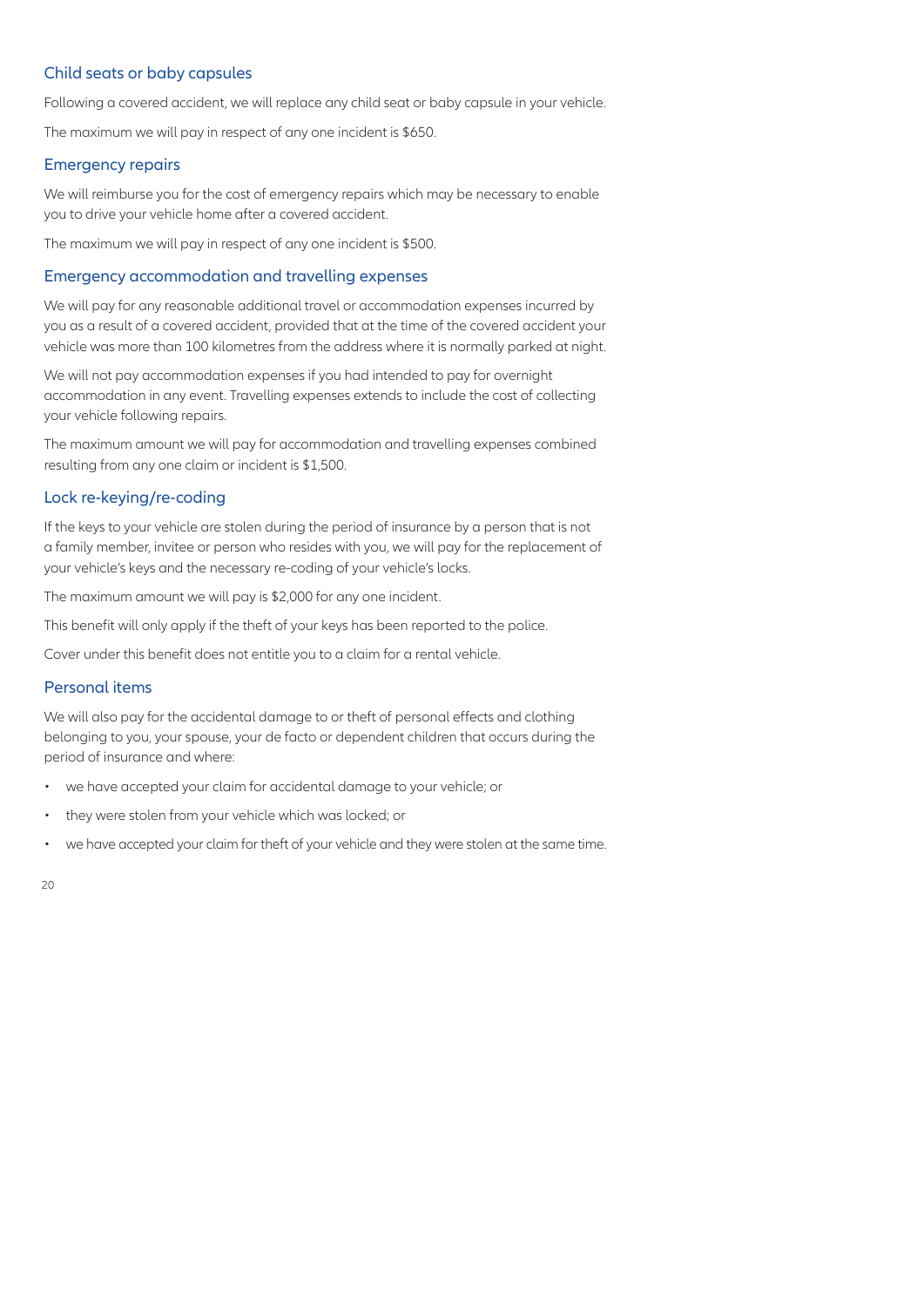We may choose (acting reasonably) to pay the amount of the loss or damage, or repair or replace the personal effect or item of clothing.

The maximum we will pay in respect of any one incident is \$1,000.

#### Staying mobile following theft

If we have accepted your claim for theft of your vehicle we will arrange for you to be provided with a rental or loan car for a maximum of 30 days or until:

- your vehicle is recovered undamaged and you have been told of its location;
- your vehicle is recovered damaged and the damage is repaired; or
- we settle your claim by paying the agreed value or market value or replace the vehicle after a total loss,

whichever happens first.

The maximum daily rental or loan charge we will pay is \$100.

Additionally, as part of this benefit, we will reimburse you up to \$3,000 in total for any excess or security bond you have to pay under your rental or loan car agreement because there is accidental loss of or damage to the rental or loan car or because it causes some loss or damage.

We will arrange a rental car for you. If you arrange your own rental car without our consent, we are not obliged to pay for the rental car you arranged.

We will not pay for:

- the cost of fuel used during the rental or loan; or
- any accidental loss of or damage to the rental or loan car.

If a rental or loan car is not available, we will pay you a daily travel allowance of \$50 for a maximum of 30 days or until:

- your vehicle is recovered undamaged and you have been told of its location;
- your vehicle is recovered damaged and the damage is repaired; or
- we settle your claim by paying you the agreed value or market value or replace the vehicle after a total loss,

whichever happens first.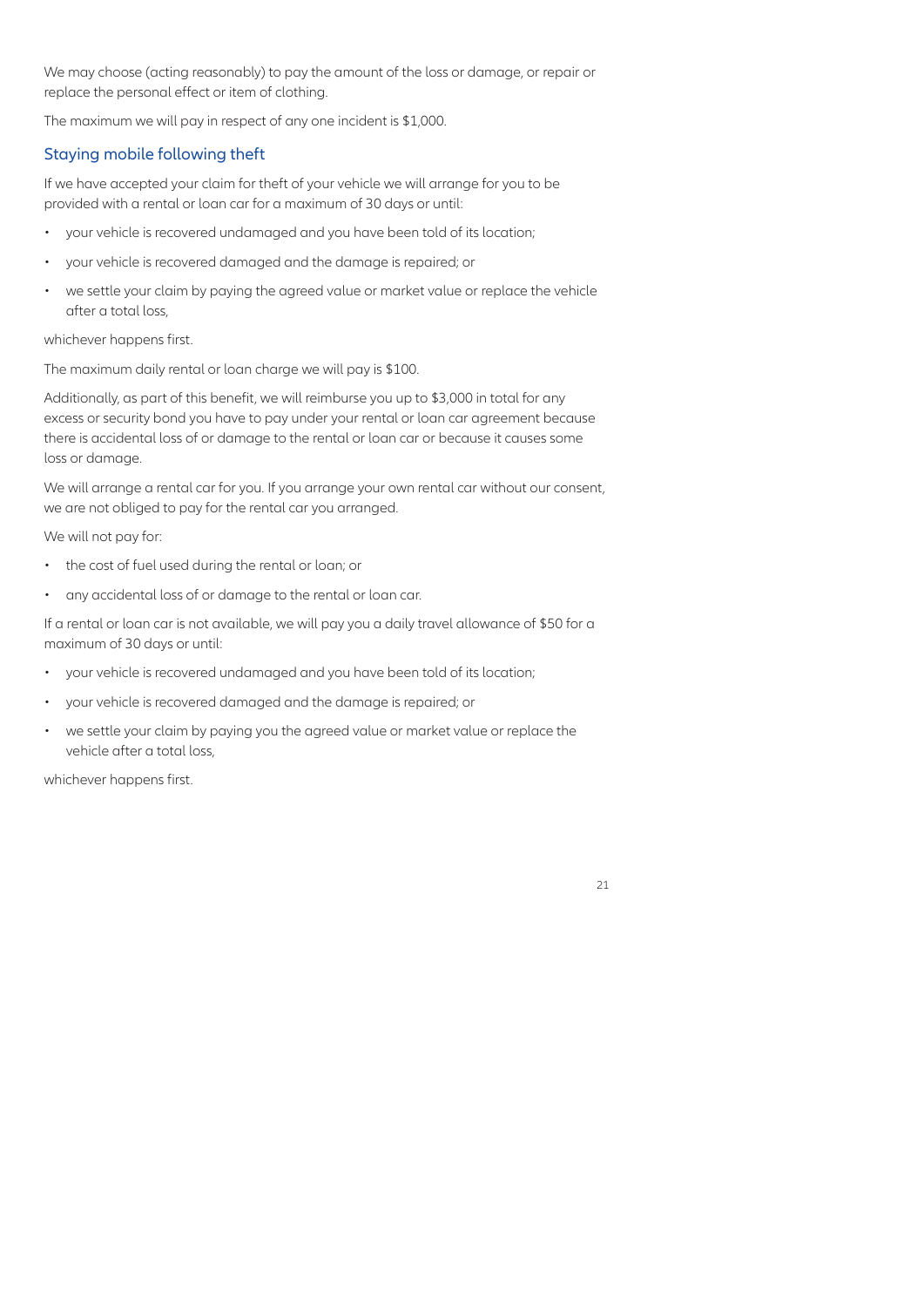#### Staying mobile following a not at fault collision

If we accept your claim for a collision that results in accidental loss of or damage to your vehicle and:

- the fault was caused by a person other than the driver of your car, at the time of the incident; and
- you can provide us with the contact details of the other person or any other information that would reasonably allow us to identify the person so that we can exercise our rights of recovery, we will:
	- provide you with a rental or loan car; or
	- if a rental or loan car is not available, pay you a daily travel allowance of \$50.

The rental or loan car benefit or daily travel allowance will be provided from:

- the date repairs to your vehicle are authorised; or
- the date your vehicle is made available for repairs to commence,

whichever is the later.

The maximum daily rental or loan car charge we will pay is \$100.

We will provide the rental or loan car or daily travel allowance benefit for a maximum of 30 days or until:

- the repairs have been completed; or
- we settle your claim by paying you the agreed value or market value or replace the vehicle after a total loss,

whichever happens first.

We will extend your rental car or daily travel allowance period to the extent that we caused or contributed to the delay in repairing your vehicle.

Additionally, as part of this benefit, we will reimburse you up to \$3,000 in total for any excess or security bond you have to pay under your rental or loan car agreement because there is accidental loss of or damage to the rental or loan car or because it causes some loss or damage.

We will arrange a rental car for you. If you arrange your own rental car without our consent, we are not obliged to pay for the rental car you arranged.

We will not pay for:

- the cost of fuel used while driving the rental or loan car; or
- any accidental loss of or damage to the rental or loan car.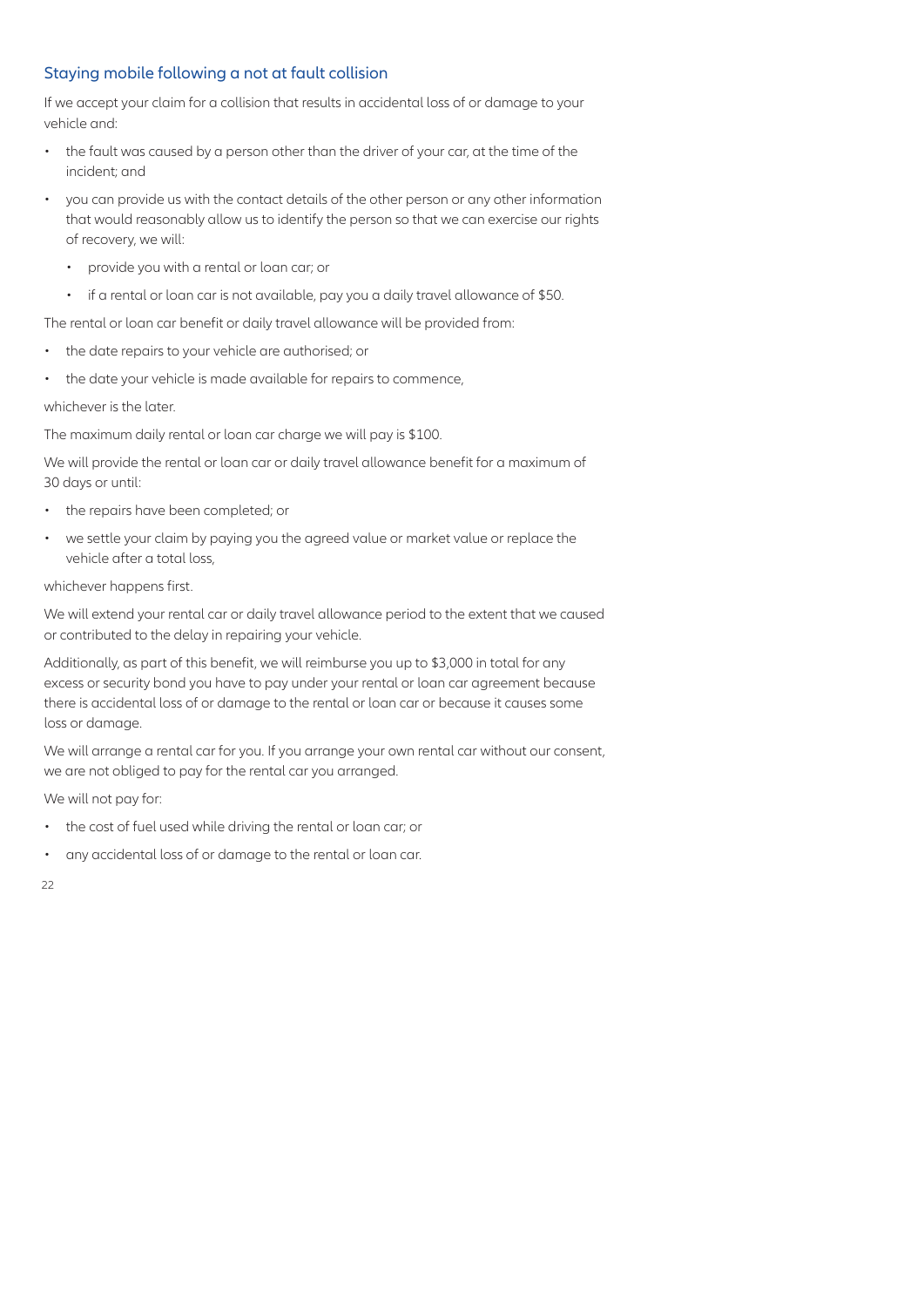#### Accessories, Signwriting and Artwork

We will pay for loss or damage to accessories, artwork or signwriting forming a permanent part of your vehicle at the time of the covered accident.

The most we will pay is up to 5% of your vehicle's market value or \$2,000 combined for any one incident, whichever is the lesser amount, unless they are otherwise separately listed on your policy schedule in which case this benefit will not apply.

#### **Towing**

We will pay the reasonable cost of protection, removal and towing of your vehicle after a covered accident to the nearest repairer, place of safety or any other place which we agree to.

#### Trailer and caravan cover

We will pay for accidental loss of or accidental damage to any trailer or caravan which was attached to your vehicle at the time of the covered accident.

We will pay the lesser of \$2,000 or the market value of the trailer or caravan for any one incident.

We will not pay for property being carried in or on the trailer or caravan.

#### Transportation costs

If your vehicle cannot be safely driven home after a covered accident we will reimburse you for the cost of:

- travel necessary to return you, your spouse, your de facto or dependent children to your home; or
- transportation for you to collect your vehicle when it has been repaired.

The maximum we will pay for any one incident is \$500.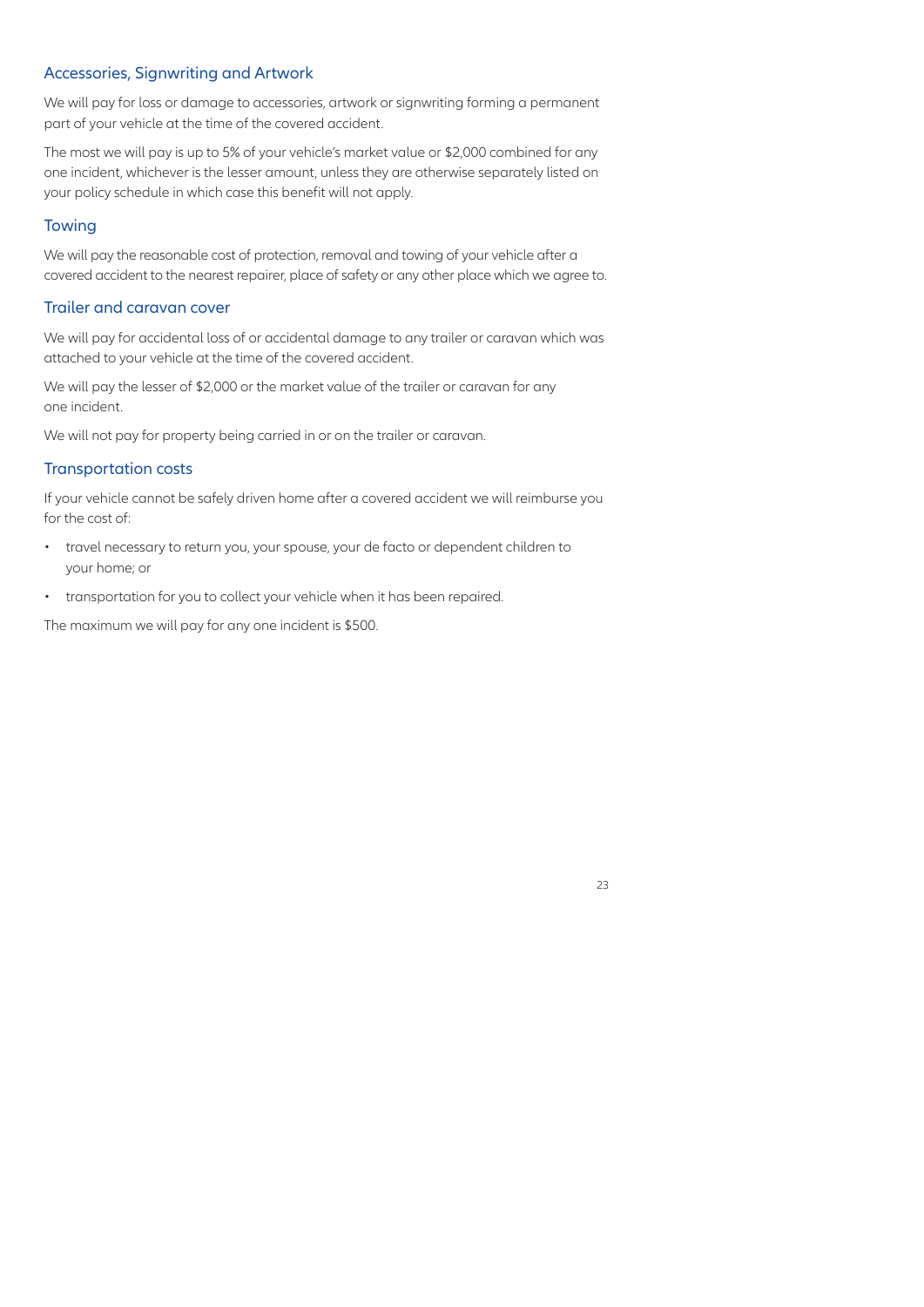# Optional benefits

Any optional benefits you have been provided with will be shown on your policy schedule and will be automatically included with any renewal offer we make unless you contact us and ask us to remove these optional benefits at renewal.

In order to be sure that you are covered under these optional benefits you should always contact us for approval before you incur expenses you wish to claim. If you do not, we will pay for expenses incurred up to the amount we would have authorised had you asked us first.

# Protected NCB

When the policy schedule shows that "Protected no claim bonus" applies, we will not reduce your current no claim bonus entitlement for the first claim in any one period of insurance:

- that is an at-fault claim; or
- that is a not at-fault claim where:
	- you are unable to provide us with the responsible party's name, address and vehicle registration number or any other information that would reasonably allow us to identify the person so that we can exercise our rights of recovery; or
	- it is made due to any storm, naturally occurring event or a collision with an animal; or
- where we are unable to recoup the expenses we incurred in providing cover for any accidental loss or damage to your vehicle or in covering any of your legal liability costs after a claimable event.

### Staying mobile following an accident

When the policy schedule shows that "Staying mobile following an accident" applies and we accept a claim for accidental damage to your vehicle (other than damage as a result of a not at fault collision as outlined in the "Staying mobile following a not at fault collision" benefit above), we will:

- provide you with a rental or loan car; or
- if a rental or loan car is not available, pay you a daily travel allowance of \$50.

This benefit or daily travel allowance will be provided from:

- the date repairs to your vehicle are authorised; or
- the date your vehicle is made available for repairs to commence,

whichever is the later.

The maximum daily rental or loan charge we will pay is \$100.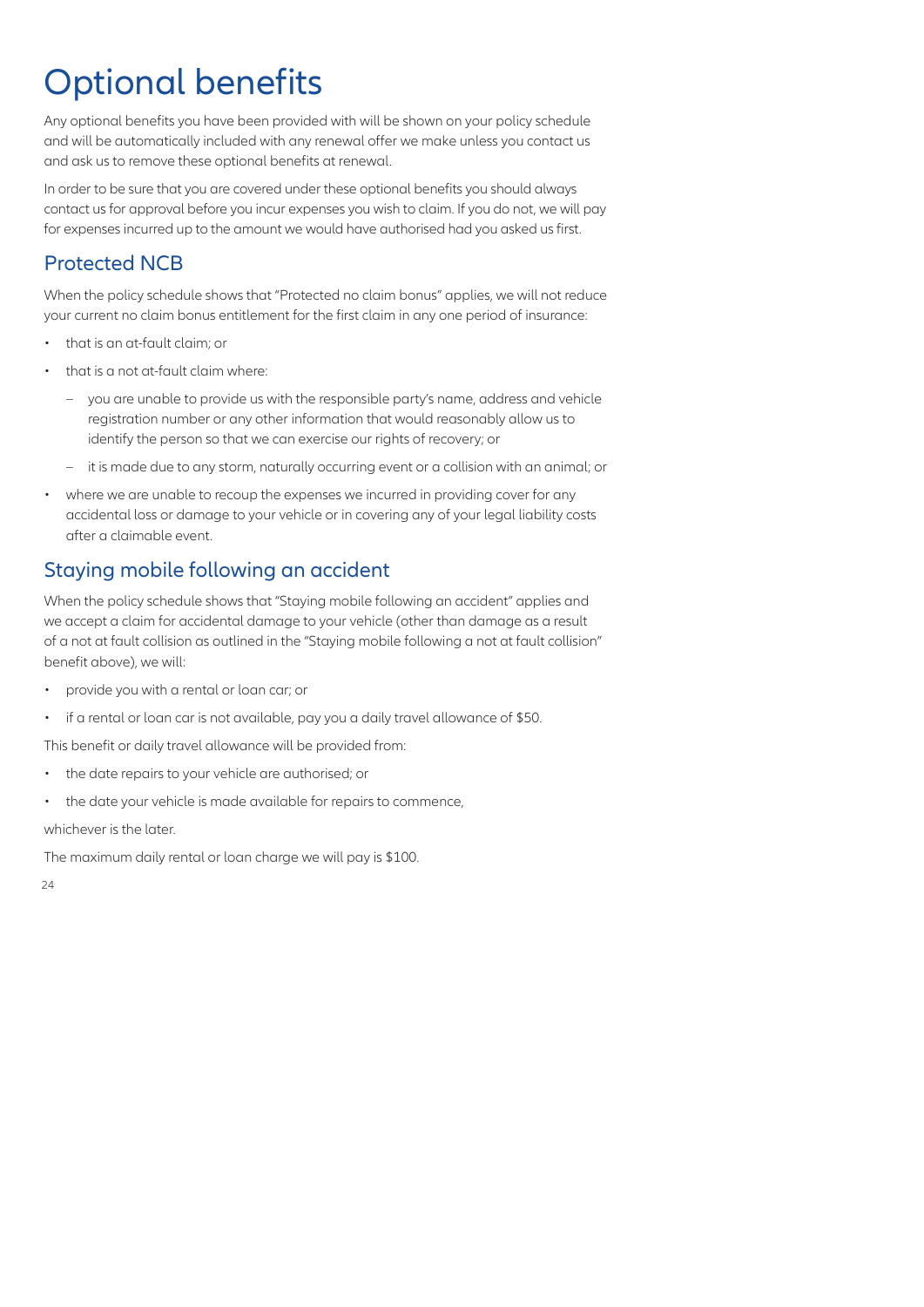We will provide the rental or loan car or daily travel allowance benefit for a maximum of 30 days or until:

- the repairs have been completed; or
- we settle your claim by paying you the agreed value or market value or replace the vehicle after a total loss,

whichever happens first.

We will extend your rental car or daily travel allowance period to the extent that we caused or contributed to the delay in repairing your vehicle.

Additionally, as part of this benefit, we will reimburse you up to \$3,000 in total for any excess or security bond you have to pay under your rental or loan car agreement because there is accidental loss of or damage to the rental or loan car or because it causes some loss or damage.

We will arrange a rental car for you. If you arrange your own rental car without our consent, we are not obliged to pay for the rental car you arranged.

We will not pay for:

- the cost of fuel used while driving the rental or loan car; or
- any accidental loss of or damage to the rental or loan car.

### Tools of trade

When the policy schedule shows that the "Tools of trade" option applies and we accept a claim for accidental loss of (including theft) or accidental damage to your vehicle under the policy, we will also cover accidental loss of (including theft) or accidental damage to tools of trade, trade stock and materials.

This option only applies:

- if the tools of trade, trade stock or materials are stolen via forcible and violent entry to your securely locked vehicle or tool box permanently fixed to your vehicle; or
- if the tools of trade, trade stock or materials are damaged as a result of a motor vehicle collision.

The maximum we will pay is \$3,000 for any one incident.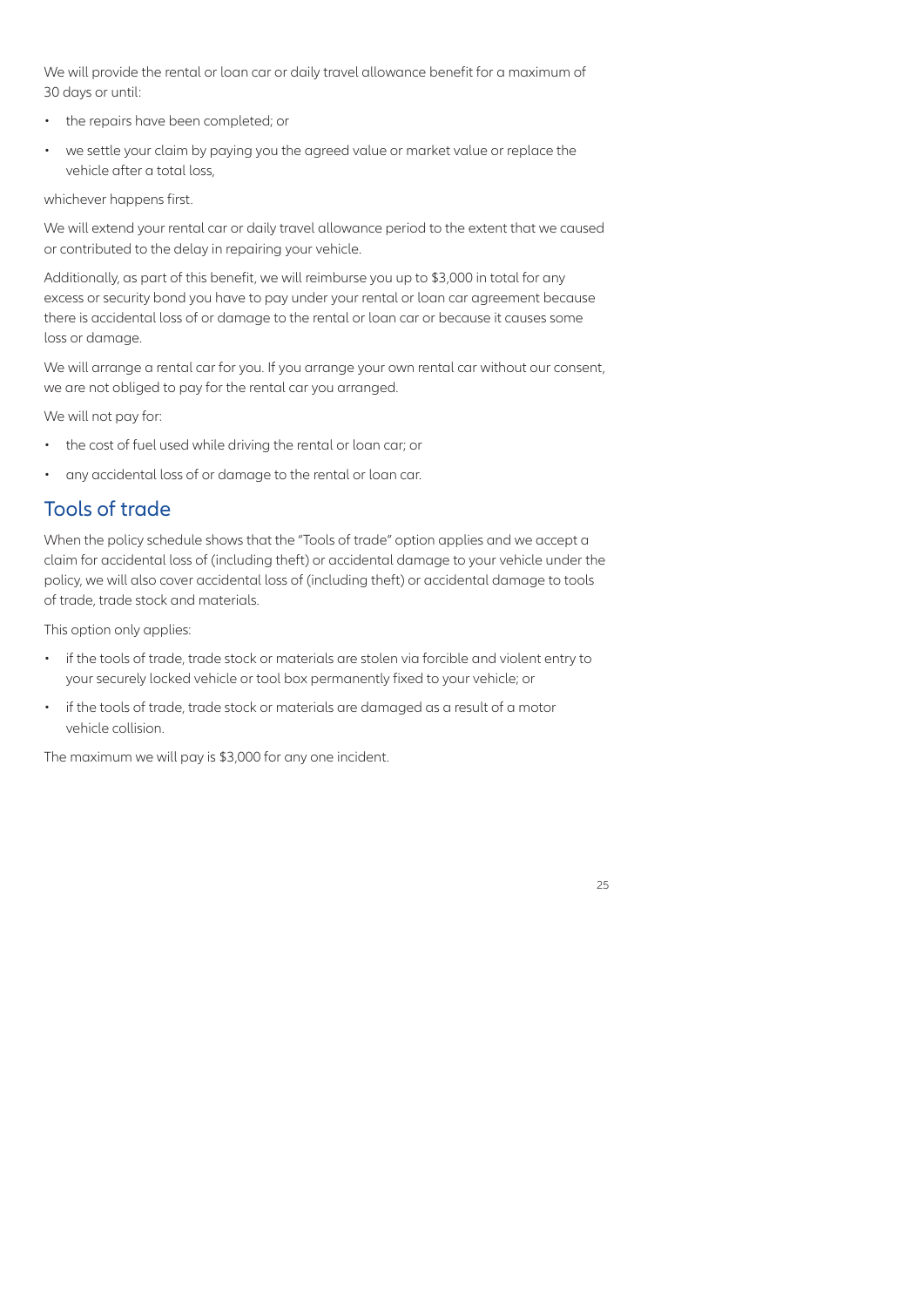# Legal liability

In order to be sure that you are covered under this policy you should always contact us for approval before you incur expenses you wish to claim. If you do not, we will pay for expenses incurred up to the amount we would have authorised had you sought approval from us first.

# Cover for damage to other people's property (legal liability)

We will cover your legal liability to pay compensation for loss of or damage to someone else's property which is caused by a motor vehicle accident which is partly or fully your fault which occurs during the period of insurance and arises out of the use of:

- your vehicle or a substitute vehicle used by you whilst your vehicle is being serviced or repaired; or
- a caravan or trailer towed by your vehicle.

The above cover is extended to:

- any person who is driving, using or in charge of your vehicle with your permission;
- a passenger travelling in your vehicle or who is getting into or out of your vehicle with your permission; and
- your employer, principal or partner arising out of your use of your vehicle.

We will not cover legal liability:

- where the vehicle is unregistered;
- that is insurable under any statutory or compulsory insurance policy, or any statutory or compulsory insurance or compensation scheme or fund, covering such legal liability even if the amount that may be recovered is nil; or
- when the loss or damage occurs to property belonging to, or in the care or custody of, you, your spouse or your de facto, except to:
	- a residential building that you are renting or is on loan to you; or
	- employee's or visitor's vehicles and their contents while contained in a car park provided by you.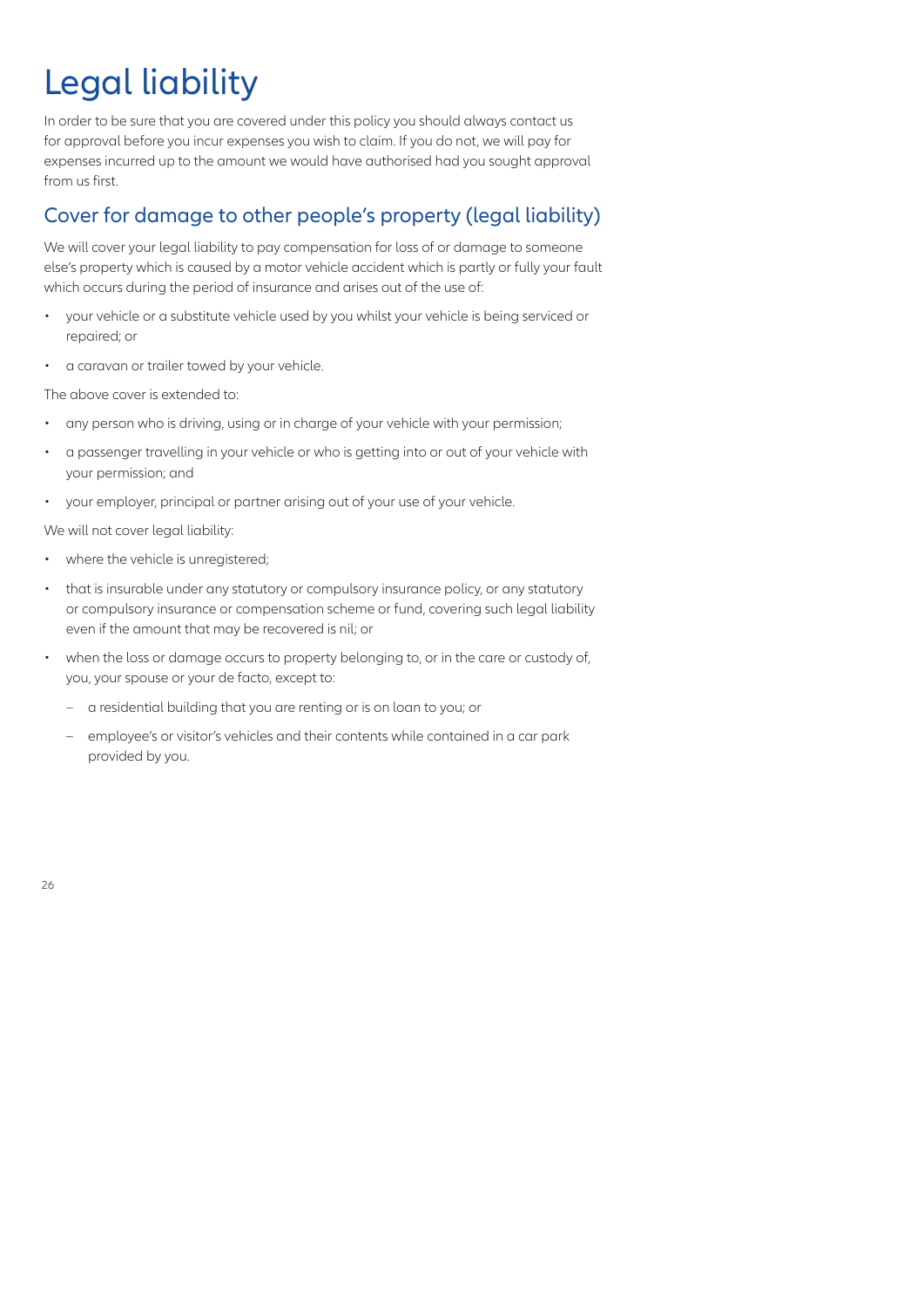# Additional cover for supplementary bodily injury (legal liability)

We will also cover you, a currently licensed driver driving the vehicle with your permission, or a passenger travelling in or getting into or out of the vehicle with your permission, for legal liability for death or bodily injury caused by or arising out of the use of your vehicle or a substitute vehicle during the period of insurance, if the vehicle is registered for use on a public road when the liability is incurred and arises, from one or more of the following events:

- driving or being in charge of your vehicle or a substitute vehicle;
- goods being carried by or falling from your vehicle or a substitute vehicle; or
- loading or unloading your vehicle or a substitute vehicle.

We will not pay if the event or series of related events that gives rise to the legal liability or any part of it is insurable under any:

- statutory or compulsory insurance policy or any statutory or compulsory insurance; or
- compensation scheme or fund,

even if the amount that may be recovered is nil.

We will not pay for legal liability to any:

- person driving or in charge of your vehicle;
- of your employees; or
- member of your family.

We will not pay for legal liability in respect of any psychological or psychiatric injury (other than to the extent that it is directly caused by or arises from serious physical bodily injury of the person who suffers the psychological or psychiatric injury).

We may be entitled to reduce or refuse to pay a claim unless you or the person claiming under this section has notified us of a claim under this section as soon as reasonably practical after you or that person first becoming aware of an intention to make a claim against you or that person.

We will not pay for legal liability caused by or arising from an intentional act by you or any other person.

We will not pay any amount of exemplary, punitive or aggravated damages.

#### Maximum amount payable

The maximum amount we will pay for all claims under the policy for liability for damage to other people's property, supplementary bodily injury cover, or legal costs arising from a single event or series of related events is \$30,000,000.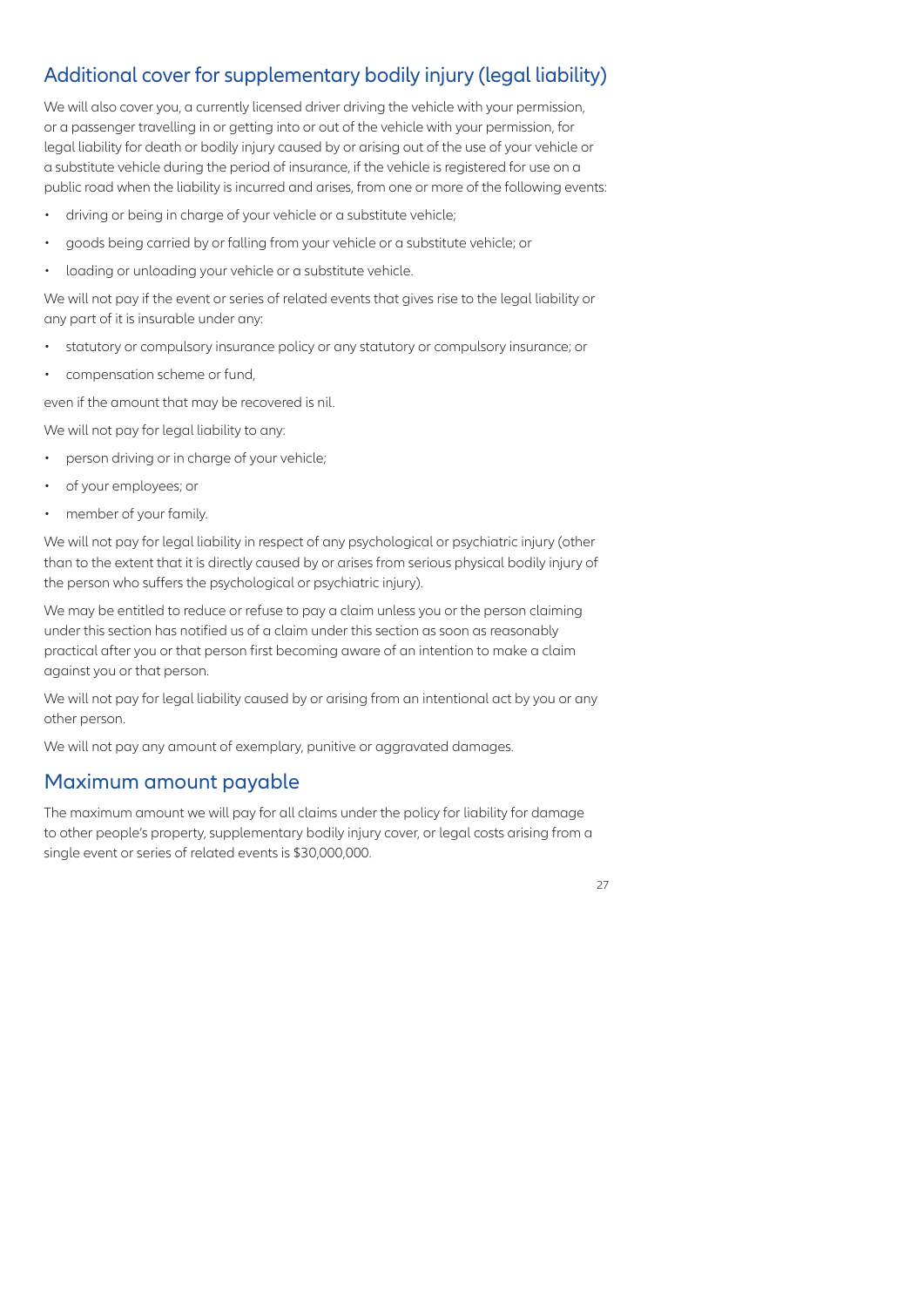# Other benefits we will pay

#### Legal costs

Provided we agree in writing, we will pay for all legal costs and expenses in defending any court proceedings arising from a claim for liability covered by the policy.

We will not pay for legal costs and expenses relating to any criminal or traffic enforcement related proceedings.

Legal costs are included in, and not payable in addition to, the maximum amount payable under this section as outlined above.

#### Uninsured motorists extension

(This benefit is applicable to Third Party Insurance and Third Party Fire & Theft Insurance only)

We will cover your vehicle for loss or damage arising from an accident caused by the driver of an uninsured vehicle up to a maximum amount of \$5,000 for any one incident including the cost of protection, removal and towing.

You may only claim under this extension if you:

- did not contribute to the cause of the accident; and
- can provide us with:
	- the name and address of the person responsible for the accident; and
	- the registration number of the other vehicle; or
	- any other information that would reasonably allow us to identify the person so that we can exercise our rights of recovery.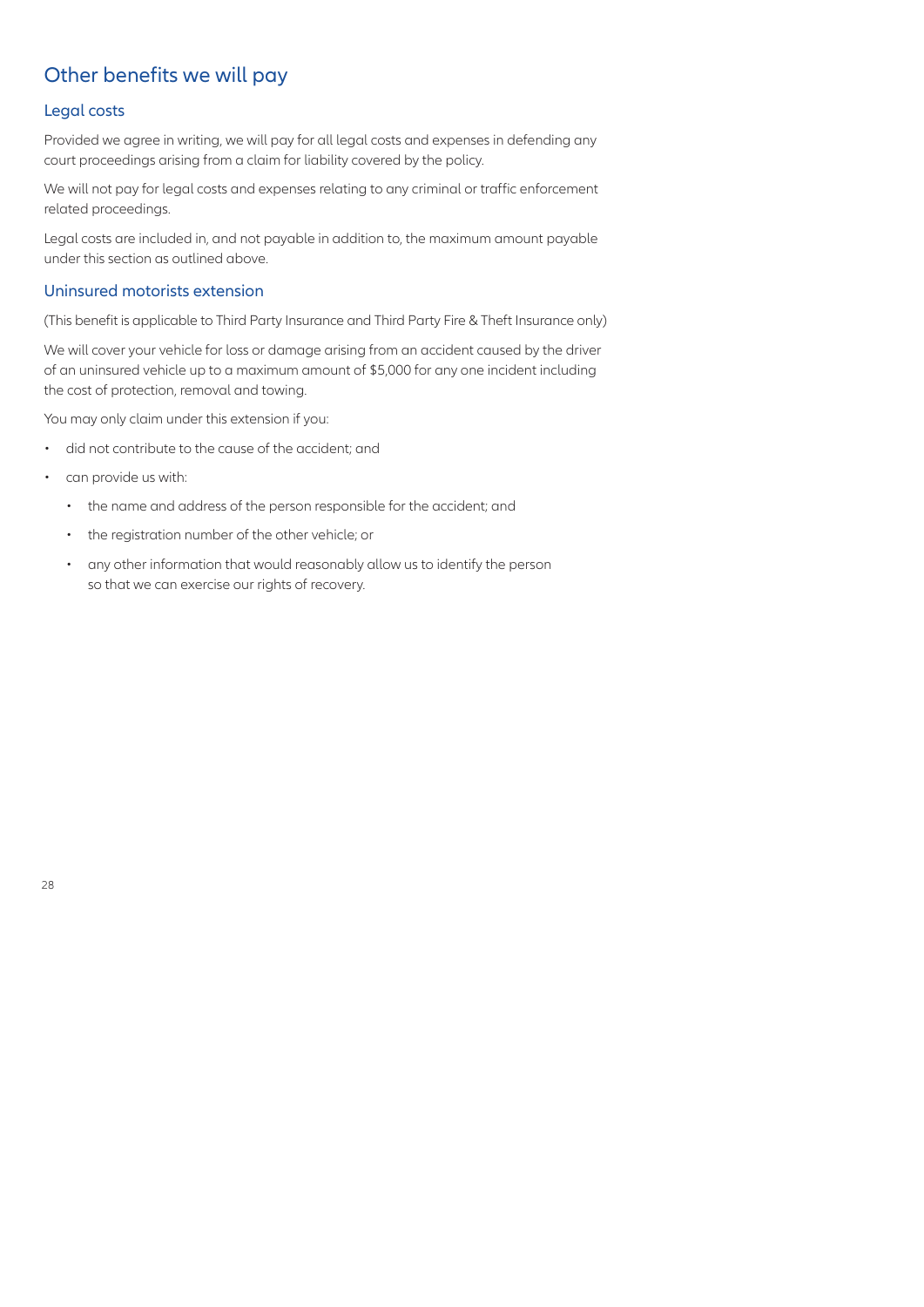# Third Party Fire and Theft

Third Party Fire and Theft cover is no longer available for new policies. It is only available to existing customers with Third Party Fire and Theft cover who are renewing their policy.

# Loss of or damage to your vehicle caused by fire or theft

We will cover your vehicle for accidental loss of or damage caused by fire, explosion, lightning or theft that happens during the period of insurance, subject to the other terms of this section and the policy (including those relating to limits and excesses).

At our option (acting reasonably) we will:

- repair your vehicle:
- pay you the reasonable cost of repairing your vehicle; or
- pay you the market value of your vehicle.

The maximum we will pay is \$5,000 any one incident.

Further we will adjust your claims payment in accordance with the GST provision noted under "GST Notice".

# Other benefits we will pay

#### Lock re-keying/re-coding

If the keys to your vehicle are stolen during the period of insurance by a person that is not a family member, invitee or person who resides with you, we will pay for the replacement of your vehicle's keys and the necessary re-coding of your vehicle's locks.

The maximum amount we will pay is \$2,000 for any one incident.

This benefit will only apply if the theft of your keys resulted in the vehicle being stolen during the period of insurance and it was reported to the police.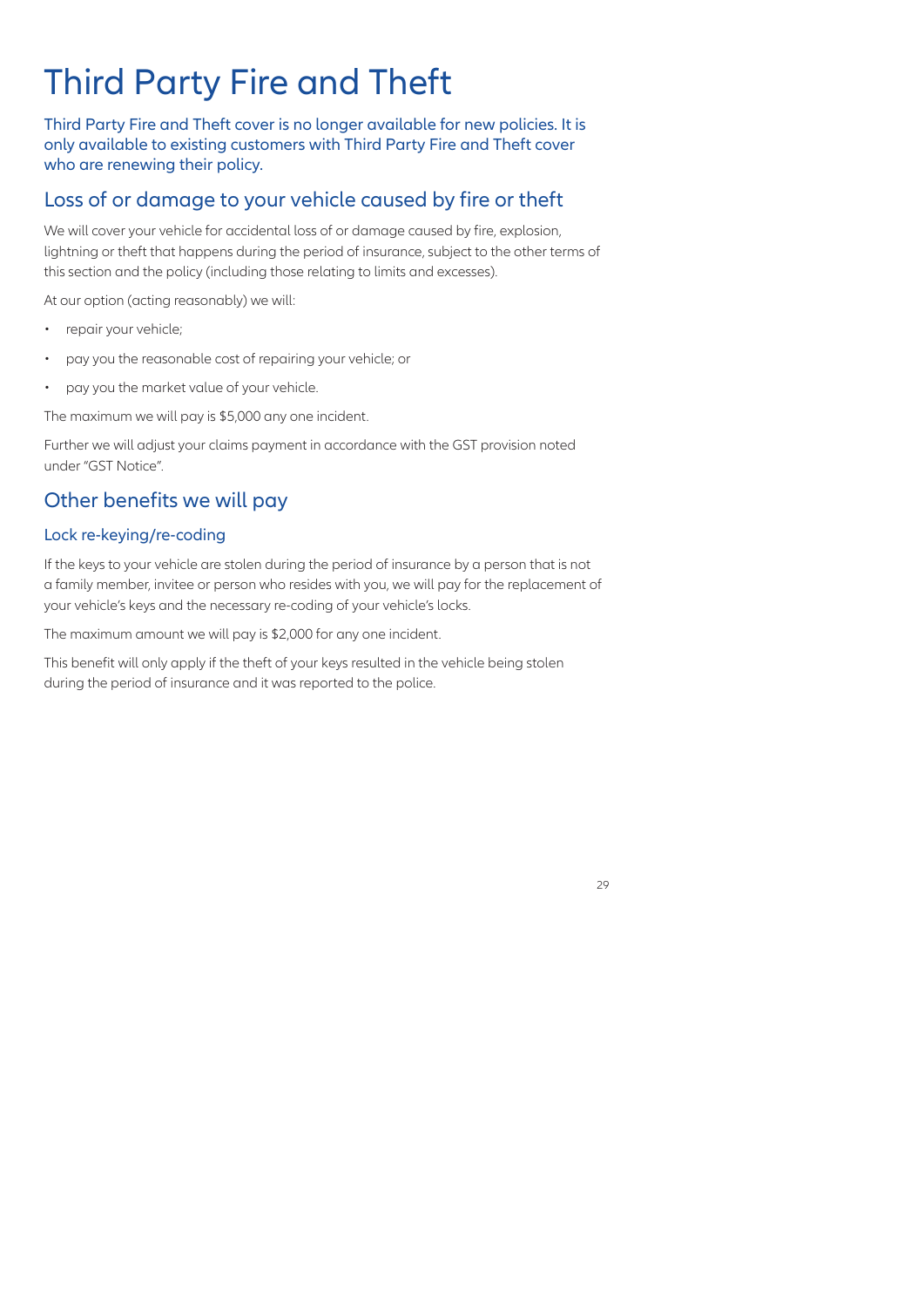#### Staying mobile following theft

If we accept a claim above for theft of your vehicle we will arrange for you to be provided with a rental car:

- until your vehicle is recovered undamaged and you have been told of its location;
- until your vehicle is recovered damaged and the damage is repaired;
- until we settle your claim by paying the market value or maximum sum insured; or
- for a maximum of 30 days,

whichever happens first.

The maximum daily rental charge we will pay is \$100.

Additionally, as part of this benefit, we will reimburse you up to \$3,000 in total for any excess or security bond you have to pay under your rental car agreement because there is accidental loss of or damage to the rental car or because it causes some loss or damage.

We will arrange a rental car for you. If you arrange your own rental car without our consent, we are not obliged to pay for the rental car you arranged.

We will not pay for:

- the cost of fuel used during the rental period; or
- any accidental loss or damage to the rental car.

If a rental or loan car is not available, we will pay you a daily travel allowance of \$50:

- until your vehicle is recovered undamaged and you have been told of its location; or
- until your vehicle is recovered damaged and the damage is repaired; or
- until we settle your claim by paying the agreed value or market value or maximum sum insured; or
- for a maximum of 30 days,

whichever happens first.

#### **Towing**

Following fire, explosion, lightning or theft of your vehicle, we will pay the reasonable cost of protection, removal and towing of your vehicle to the nearest repairer, place of safety or any other place which we agree to.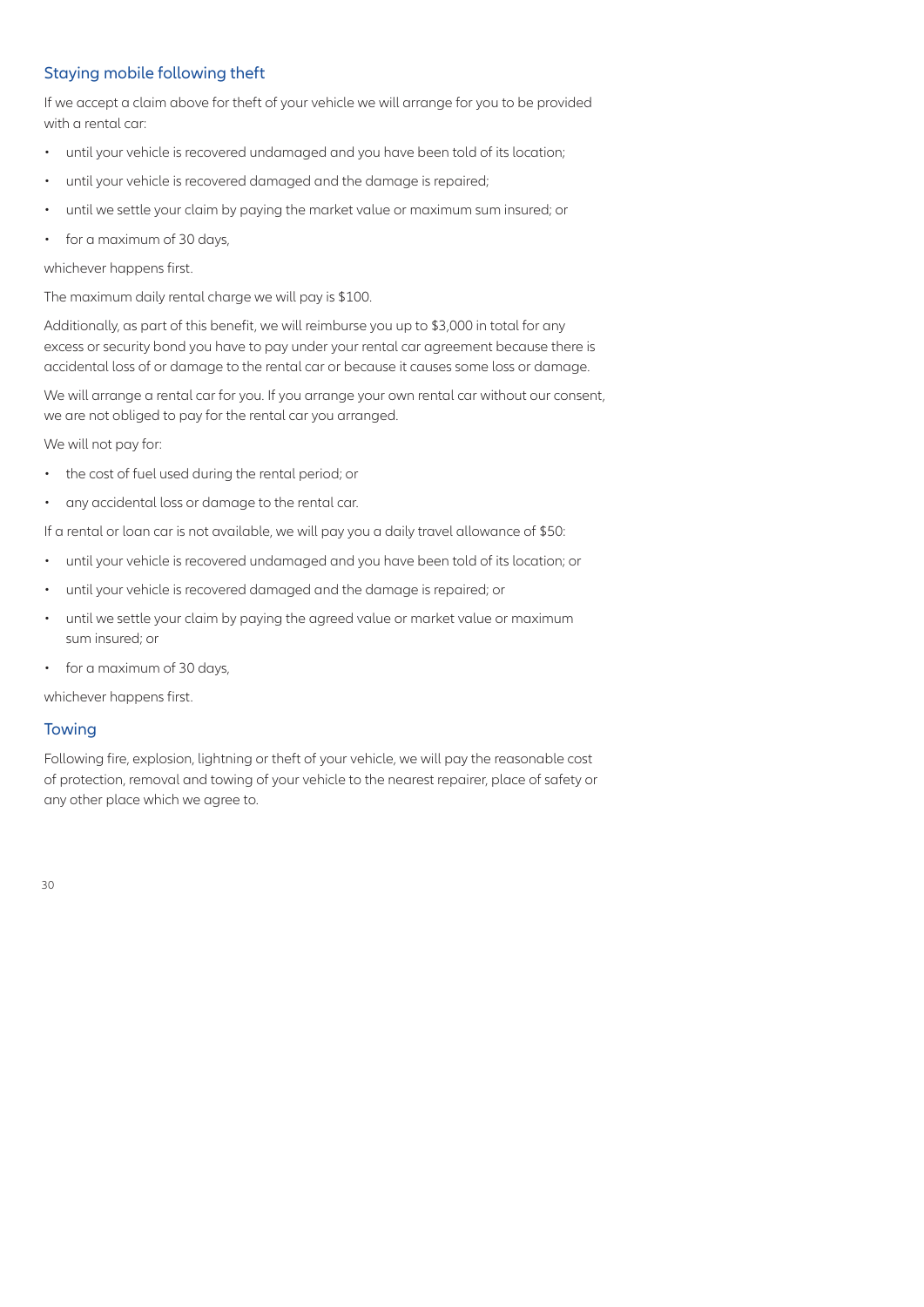# Making a claim

# Assisting us with your claim

You must assist us with your claim. This means give us all the information and assistance with your claim which we may reasonably require. If you do not we may not pay your claim (in whole or in part) or provide cover to the extent we are prejudiced by that failure.

If we have the right to recover any amount payable under the policy from any other person, you must take reasonable steps to co-operate with us in any action we may take.

# When you are at fault

You are at fault if you:

- are responsible for the accident; or
- contributed to the cause of an accident.

# What we pay for

If we agree to settle your claim, we will (acting reasonably):

- decide whether to repair your vehicle, pay the reasonable cost of repairing your vehicle or pay the agreed or the market value or maximum sum insured (as applicable);
- pay any other benefits that apply;
- pay for any optional covers you have chosen and paid for; and
- deduct any amounts that apply to the policy such as excess or unpaid premium.

# The most we will pay

This will depend on what level of insurance cover you have chosen:

- if you have Comprehensive insurance we will pay either the agreed or market value (as applicable);
- if you have Third Party Fire & Theft insurance the most we will pay is the vehicle's market value up to \$5,000;
- if you have chosen either Third Party Property Damage or Third Party Fire & Theft insurance and claim under the uninsured motorist's extension, then the most we will pay is \$5,000,

and any other amounts that may be payable under any additional or optional benefits that apply to your cover.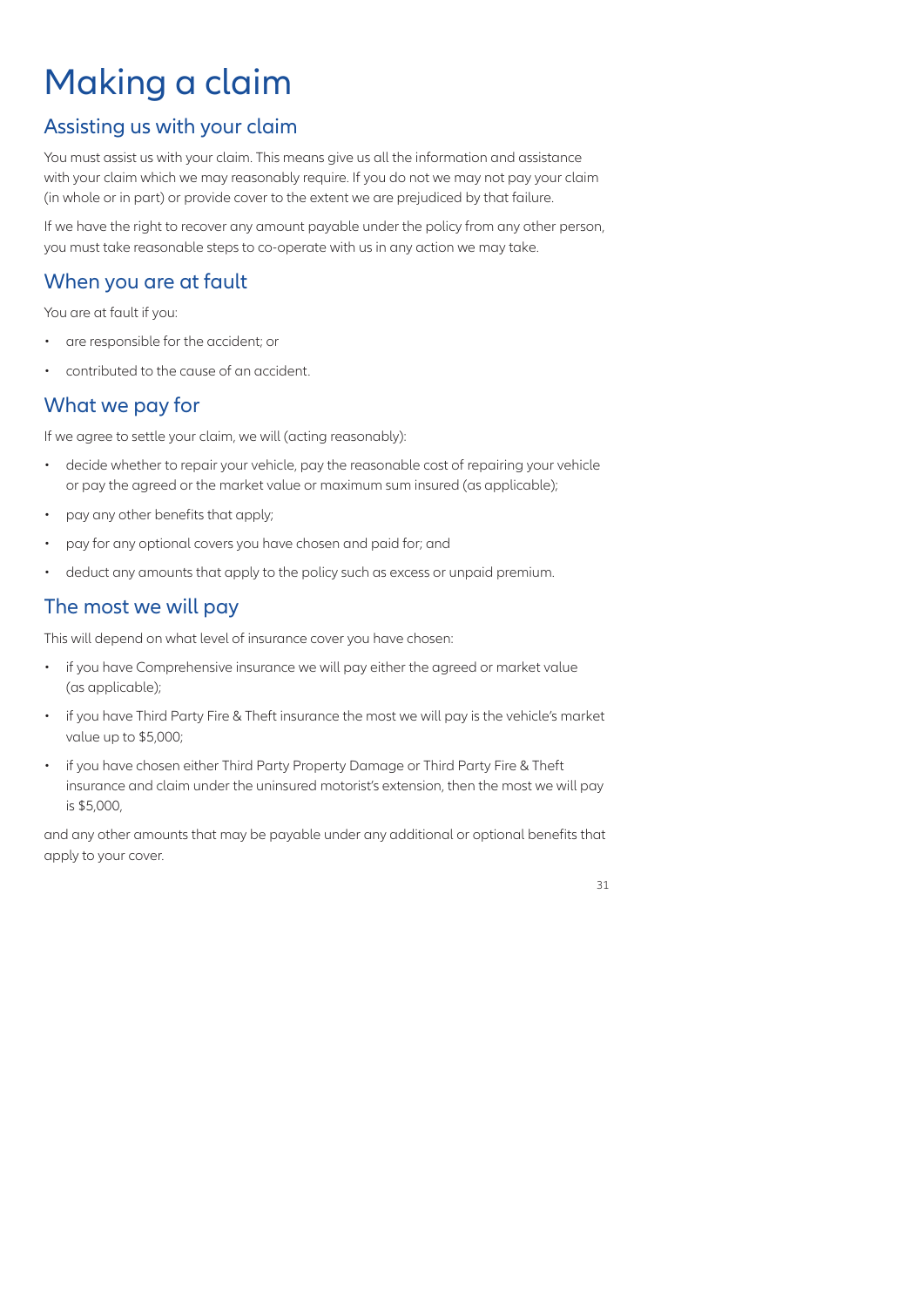# How we will settle your claim

We may choose to settle your claim in any of these ways (acting reasonably).

### Repair your vehicle

We can arrange for one of our selected repairers to repair your vehicle or you can arrange for your own repairer. To see what happens when a decision is being made on a repairer see the section "Choosing a repairer".

# Pay you the reasonable cost of repairing your vehicle

Rather than repair your vehicle we can choose (acting reasonably) to pay you the reasonable cost of repairing it. If we choose this approach we will determine the reasonable cost by examining a number of factors. This may include the quote from your nominated repairer and other repairers as well as reports from our trained assessors.

We may choose (acting reasonably) the approach of paying you the reasonable cost of repairing your vehicle where we are not satisfied with the repairer you choose.

# Pay your claim as a total loss

We may pay out your claim as a total loss when we consider your vehicle to be a total loss or we choose to do so. If we pay out your claim as a total loss, your policy comes to an end and there is no refund of premium to you for any unexpired period of the policy unless we replace your vehicle under the "New for old replacement of a new vehicle after a total loss" benefit.

For Comprehensive insurance we pay the market or agreed value (as applicable) less:

- the excess; and
- any unpaid premium.

We will keep the vehicle. At our discretion (and if safe to do so), you may reclaim the vehicle if you agree to pay the salvage price.

For Third Party Fire and Theft insurance if the market value is less than \$5,000 we will pay you the market value less:

- the excess; and
- any unpaid premium.

You would then keep the vehicle.

For Third Party Fire and Theft insurance if the market value is over \$5,000 we will pay you the market value less any salvage value, up to a maximum amount of \$5,000 less:

- the excess; and
- any unpaid premium

You would then keep the vehicle.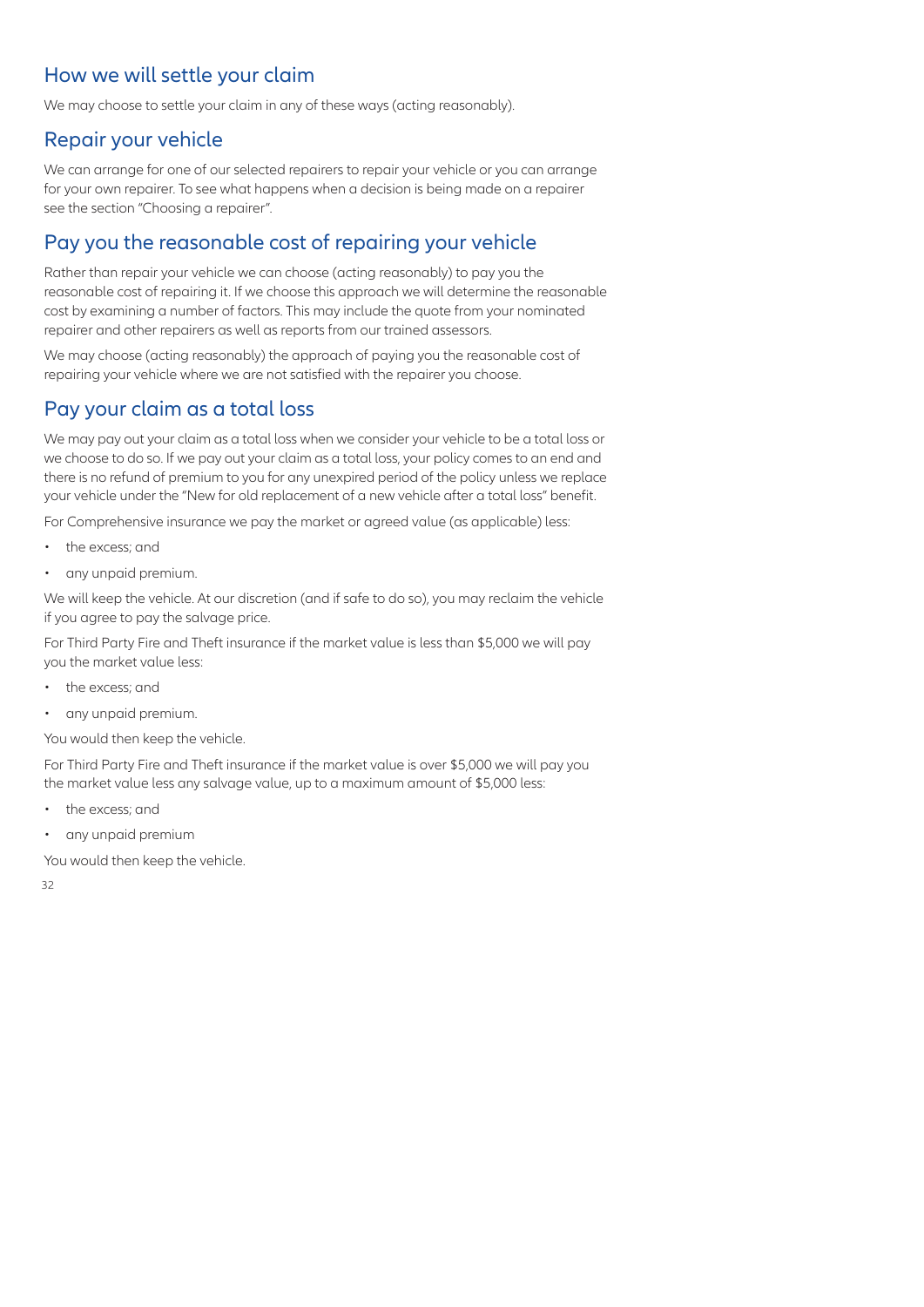If we have paid a claim following theft and the vehicle is then recovered after we have paid the claim, the recovered vehicle will become our property. At our discretion (and if safe to do so) you may reclaim the recovered vehicle if you agree to pay the salvage price.

For Third Party Fire and Theft insurance and Third Party Property Damage insurance, if we settle your claim under the "Uninsured motorist extension" we will pay you the market value up to \$5,000 less:

- our estimated salvage value; and
- any unpaid premium.

You would then keep the vehicle.

# Paying for other benefits

If we agree to pay you other benefits under the policy, we will pay the reasonable cost. We will repair, replace or pay the relevant loss or damage (as applicable) up to the maximum amount that applies under the benefit

#### What happens to your property

#### Recovered vehicles

If we settle your claim under Comprehensive insurance and it is a total loss and the vehicle is later recovered we will usually keep the recovered vehicle. At our discretion (and if safe to do so), you may reclaim the recovered vehicle if you agree to pay the salvage price.

#### Damaged property

If we settle the claim for a damaged item then it becomes our property. At our discretion (and if safe to do so), you may reclaim the recovered vehicle if you agree to pay the salvage price.

# Credit provider's rights

You must tell us if you have used the vehicle as security for a loan. This may also apply if you have a lease or hire purchase agreement on your vehicle.

When you do this we note the credit provider on your policy schedule.

When there is a credit provider noted:

- we treat the vehicle as being under a finance arrangement;
- we treat any statement, act, or omission or claim by you as a statement, act or omission by the credit provider; and
- we may recover any payment either in your name or the credit provider's name.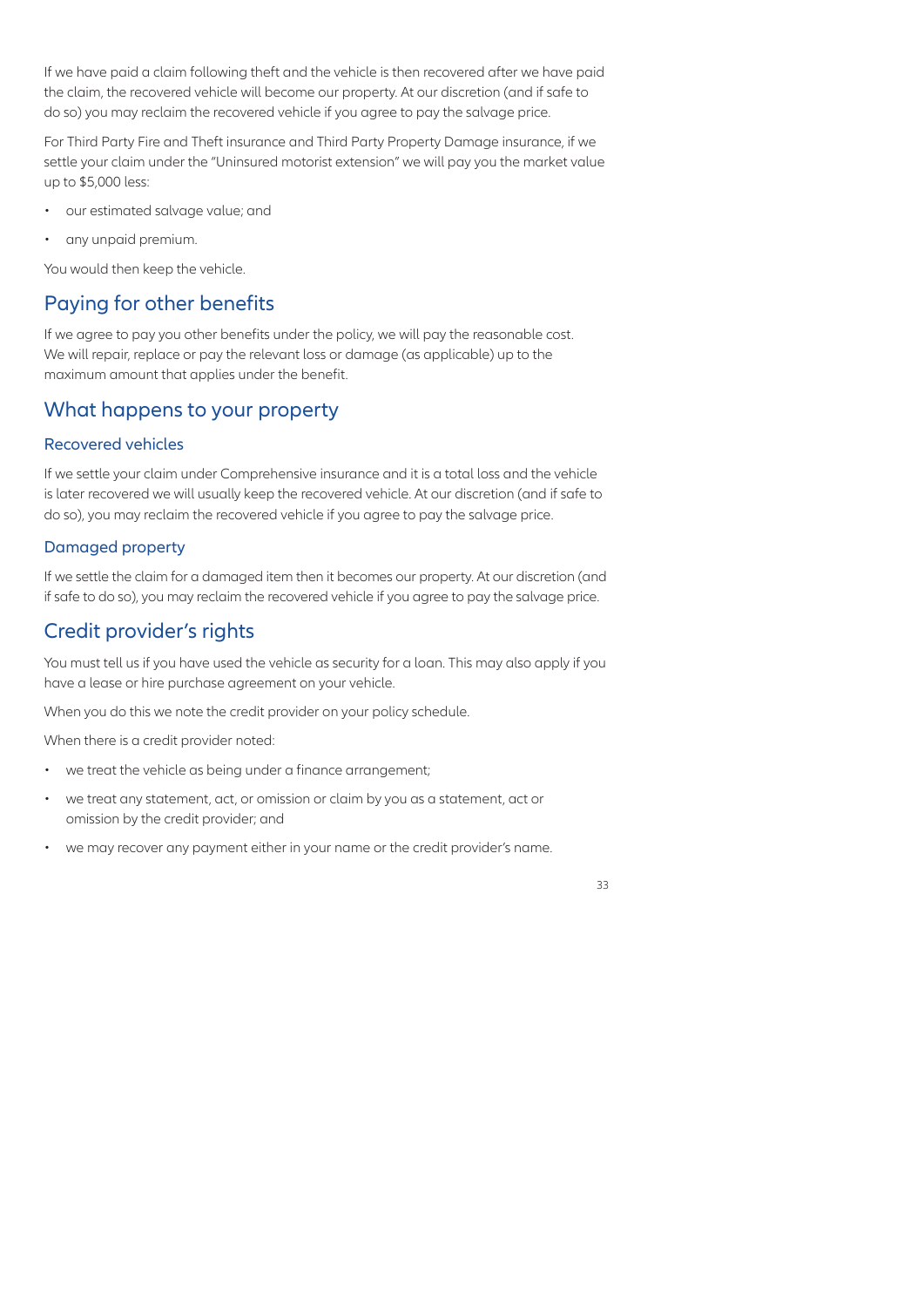#### Payments to the credit provider

If we pay your claim as a total loss settlement on your vehicle that is under a finance arrangement, we first pay the credit provider the lower of these amounts after deducting any excess and deductions that apply:

- the agreed value or market value;
- the cost of repairing your vehicle; and
- the balance owing to the credit provider under the finance arrangement.

If the credit provider is entitled to the salvage of the vehicle, we will deduct the estimated salvage value of the vehicle from any amount we pay them.

However we will only pay the credit provider if they:

- are noted on your policy schedule; and
- give us any help we reasonably ask for.

If we make a payment to a credit provider, then that payment discharges our obligation to you under your policy for the amount paid.

If we decide to settle your claim as a total loss, before we settle your claim:

- we will check the Personal Property Securities Register to confirm whether any money is owing on your vehicle; and
- you must settle any finance arrangement over your vehicle and remove it from that register or agree for us to pay (and provide all information we reasonably require to pay) the settlement amount (up to the outstanding balance on the finance arrangement) directly to the credit provider.

# GST Notice

The policy has a GST provision in relation to premium and our payment to you for claims. It may have an impact on how you determine the amount of insurance you need.

Please read it carefully. Seek professional advice if you have any queries about GST and your insurance.

#### Sums insured

All monetary limits in the policy may be increased for GST in some circumstances (see below).

#### Claim settlements – where we agree to pay

When we calculate the amount we will pay you, we will have regard to the items below:

• Where you are liable to pay an amount for GST in respect of an acquisition relevant to your claim (such as services to repair a damaged item insured under the policy) we will pay for the GST amount.

We will pay the GST amount in addition to the sum insured/limit of indemnity or other limits shown in the policy or in this schedule.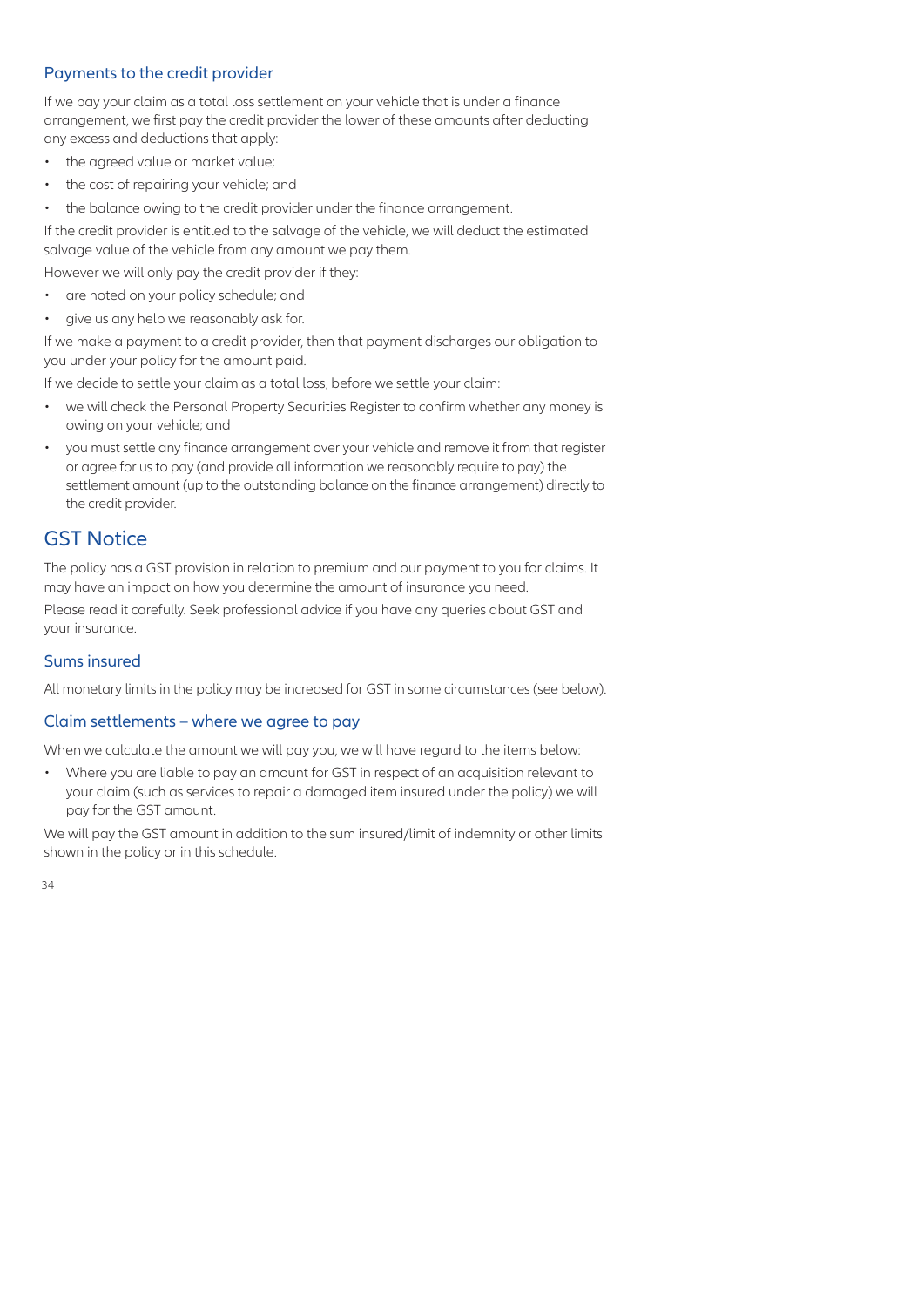If your sum insured/limit of liability is not sufficient to cover your loss, we will only pay the GST amount that relates to our settlement of your claim.

We will reduce the GST amount we pay for by the amount of any input tax credits to which you are or would be entitled.

• Where we make a payment under the policy as compensation instead of payment for a relevant acquisition, we will reduce the amount of the payment by the amount of any input tax credit that you would have been entitled to had the payment been applied to a relevant acquisition.

#### Disclosure – Input tax credit entitlement

If you register, or are registered, for GST you are required to tell us your entitlement to an input tax credit on your premium. If you fail to disclose or understate your entitlement, you may be liable for GST on a claim we may pay. The policy does not cover you for this GST liability, or for any fine, penalty or charge for which you may be liable.

#### Recovery against another party

We have the right to recover from any person, in your name, the amount of any claim paid under the policy and we have full discretion in the conduct, settlement or defence of any claim in your name. We will act reasonably having regard to your interests, and will keep you informed if you ask us to. If we recover more than the amount we have paid to you or on your behalf, we will pay you the balance.

The amount of any excess you have paid will only be refunded when your claim is recoverable.

#### Repairing your vehicle

If we choose the option of repairing your vehicle, we will decide (acting reasonably) the best way of repairing any damage that exists.

In order to be sure that you are covered under this policy you should always contact us for approval before you start any repairs on your vehicle, unless you have Comprehensive insurance and they are emergency repairs as detailed under the "Emergency repairs" benefit. If you do not, we will pay for expenses incurred up to the amount we would have authorised had you sought approval from us first.

#### Choosing a repairer

Allianz can assist you in selecting a suitable repairer to repair the damage to your vehicle. You also have the right to choose your own repairer. In both instances we will work closely with the repairer to strive to achieve the best repair outcome for you however we may require a second quotation from a repairer chosen by us. We will then choose (subject to any relevant policy limits and acting reasonably) to:

- authorise the repairs at your repairer of choice;
- pay you the reasonable cost of repairing your vehicle; or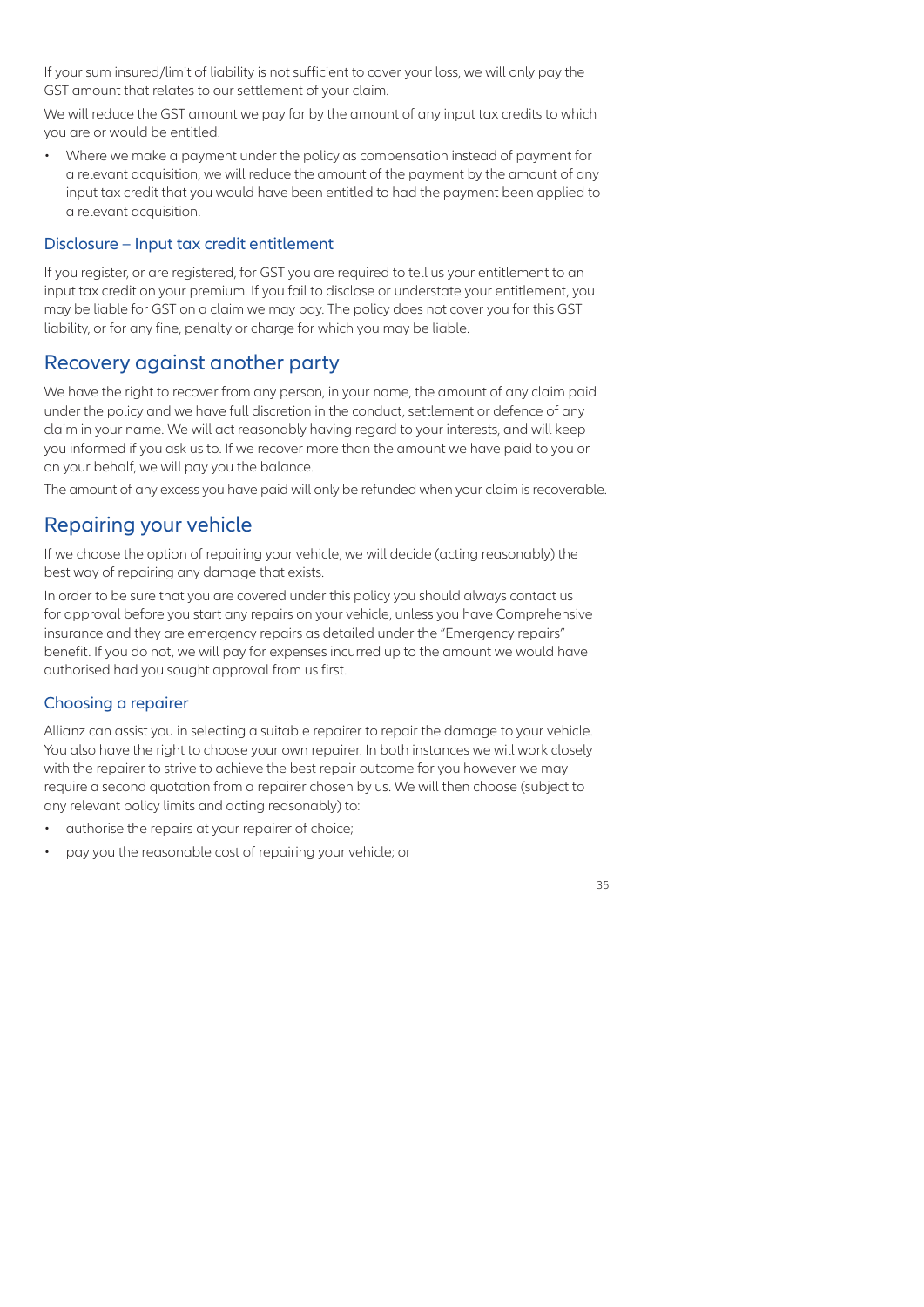• move your vehicle to a repairer we both agree will repair your vehicle. In the instance that we both agree to move your vehicle we will provide you with a rental car for up to three days in addition to any other benefit provided under your policy. The maximum we will pay for the rental car is \$100 per day.

#### Authorising repairs

Where you have Comprehensive insurance you may only authorise emergency repairs as detailed under the "Emergency repairs" benefit. You should not authorise further repairs to your vehicle without our prior consent.

Before we make a decision regarding your claim and repairs to your vehicle, we may need to inspect your vehicle. A motor vehicle assessor will be appointed by us. We or our assessor will make the necessary arrangements with you.

Where diagnosis (such as the stripping of engine) is required to determine if there has been damage covered by the policy, if you or we incur costs for such diagnosis and reassembly and the claim is subsequently accepted as valid by us, we will bear these costs subject to the applicable sum insured/limits of liability.

#### Parts used to repair your vehicle

If we are unable to repair the part, we use new, recycled or reconditioned parts that meet the requirements of Australian Design Rules (ADR). If such parts are not available or appropriate, parts from alternative distribution channels may be used.

We will not pay any amount greater than the maker's last list price in Australia (together with a reasonable charge for fitting) for the supply of any spare part, extra or accessory.

In the event that any spare part, extra or accessory cannot be obtained within a reasonable time, we may choose to pay you the value of the spare part, extra or accessory (together with a reasonable charge for fitting) rather than supply the spare part, extra or accessory.

#### Guarantee on repairs

We guarantee materials and workmanship on repairs we authorise for as long as you own or lease your vehicle. This guarantee is not transferable.

#### Unrepaired damage

If your vehicle had any unrepaired damage before an incident, then you may need to contribute to the repair costs.

You need to do this when the damage caused by the incident results in us having to repair more areas of your vehicle than were affected by the unrepaired damage. Before we ask you to contribute we will explain why, tell you how much it will be and how to pay it prior to the authorisation of any repairs.

#### Undamaged areas

We will not repair undamaged areas of your vehicle that have not been affected by damage caused by the incident to ensure a uniform appearance. However, when we repair your vehicle, we will make best efforts to use the nearest available equivalent to the original materials or item.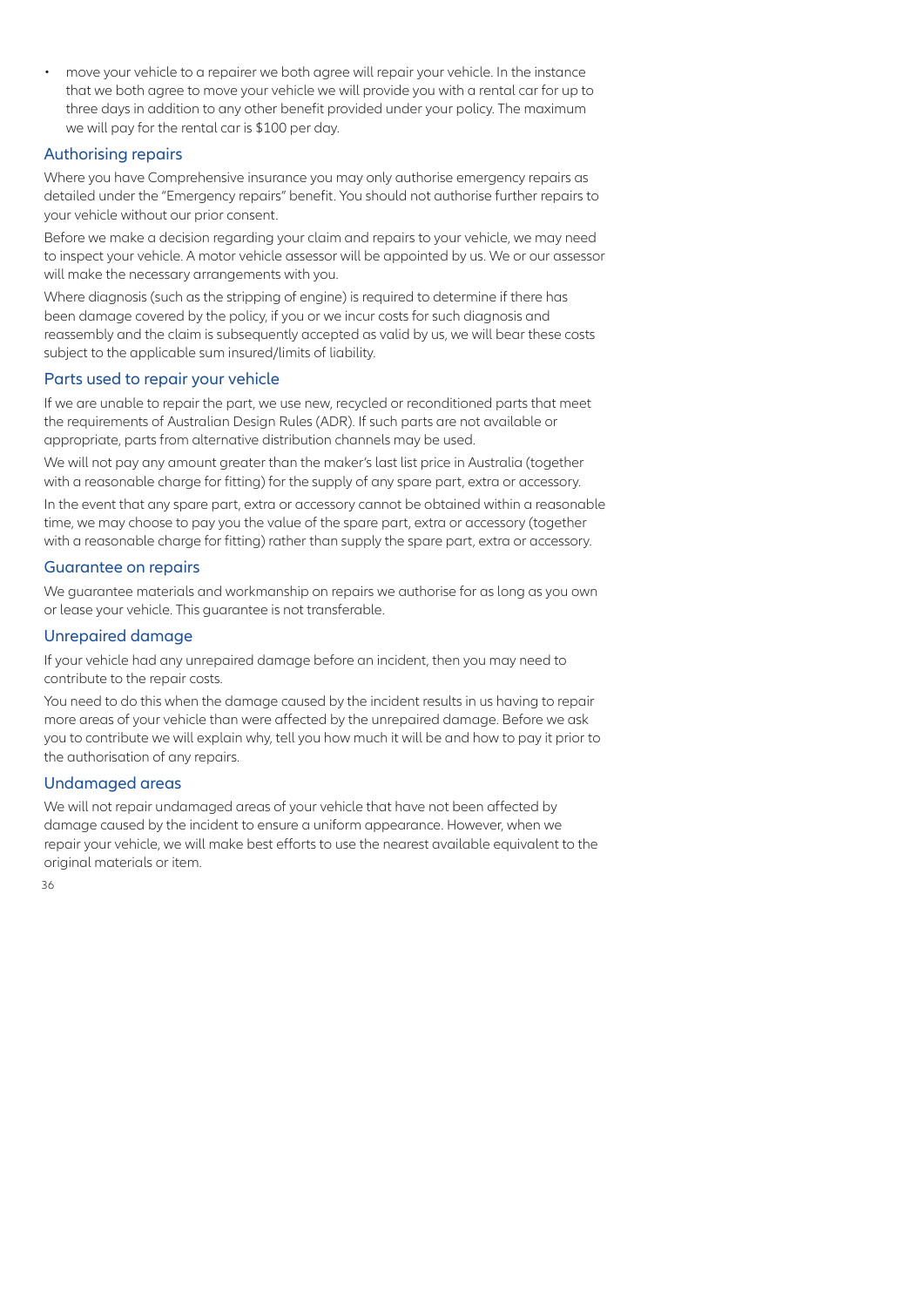# Our excesses

There are different types of excesses which may apply to you or the driver of your vehicle at the time of the claim. The excess types are shown on the policy schedule under the heading "Excess applicable to claims".

You may have to pay more than one excess.

#### Basic excess

The basic excess is the amount you must pay as a contribution to each claim. The amount of the basic excess will be shown on the policy schedule, next to the heading "Basic excess". If we settle your claim by cash settlement we will deduct the excess from the amount we pay you. In other circumstances, you may need to pay the excess as a contribution to the repair or replacement.

The basic excess is comprised of the "Minimum basic excess", the "Voluntary excess" and any "Imposed excess".

Minimum basic excess

The Minimum basic excess that is due under the policy for each claim. The amount of the minimum basic excess will be shown on the policy schedule.

Voluntary excess

Choosing a Voluntary excess allows you to reduce your premium by selecting a higher Basic excess. It applies in addition to the Minimum basic excess.

The Voluntary excess you choose will be shown on the policy schedule.

**·** Imposed excess

An Imposed excess may be applied to a policy due to risk based underwriting criteria. It applies in addition to the Minimum basic excess. Any Imposed excess amount will be shown on the policy schedule.

#### Age excess

If you make a claim for an accident that occurred when your vehicle was being driven by a driver under the age of 25, you must pay the Age excess shown in the policy schedule in addition to the Basic excess.

# Undeclared young driver excess

If you make a claim for an accident when your vehicle was being driven by a driver under the age of 25, who was not listed in your policy schedule, the Undeclared young driver excess shown on the policy schedule must be paid in addition to the Basic excess and Age excess.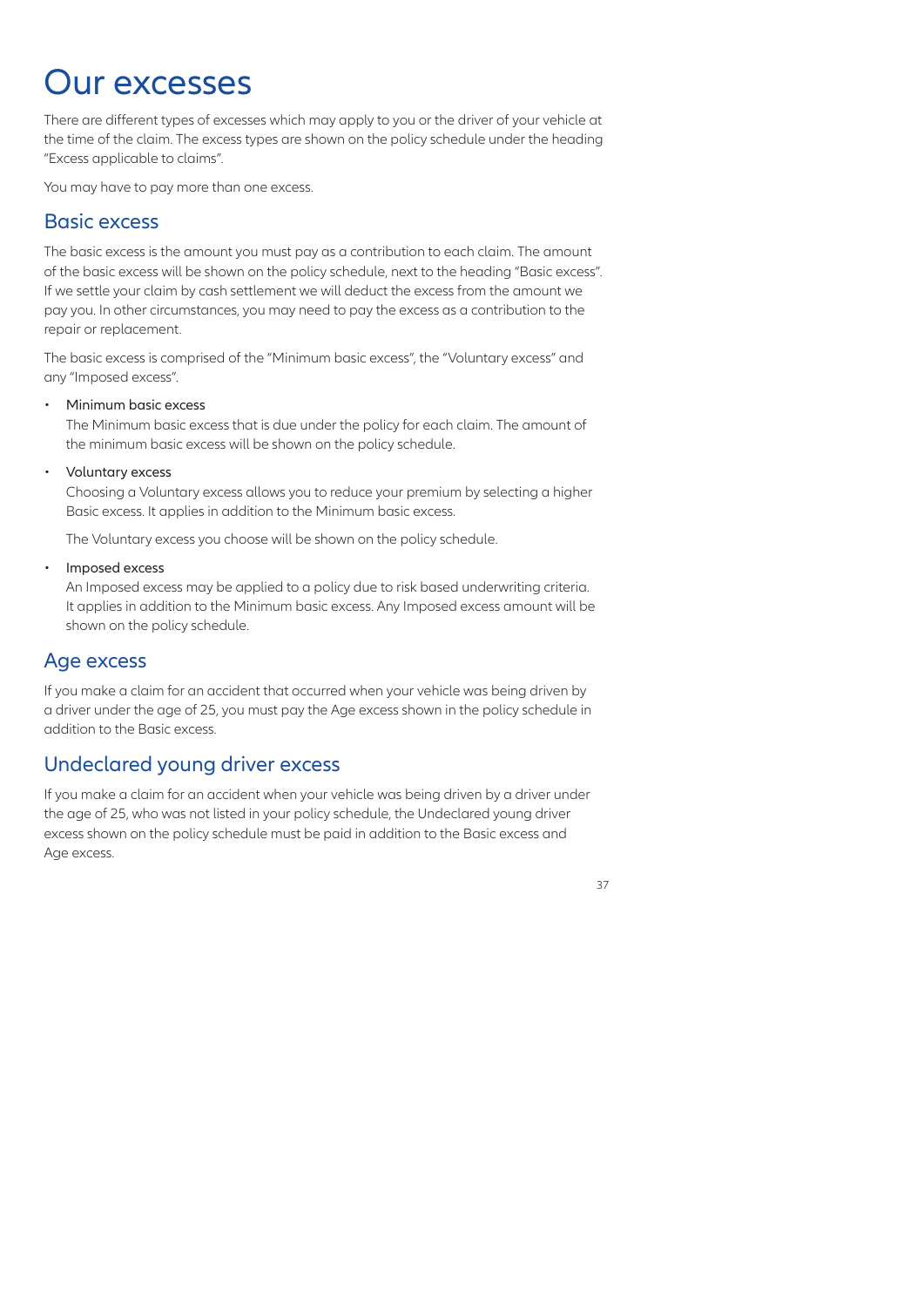#### Inexperienced driver excess

You will need to pay the Inexperienced driver excess shown on the policy schedule in addition to the Basic excess payable if you make a claim for an accident when your vehicle was being driven by a driver over the age of 25 who had not held their current Australian or overseas driver's licence for more than two consecutive years.

#### Theft excess

Applicable only where specified on the policy schedule.

If you make a claim for loss or damage caused by or arising from theft or attempted theft of your vehicle, you will need to pay the Theft excess shown in your policy schedule in addition to all other applicable excesses shown in your policy schedule.

#### Driver excess

Applicable only where specified on the policy schedule.

The Driver excess will be applied if you make a claim for an incident which occurred whilst the vehicle is being driven by the person listed on the policy schedule. This Driver excess is in addition to all other excesses applicable to your policy.

### Unnamed driver excess

When the policy schedule shows that the "Named driver option" applies, we will apply an Unnamed driver excess (as shown in the policy schedule) if you make a claim for an incident that occurred when your vehicle was being driven by any driver that is not listed in the policy schedule as a named driver.

This Unnamed driver excess of \$2,500, if payable, replaces all other excesses applicable to your policy.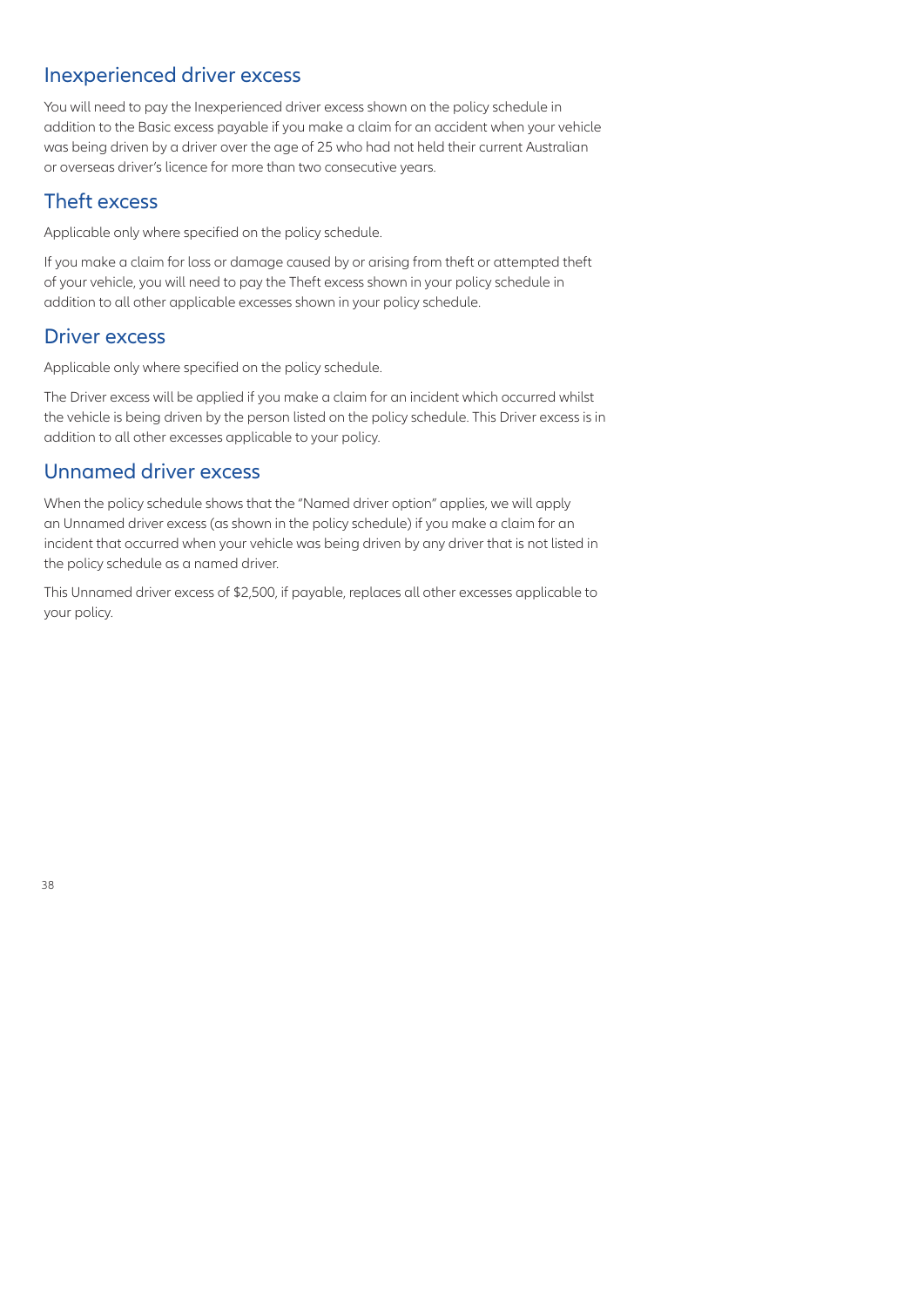### When you do not have to pay an excess

You will not have to pay any excess if:

- the claim relates to damage, that was the fault of a person other than the driver of your car, at the time of the incident; and
- you can provide us with the name and contact details of the other person or any other information that would reasonably allow us to identify the person so that we can exercise our rights of recovery; and
- the claimable loss is recoverable by us.

You will not have to pay any Age excess (Under 25 Driver), Unnamed driver excess or Driver excess if you are claiming for any of the following:

- windscreen or window glass damage only;
- theft;
- hail, storm, cyclone, bush fire or flood damage;
- malicious damage; or
- damage to your vehicle while parked.

You will not have to pay any Age excess (Under 25 Driver), Undeclared young driver excess, Inexperienced driver excess or Unnamed driver excess if the driver:

- stole or was illegally using your vehicle;
- had been paid by you to repair, service or test your vehicle;
- was an attendant at a car park; or
- was a learner driver accompanied by the holder of a full unrestricted Australian drivers licence.

### Other deductions

If we finalise your claim as a total loss we deduct the following amounts before we pay out your claim:

- any unpaid premiums or instalment payments that cover the rest of your period of insurance for the policy; and
- salvage value, if applicable. Normally we will keep the vehicle in the event of a total loss but if we agree to let you keep the wreck then we will deduct its estimated salvage value.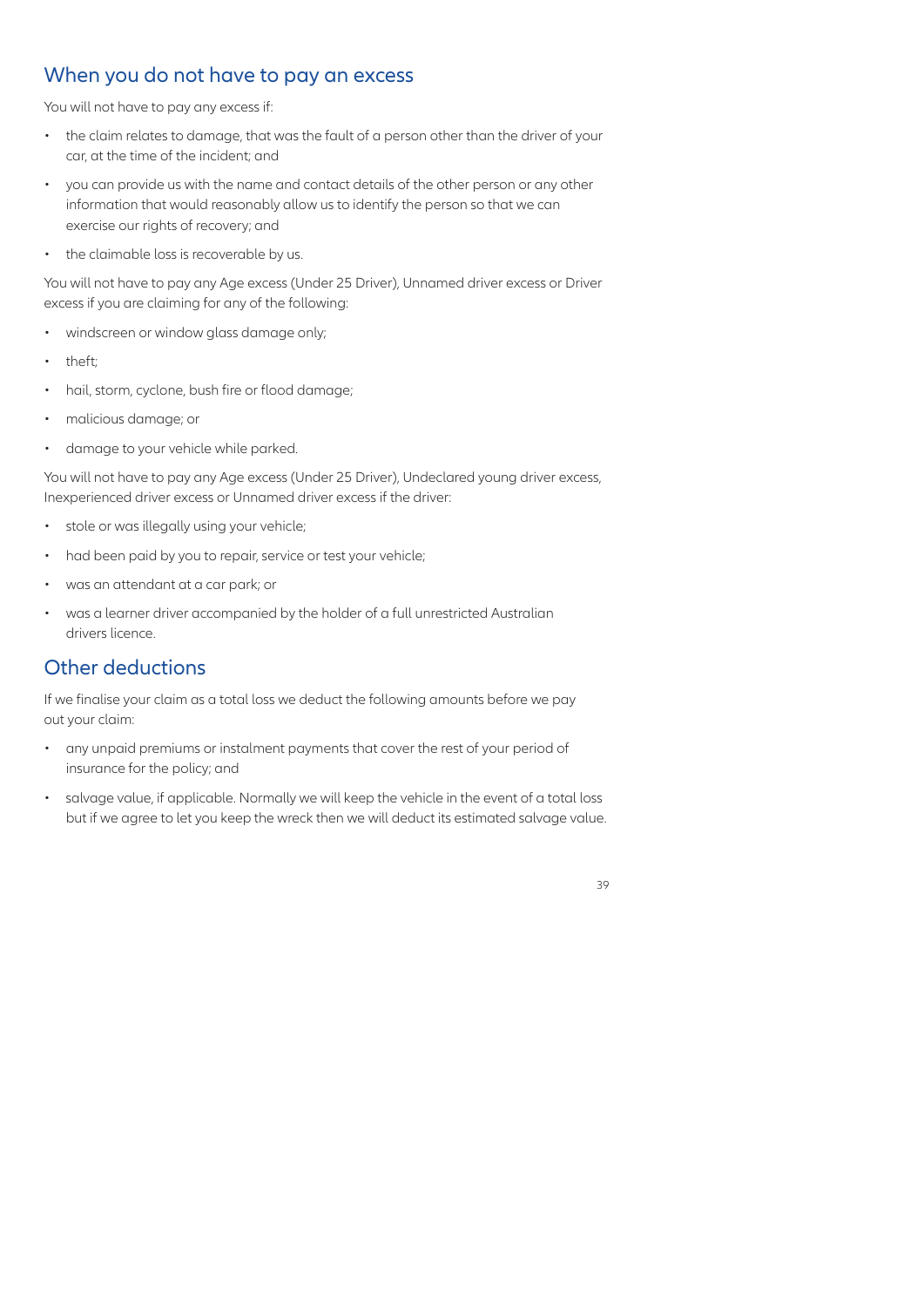# When we will not pay your claim

You are not covered and we will not pay any claim under the policy for loss, damage, liability, costs or expenses directly or indirectly caused by, arising from or in any way connected with:

#### An unlicensed driver

Your vehicle being driven by or in charge of someone unlicensed (unless a learner driver accompanied by the holder of a full unrestricted Australian drivers licence), or not complying with the conditions of their licence or learners permit (as applicable). We will pay a claim for you but not the driver or person in charge of your vehicle if you can prove to us that:

- you were not the driver of the vehicle when the incident leading to the claim occurred; and
- you did not or could not reasonably have been expected to know that the driver was unlicensed, or not complying with the condition of their licence or learners permit.

# A declined driver

Your vehicle being driven by a person shown on the policy schedule as a declined driver.

# A driver under the influence

Your vehicle being driven by you, or any other person:

- who was under the influence of any drug or intoxicating alcohol;
- who, as a result of the accident, is convicted of driving under the influence of any drug or intoxicating alcohol;
- who had a percentage of alcohol in their breath or blood in excess of the percentage permitted by law in the State or Territory where the accident occurred; or
- who refused to submit to any test to determine the level of alcohol or drugs in the breath or blood at the time of the accident when reasonably requested by the police.

We will pay a claim for you, but not the driver or person in charge of your vehicle, if you can prove to us that:

- you were not the driver of the vehicle when the incident leading to the claim occurred; and
- you had no reason to suspect that the driver was affected by alcohol or any drug.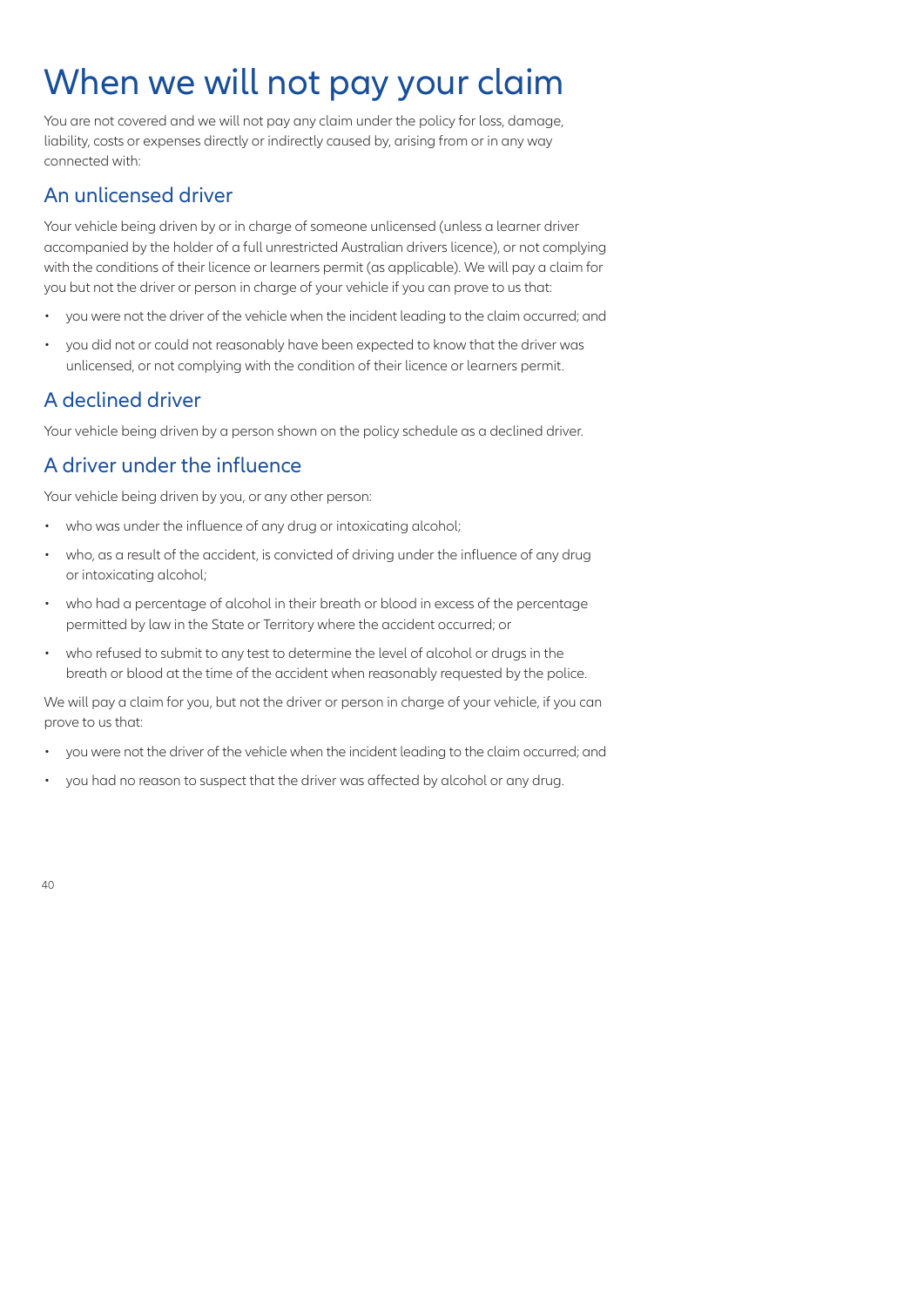# Exceeding load or passenger limits

Your vehicle carrying more people or a larger load than it is designed for, or that the driver is permitted to carry by law.

We will not refuse your claim if you can prove that the accidental loss, damage or liability was not caused or contributed to by the greater load or number of passengers.

# Unsafe vehicle

Your vehicle being used in an unsafe or unroadworthy condition. We will not refuse your claim if you can prove that the accidental loss, damage or liability was not caused or contributed to by the unsafe or unroadworthy condition of your vehicle.

# Carrying passengers for hire, fare or reward

Your vehicle being used to carry passengers for hire, fare or reward except:

- where your vehicle is noted as being used for rideshare on the policy schedule; or
- under a private pooling arrangement where your full-time employer pays you a travelling allowance.

# Consequential loss

Any consequential financial or non-financial loss occurring after an event covered by your policy. This means we don't cover you for anything not expressly described in the cover sections. Some examples we won't pay for:

- loss of income;
- reduction in the working life of your vehicle;
- depreciation or lessening of your vehicle's value;
- legal, medical or other professional costs; or
- loss of use of your vehicle.

#### Motor sport

Your vehicle being used for:

- any motor sport or time trial, or testing in preparation for any motor sport or time trial; or
- a driver education course which involves driving the vehicle insured at a speed greater than 100 km/h.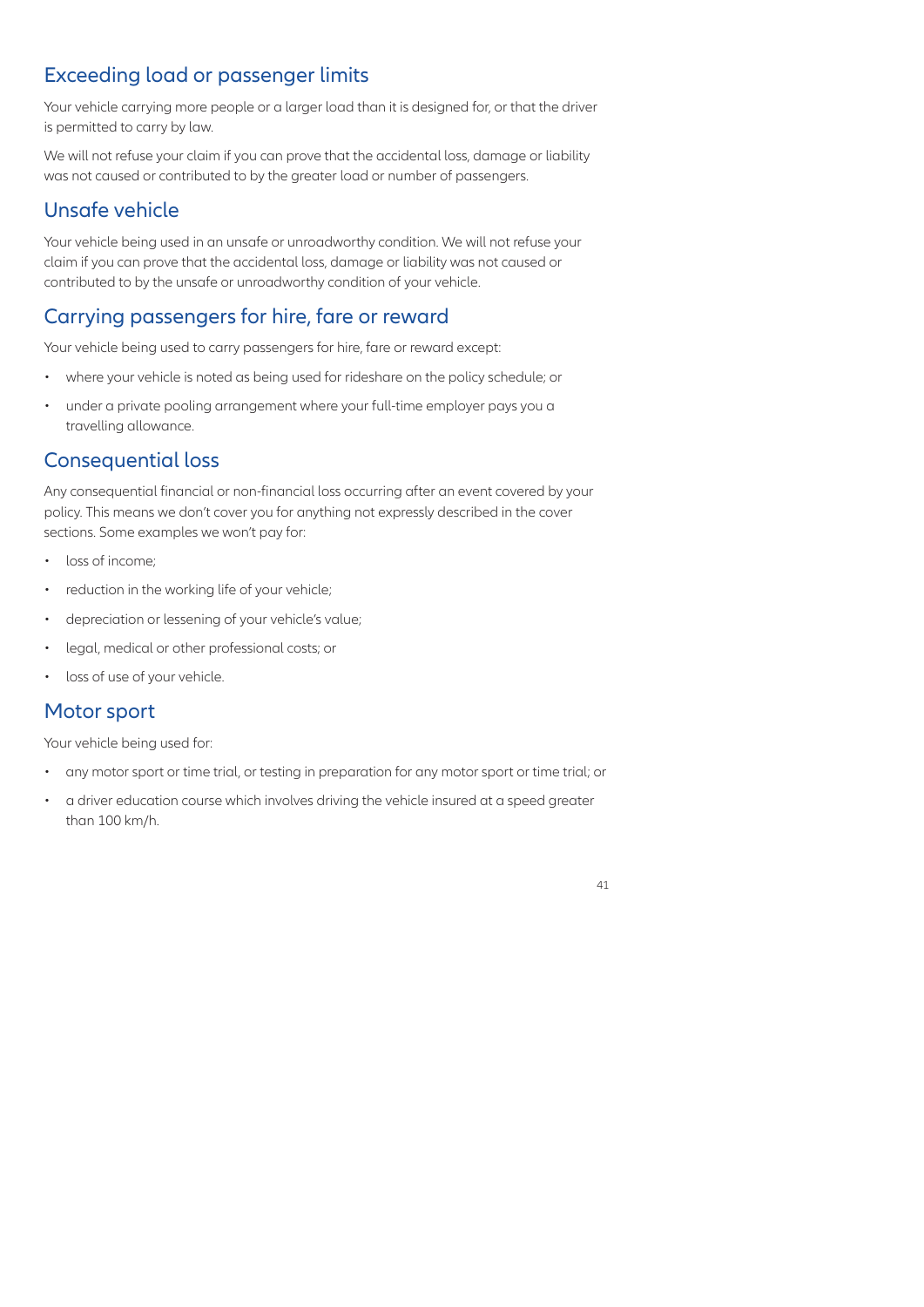# Motor trade

Your vehicle being used in connection with the motor trade for experiments, tests, trials or demonstration purposes

# Deliberate, intentional, malicious or criminal acts

Your vehicle being subjected to a deliberate, intentional, malicious, or criminal act (including theft, conversion or misappropriation) caused by or involving:

- you, or any other person named in the policy schedule; or
- any person who is acting with your express or implied consent.

#### War

War, hostilities or warlike operations (whether war be declared or not), rebellion, civil war, revolution, insurrection, military or usurped power, invasion, act of foreign enemy or popular or military uprising.

# Radio activity or nuclear materials

Any:

- nuclear fuel or nuclear waste;
- combustion of nuclear fuel (including any self-sustained process of nuclear fission); or
- nuclear weapons material.

# Terrorism exclusion

Any:

- act of terrorism directly or indirectly caused by, arising from, or in any way connected with biological, chemical, radioactive, or nuclear pollution or contamination or explosion, or
- action in controlling, preventing, suppressing, retaliating against, or responding to any act of terrorism.

An act of terrorism includes, but is not limited to, any act, preparation in respect of action, or threat of action, designed to:

- influence a government or any political division within it for any purpose; or
- influence or intimidate the public or any section of the public with the intention of advancing a political, religious, ideological or similar purpose.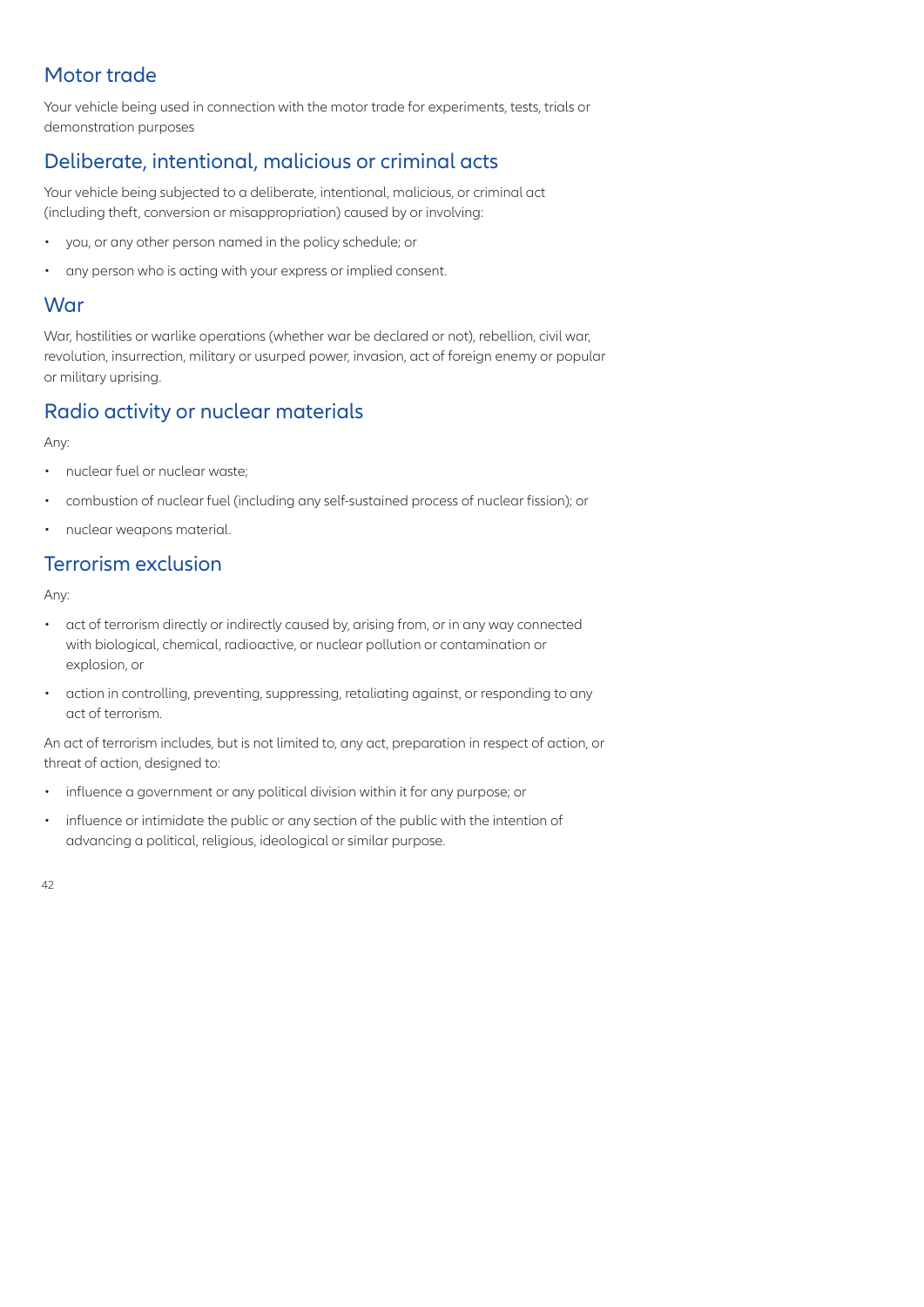# Absolute asbestos exclusion

The existence, at any time, of asbestos.

# Mechanical failure

Any structural, mechanical, or electronic failure, breakdown or malfunction.

# **Tyres**

Damage to the tyres caused by application of the brakes or by road punctures, cuts or bursts.

# Wear and Tear

Wear and tear, deterioration, poor or lack of maintenance, rust, corrosion, metal fatigue or depreciation.

# Poor Workmanship

Defective or poor workmanship by a repairer or any other person who has attempted to service or repair any part of the vehicle, except where the repairs were authorised by Allianz under this or another policy.

# Unrelated Damage

Any damage to the vehicle not directly caused by the accident for which the claim is made.

# Lawful seizure

Any accidental loss or damage as a result of the lawful seizure of your vehicle.

# Safeguarding your vehicle

Any loss of or damage to your vehicle at any time, after an accident, theft or breakdown unless you have taken reasonable steps to safeguard it. See what your responsibilities are under the policy in the section "Your responsibilities".

# Theft of your vehicle

Any theft of your vehicle unless at the time of the theft:

- the ignition keys were not left in the vehicle whilst the vehicle was unattended;
- all the doors and windows were locked if the vehicle was parked or unattended; and
- you were accompanying anyone test driving the vehicle as part of you selling the vehicle.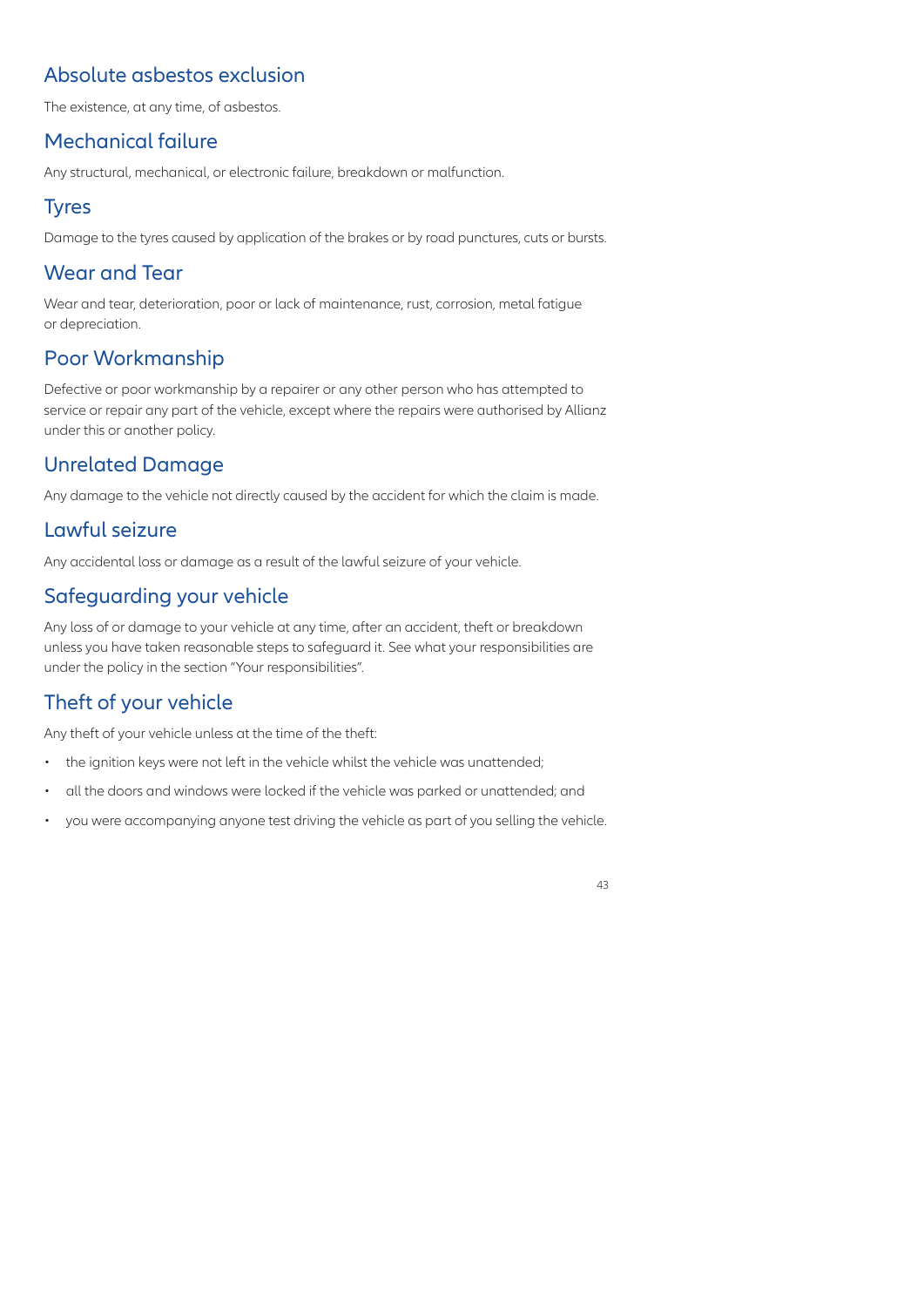# Renting a vehicle

- any costs associated with the loan of a vehicle; or
- the cost of renting a vehicle.

except for those circumstances detailed in:

- Staying mobile following theft;
- Staying mobile following a not at fault collision;
- Transportation costs;
- Staying mobile following an accident; or
- Choosing a repairer.

# Failure of computer or similar equipment

Loss or damage to any machinery, equipment, part, accessory or other property which:

- is a computer or which contains or comprises any computer technology (including computer chip or control logic);
- fails to perform or function in the precise manner for which it was designed for any reason arising from the performance or functionality of such computer technology (including computer chip or control logic); or
- arises directly or indirectly from the importation of any software virus whether the importation was malicious, negligent or accidental.

# Waiting period for cyclone, flood and bush fires

Loss or damage caused by cyclone, flood or bush fires in the first 72 hours after the policy is first taken out. This does not apply when:

- a new comprehensive policy is taken as a replacement of an existing comprehensive policy with no break in cover; or
- the vehicle you are insuring was purchased at the time policy commences.

# Geographical limitation

Loss, damage or liability which occurs while your vehicle (or any other vehicle to which cover is extended) was not in Australia.

### Economic or trade sanctions

The extent that the provision of such cover, payment or benefit is prohibited by any law, sanction, prohibition or restriction under United Nations resolutions or any other applicable trade or economic sanctions, laws or regulations.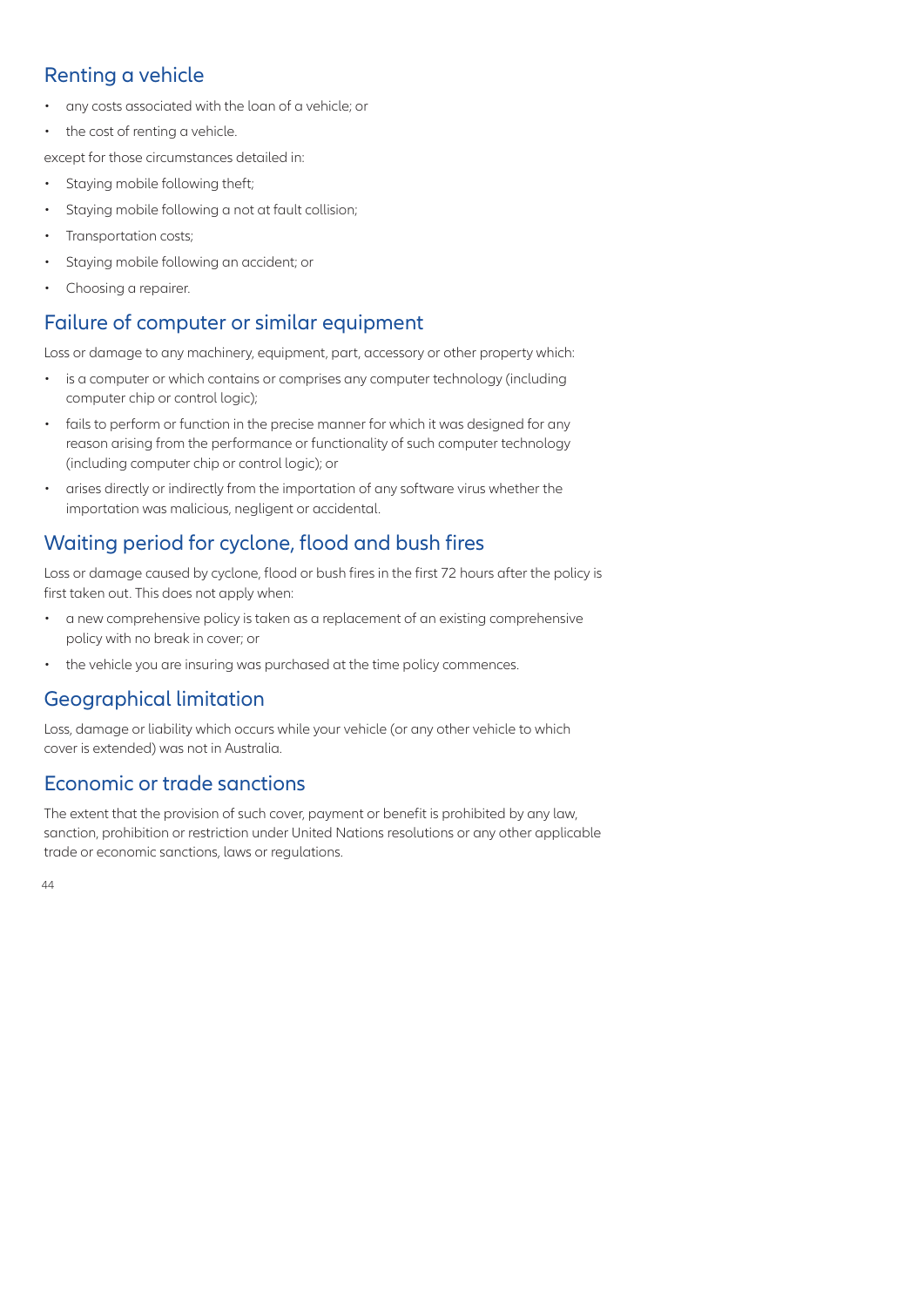# Changes to your policy

# What you must tell us

You must tell us as soon as reasonably possible, if during the period of insurance the following events occur:

- the driver(s) of your vehicle change:
- the place where your vehicle is regularly garaged/kept changes;
- your vehicle is modified in a manner that affects its value or performance in any way;
- the vehicle usage changes;
- any finance on your vehicle changes;
- any matter listed on your policy schedule changes or is inaccurate;
- you sell or give away your vehicle and replace it with another one;
- you change your email or mailing address.

When we receive this information, we may:

- propose changes to the terms and conditions of your policy;
- propose to charge you additional premium;
- cancel your policy if there is a change and we can't reach an agreement with you on altered terms and conditions or premium; or we are no longer prepared to insure you because there has been a material change to the risk; or
- decide not to offer to renew your policy.

If you do not provide the information as soon as reasonably possible we may be entitled to reduce, or refuse to pay a claim under the policy to the extent we are prejudiced by the delay or failure to provide this information.

# Cancellation rights under your policy

You may cancel the policy at any time by telephoning us. We have the right to cancel the policy in certain circumstances.

These include:

- if you failed to comply with your Duty of Disclosure at the time the policy is entered into:
- where you have made a misrepresentation to us during negotiations prior to the time the policy is entered into;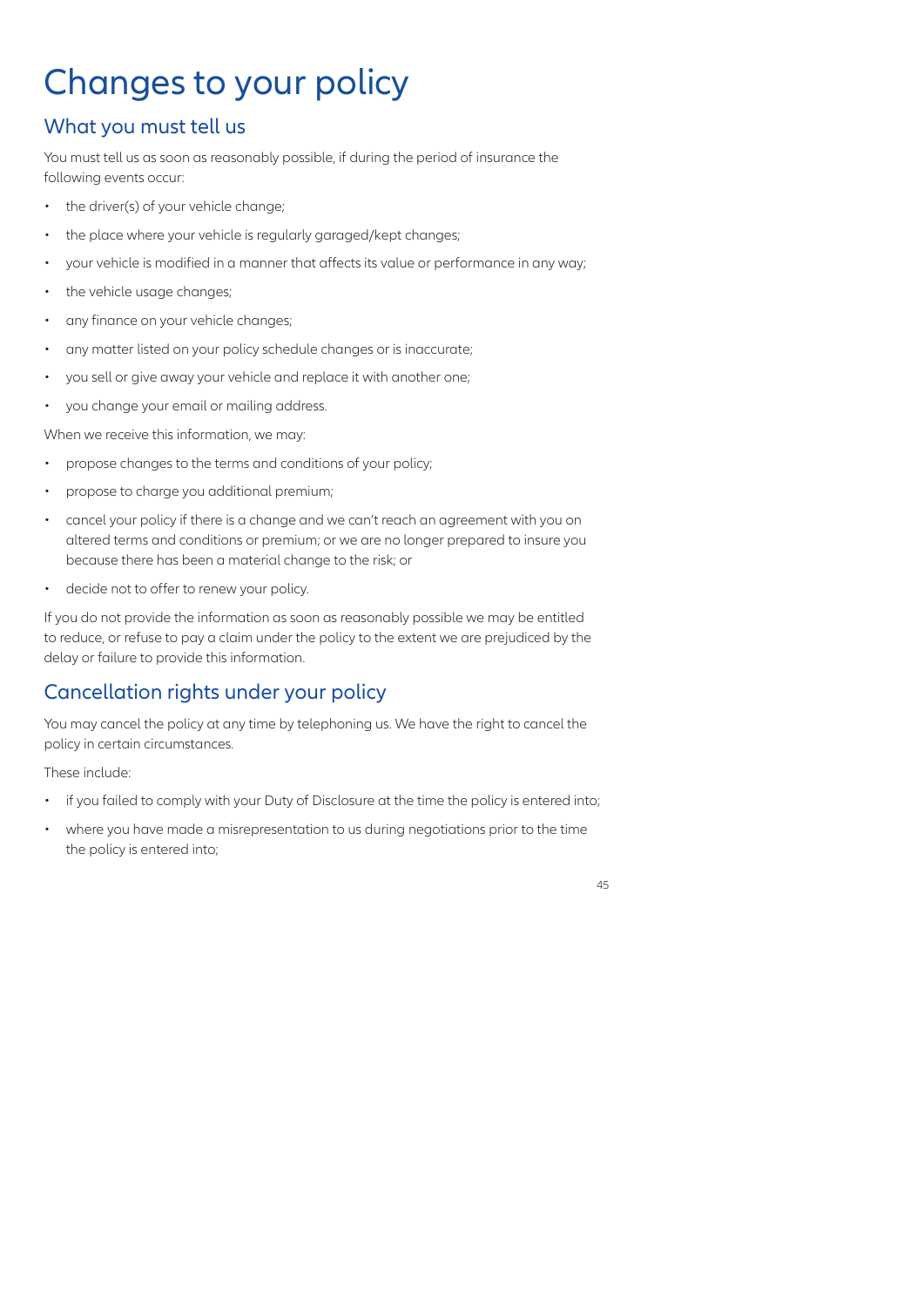- where you have failed to comply with a provision of your policy, including a provision relating to payment of premium;
- where you have made a fraudulent claim under your policy or under some other contract of insurance that provides cover during the same period of time that the policy covers you; or
- where we are otherwise permitted to do so by law.

If we cancel the policy we may do so by giving you three business days' notice in writing of the date from which the policy will be cancelled. We will give you written notice in one of the following ways:

- give it to you or your agent in person;
- deliver it electronically where we are allowed by law; or
- post it to the address last notified to us.

If you or we cancel the policy we may deduct a pro rata proportion of the premium for time on risk, any government taxes or duties we cannot recover.

In the event that you have made a total loss claim under the policy and we have agreed to the claim no return of premium will be made.

#### Complaints – Internal and external complaints procedure

If you are dissatisfied with our service in any way, please contact us and we will attempt to resolve the matter in accordance with our internal dispute resolution procedures.

If we do not make a decision within the period that we tell you we will respond, we will tell you about your right to lodge a complaint with an external dispute resolution scheme.

If you are not happy with our response, you can refer your complaint to AFCA subject to its terms of reference. AFCA provides a free and independent dispute resolution service for consumers who have general insurance disputes falling within its terms.

AFCA's contact details are:

The Australian Financial Complaints Authority Online: www.afca.org.au Phone: 1800 931 678 Email: info@afca.org.au Mail: GPO Box 3 Melbourne VIC 3001

For more information on how we handle complaints you can request a copy of our procedures, by contacting your broker or Allianz on 13 2664.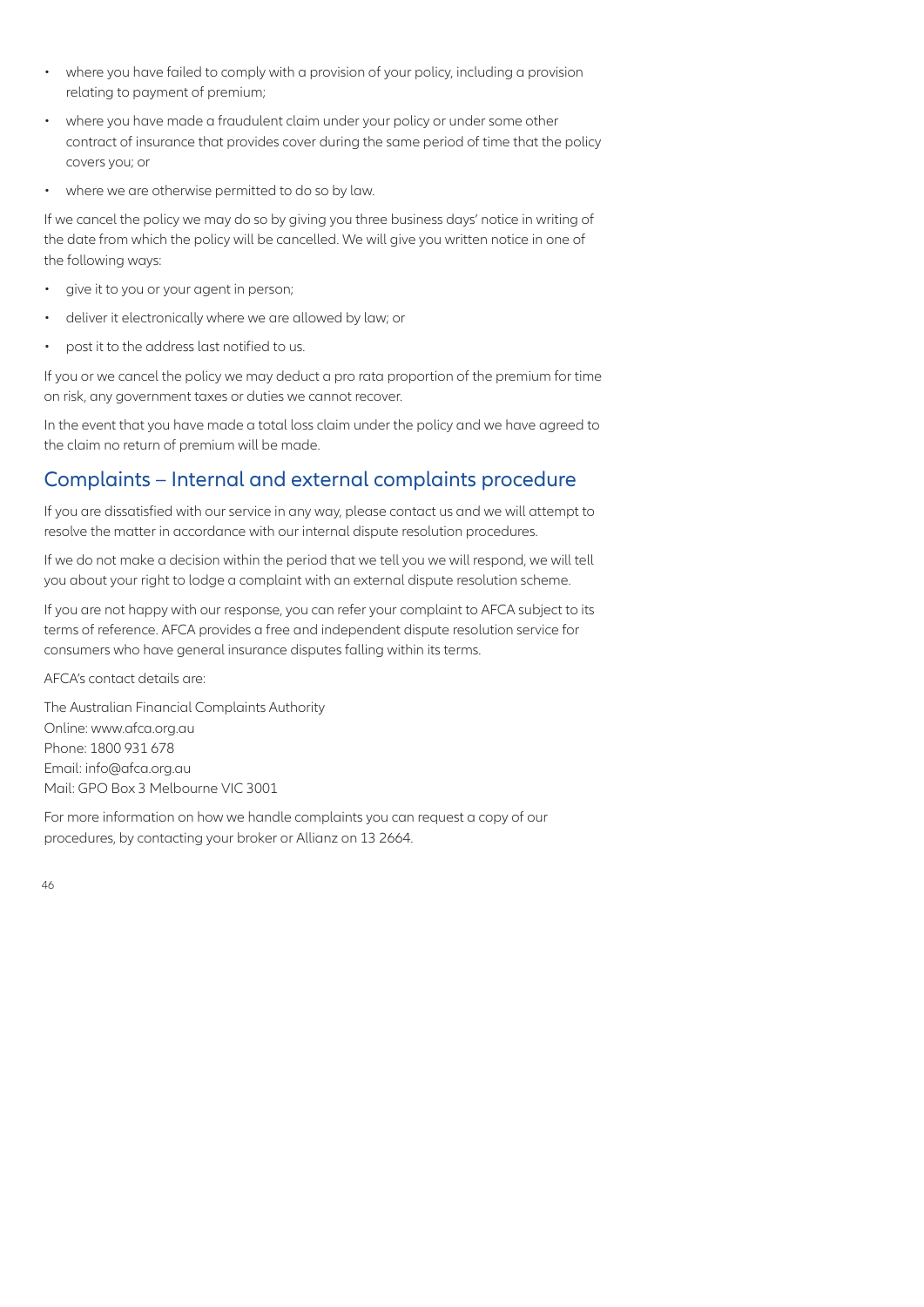# Privacy notice

At Allianz, we give priority to protecting the privacy of your personal information. We do this by handling personal information in a responsible manner and in accordance with the Privacy Act 1988 (Cth).

#### How we collect your personal information

We usually collect your personal information from you or your agents. We may also collect it from our agents and service providers; other insurers and insurance reference bureaus; people who are involved in a claim or assist us in investigating or processing claims, including third parties claiming under your policy, witnesses and medical practitioners; third parties who may be arranging insurance cover for a group that you are a part of; law enforcement, dispute resolution, statutory and regulatory bodies; marketing lists and industry databases; and publicly available sources.

#### Why we collect your personal information

We collect your personal information to enable us to provide our products and services, including to process and settle claims; make offers of products and services provided by us, our related companies, brokers, intermediaries, business partners and others that we have as association with that may interest you; and conduct market or customer research to determine those products or services that may suit you. You can choose not to receive product or service offerings from us (including product or service offerings from us on behalf of our brokers, intermediaries and/or our business partners) or our related companies by calling the Allianz Direct Marketing Privacy Service Line on 1300 360 529, EST 8am to 6pm Monday to Friday, or going to our website's Privacy section at www.allianz.com.au.

If you do not provide your personal information we require, we may not be able to provide you with our services, including settlement of claims.

#### Who we disclose your personal information to

We may disclose your personal information to others with whom we have business arrangements for the purposes listed in the paragraph above or to enable them to offer their products and services to you. These parties may include insurers, intermediaries, reinsurers, insurance reference bureaus, related companies, our advisers, persons involved in claims, external claims data collectors and verifiers, parties that we have an insurance scheme in place with under which you purchased your policy (such as a financier or motor vehicle manufacturer and/or dealer). Disclosure may also be made to government, law enforcement, dispute resolution, statutory or regulatory bodies, industry databases or as required by law.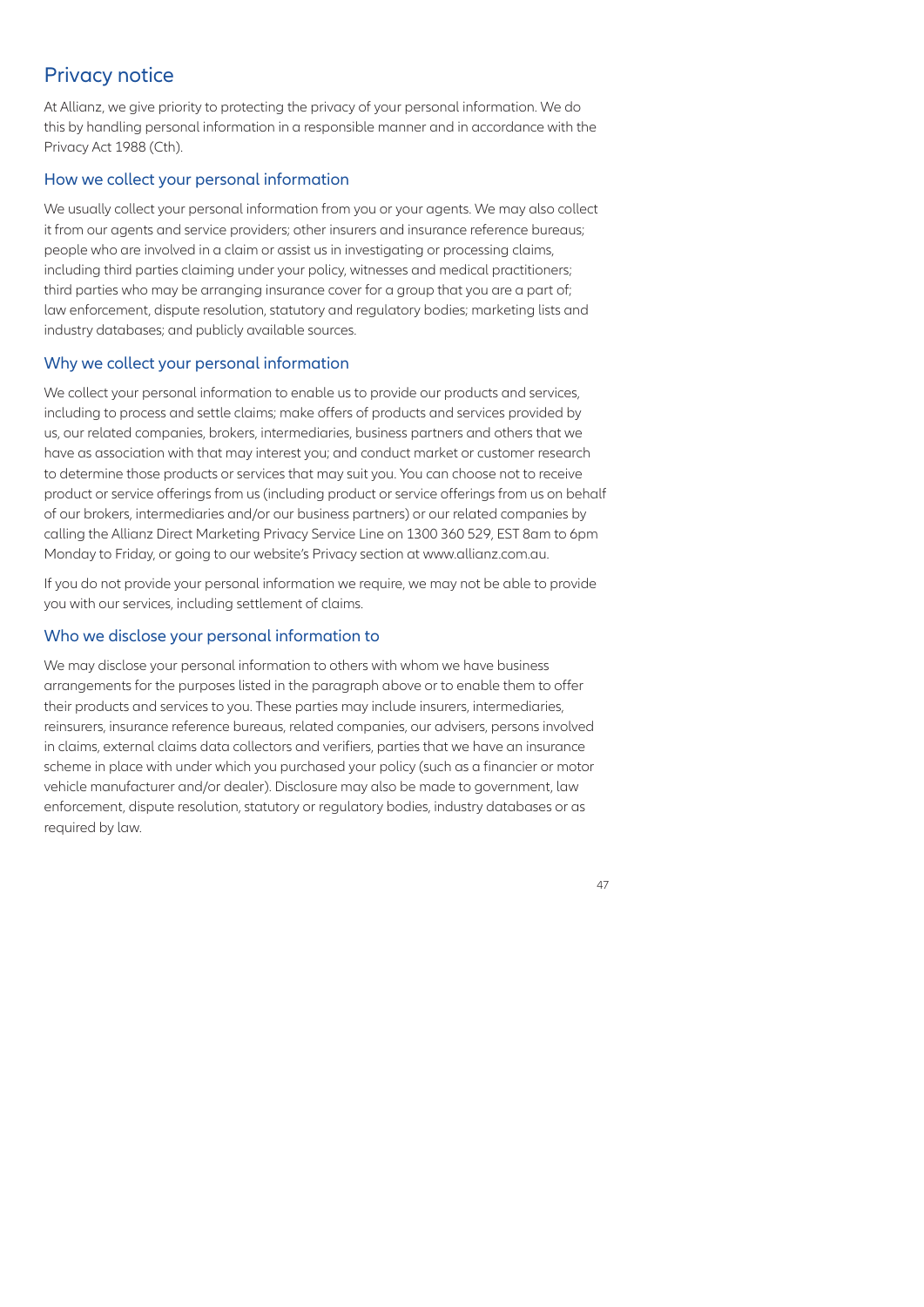#### Disclosure overseas

Your personal information may be disclosed to other companies in the Allianz Group, business partners, reinsurers and service providers that may be located in Australia or overseas. The countries this information may be disclosed to will vary from time to time, but may include Canada, Germany, New Zealand, United Kingdom, United States of America and other countries where the Allianz Group has a presence or engages subcontractors. We regularly review the security of our systems used for sending personal information overseas. Any information disclosed may only be used for the purposes of collection detailed above and system administration.

#### Access to your personal information and complaints

You may ask for access to the personal information we hold about you and seek correction by calling 1300 360 529 EST 8am to 6pm, Monday to Friday. Our Privacy Policy contains details about how you may make a complaint about a breach of the privacy principles contained in the Privacy Act 1988 (Cth) and how we deal with complaints. Our Privacy Policy is available at www.allianz.com.au.

#### Telephone call recording

We may record incoming or outgoing telephone calls for training or verification purposes. Where we have recorded a telephone call, we can provide you with a copy at your request, where it is reasonable to do so.

#### Your consent

By providing us with personal information you and any other person you provide personal information for, consent to these uses and disclosures until you tell us otherwise. If you wish to withdraw your consent, including for things such as receiving information on products and offers by us or persons we have an association with, please contact us.

#### General Insurance Code of Practice

The General Insurance Code of Practice was developed by the Insurance Council of Australia to further raise standards of practice and service across the insurance industry.

The Code Governance Committee (CGC) is an independent body that monitors and enforces insurers' compliance with the Code.

You can obtain more information on the Code of Practice and how it assists you by contacting Allianz on 13 2664.

For more information on the Code Governance Committee (CGC) go to https://insurancecode.org.au.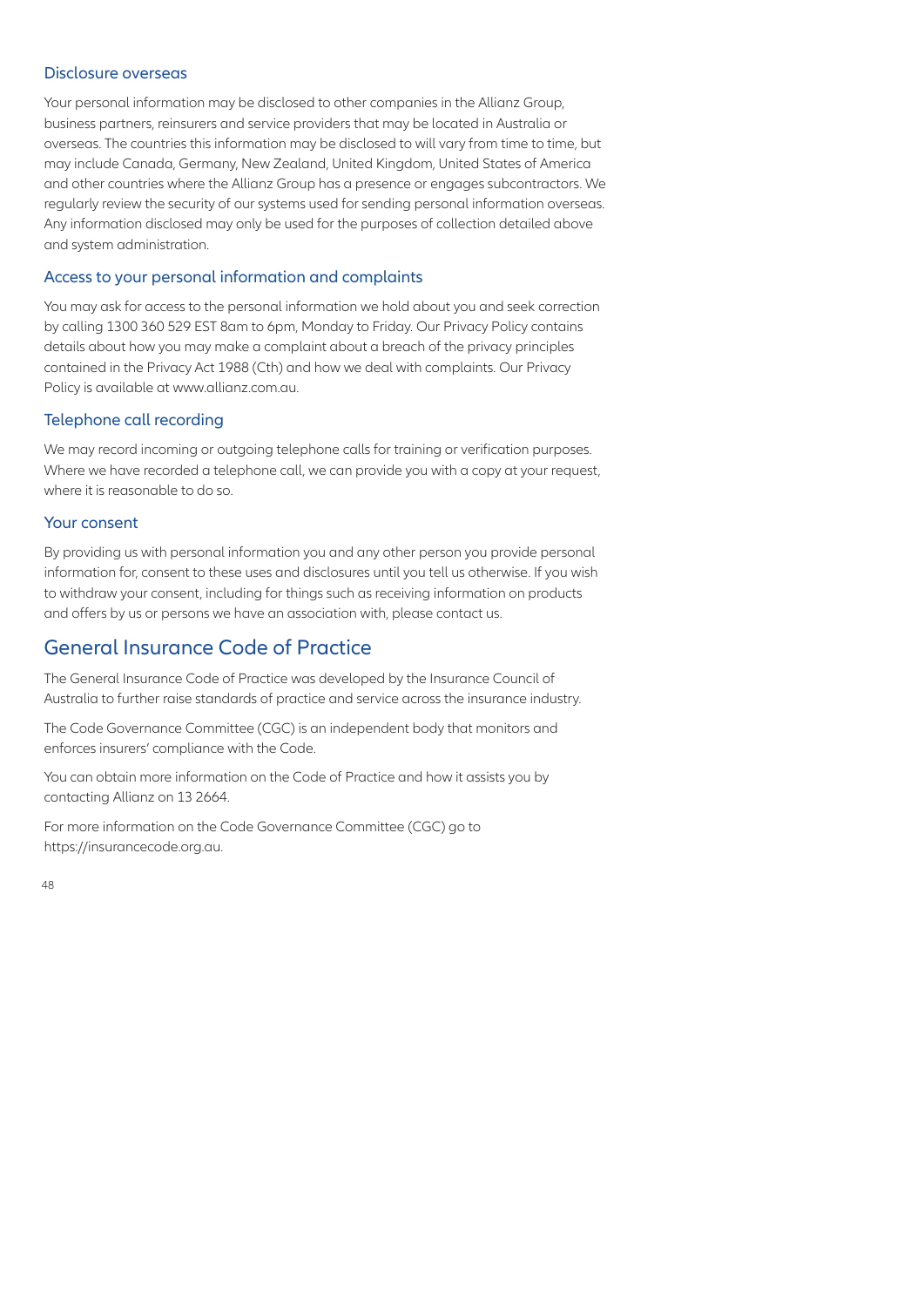# If this insurance has been issued through an insurance intermediary

If your policy has been issued through our agent, or a broker who is acting under a binder arrangement with us, then they are acting as our agent and not as your agent.

If your policy has been issued by a broker, other than a broker acting under a binder arrangement with us, then the broker is acting as your agent.

Where the policy has been arranged through an intermediary a commission is payable by us to them for arranging the insurance. You can ask them or us for more information.

# Financial Claims Scheme

In the unlikely event Allianz Australia Insurance Limited were to become insolvent and could not meet its obligations under the policy, a person entitled to claim may be entitled to payment under the Financial Claims Scheme. Access to the Scheme is subject to eligibility criteria. More information can be obtained from http://www.fcs.gov.au.

# Updating this PDS

We may need to update this PDS from time to time if certain changes occur where required and permitted by law. We will issue you with a new PDS or a Supplementary PDS or other compliant document to update the relevant information except in limited cases. Where the information is not something that would be materially adverse from the point of view of a reasonable person considering whether to buy this insurance, we may issue you with notice of this information in other forms or keep an internal record of such changes (you can get a paper copy free of charge by contacting us using our details on the back cover of this PDS).

Other documents may form part of the PDS and the policy, for example schedules, Supplementary PDSs and/or endorsements. If they do, we will tell you before you enter into the policy and in the relevant document. We may also issue other documents forming part of the PDS and the policy where required or permitted by law.

### Phoning for assistance and confirmation of transactions

If you need to clarify any of the information contained in this PDS or your policy documents, wish to confirm a transaction or you have any other queries regarding your policy, please use the contact details on the back cover.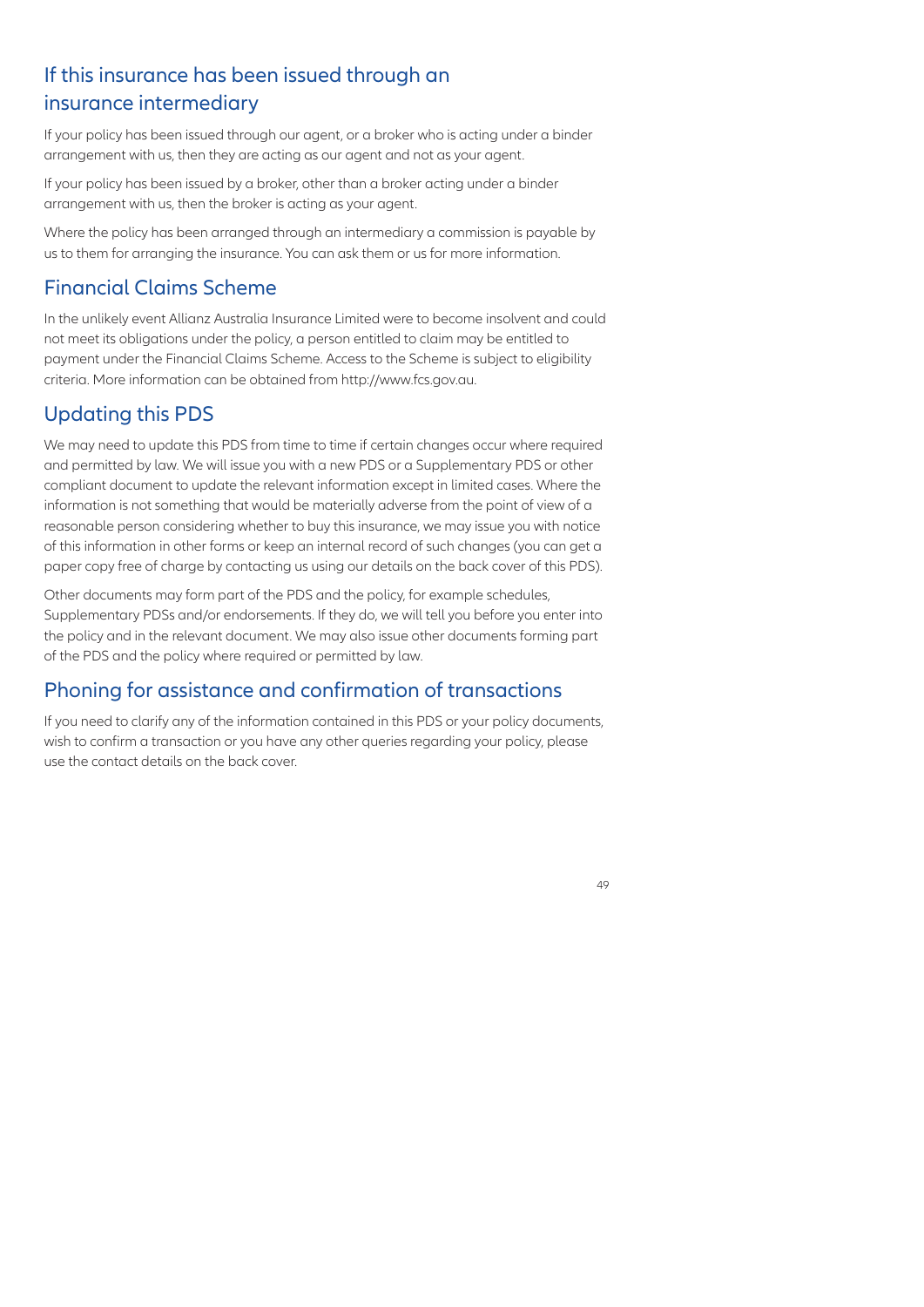# **Definitions**

In the policy, some words have special meanings wherever they are used in this PDS or in other documents making up the policy. These words and their meanings are outlined below:

accidental, accident means a sudden, violent, external, unusual and identifiable specific event which happens unexpectedly and is unintended by the insured person.

agreed value means the amount which we agree to insure your vehicle up to as shown in your policy schedule.

bodily injury means a bodily injury caused solely by an accident while an insured person is driving, riding in, getting into or out of, loading or unloading, or goods being carried by or falling from, your vehicle or a substitute vehicle which occurs independently of any other cause or condition and where both the accident and the bodily injury occur during the period of insurance.

declined driver means a driver noted in the policy schedule as a declined driver who is not insured under your policy.

excess means the relevant excess amount(s) shown in the policy schedule which you must pay as a contribution to your claim under your policy.

family means:

- your spouse, your partner or your de facto who lives with you;
- your parents or parents-in-law who live with you;
- your children and children of your spouse, partner or de facto (not being your children) who live with you;
- your brothers or sisters who live with you.

flood means the covering of normally dry land by water that has escaped or been released from the natural normal confines of any of the following:

- a) a lake (whether or not it has been altered or modified);
- b) a river (whether or not it has been altered or modified);
- c) a creek (whether or not it has been altered or modified);
- d) another natural watercourse (whether or not it has been altered or modified);
- e) a reservoir;
- f) a canal;
- g) a dam.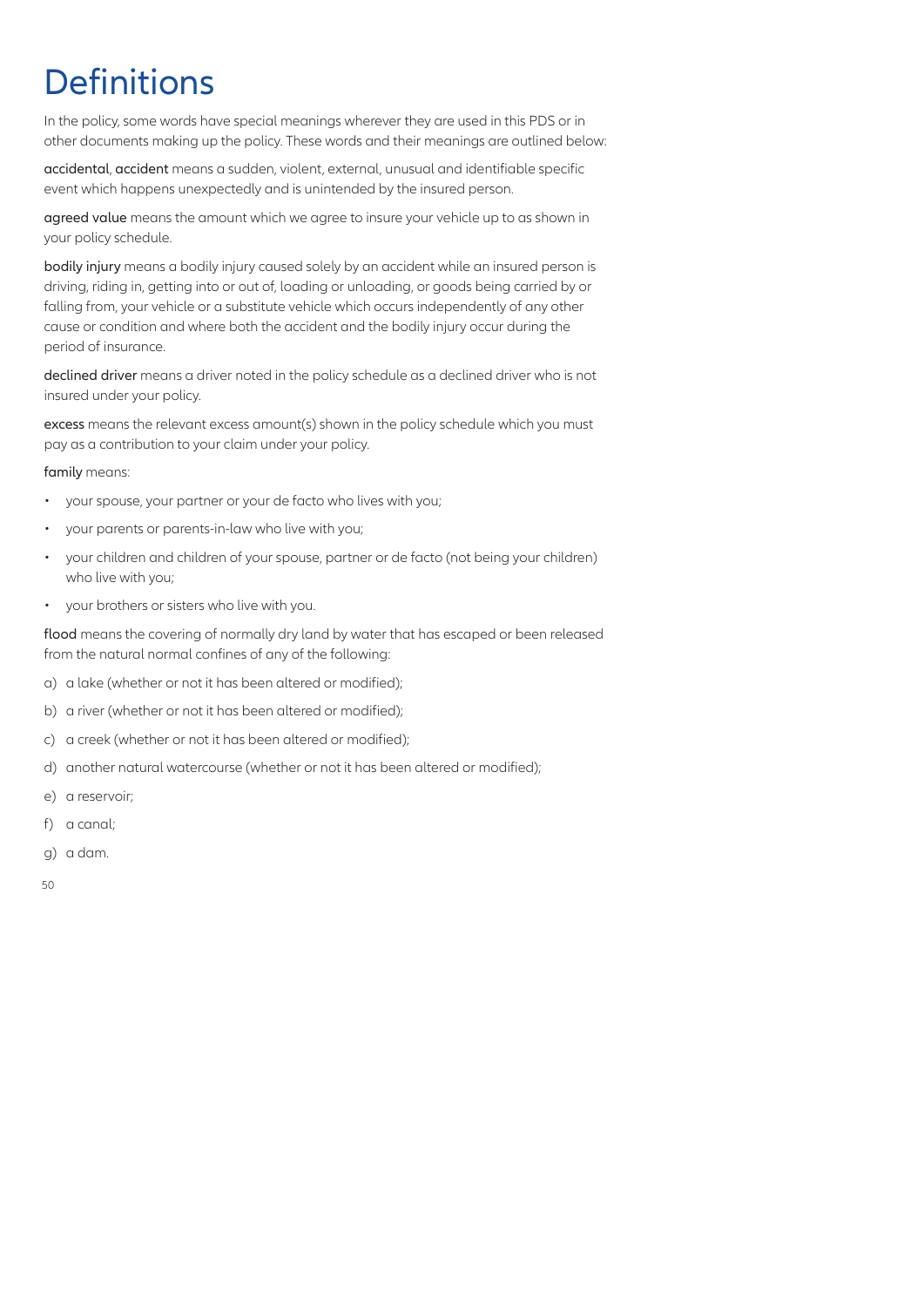incident means a single event or series of related events.

market value means the cost to replace your vehicle with a vehicle of the same make, model, age and condition as your vehicle immediately prior to the loss or damage but excluding costs and charges for vehicle registration, compulsory third party insurance, stamp duty transfer, dealer warranty costs or transfer fees, or dealer delivery.

period of insurance means the period of time commencing on the effective date stated in the policy schedule and ending on the expiry date stated in the policy schedule unless ending earlier in accordance with the policy or law. Each renewal gives rise to a new contract and new period of insurance which is separate to any prior period of insurance.

personal effects means personal items which are designed to be worn or carried, but not:

- cheques, money, credit cards or negotiable instruments;
- firearms:
- tools or items used in connection with a business or occupation; or
- personal music devices, or portable global positioning systems (GPS).

policy schedule means a document of that name which shows your policy number, details of your cover, period of insurance, any options you have and any excess you must pay. It is part of your policy and should be read in conjunction with the other documents that form your policy.

recoverable means the right to recoup the expenses we incurred in providing cover for any accidental loss or damage to your vehicle or in covering any of your legal liability costs after a claimable event.

A recoverable event does not include:

- an at-fault claim;
- a not at-fault claim where you are unable to provide us with the responsible party's name, address and vehicle registration number (or any other information that would reasonably allow us to identify the person so that we can exercise our rights of recovery);
- any storm or naturally occurring event, or a collision with an animal; or
- any other claim that we determine is not a recoverable event at the time of considering the claim.

(Your no claim bonus may be affected and an excess may be required for any claimable event that is not recoverable by us, unless otherwise stated in your policy).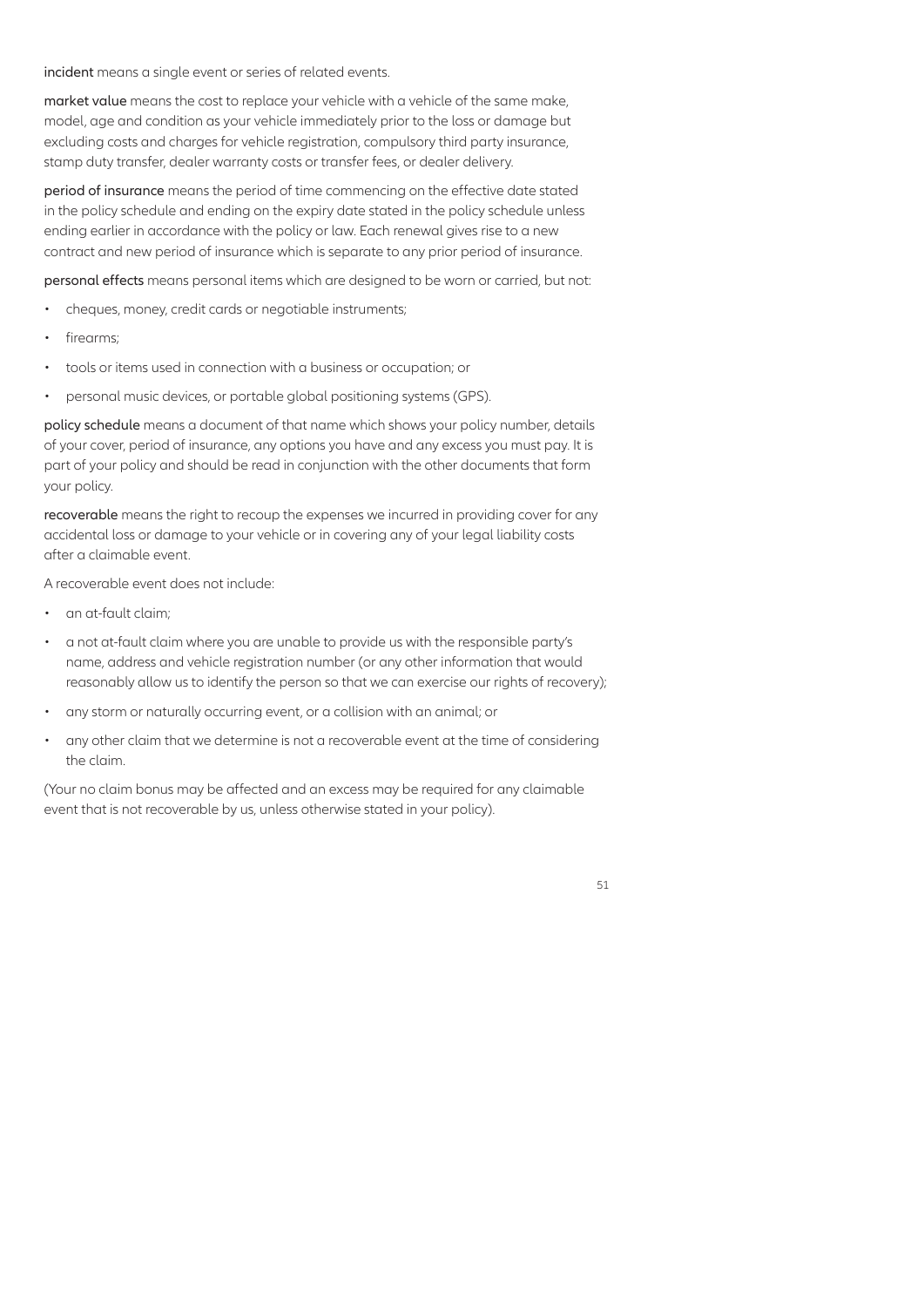substitute vehicle means a vehicle similar to your vehicle which has been hired or borrowed because your vehicle is being repaired, serviced or is not drivable because of a mechanical breakdown.

total loss means when, in our opinion, the vehicle, trailer or caravan is so badly damaged that it would not be safe, or it is uneconomical, for us to repair or when it has not been found within 14 days of you reporting its theft to us.

uneconomical to repair means when the cost of repairs to us less the salvage value is greater than the:

- replacement cost where a total loss gives you the right to a replacement vehicle under the policy; or
- agreed value if your vehicle is insured for an agreed value;
- market value if your vehicle is insured for market value; or
- market value or \$5,000, whichever is the lesser if your vehicle is insured under the uninsured motorist's extension or Third Party Fire and Theft,

unless otherwise notified to you by us in writing.

vehicle usage means the use of your vehicle, which you have told us about. This is shown on your policy schedule. Vehicle usage may be either:

- business, which means any vehicle which is used for income earning purposes;
- rideshare means the use of your vehicle for the purposes of carrying passengers for a fee via an app or web based platform, but does not include the use of your vehicle as a taxi; or
- private, which means any type of use other than business use or rideshare.

we, our or us means Allianz Australia Insurance Limited ABN 15 000 122 850 AFS Licence No. 234708.

you or your means the person(s) named in the policy schedule as the insured.

your vehicle means the registered vehicle shown on your policy schedule including:

- its standard tools, modifications and accessories as supplied by the manufacturer; and
- its fitted or non-standard extras, modifications and accessories which are shown on your policy schedule.

Text 086 02.21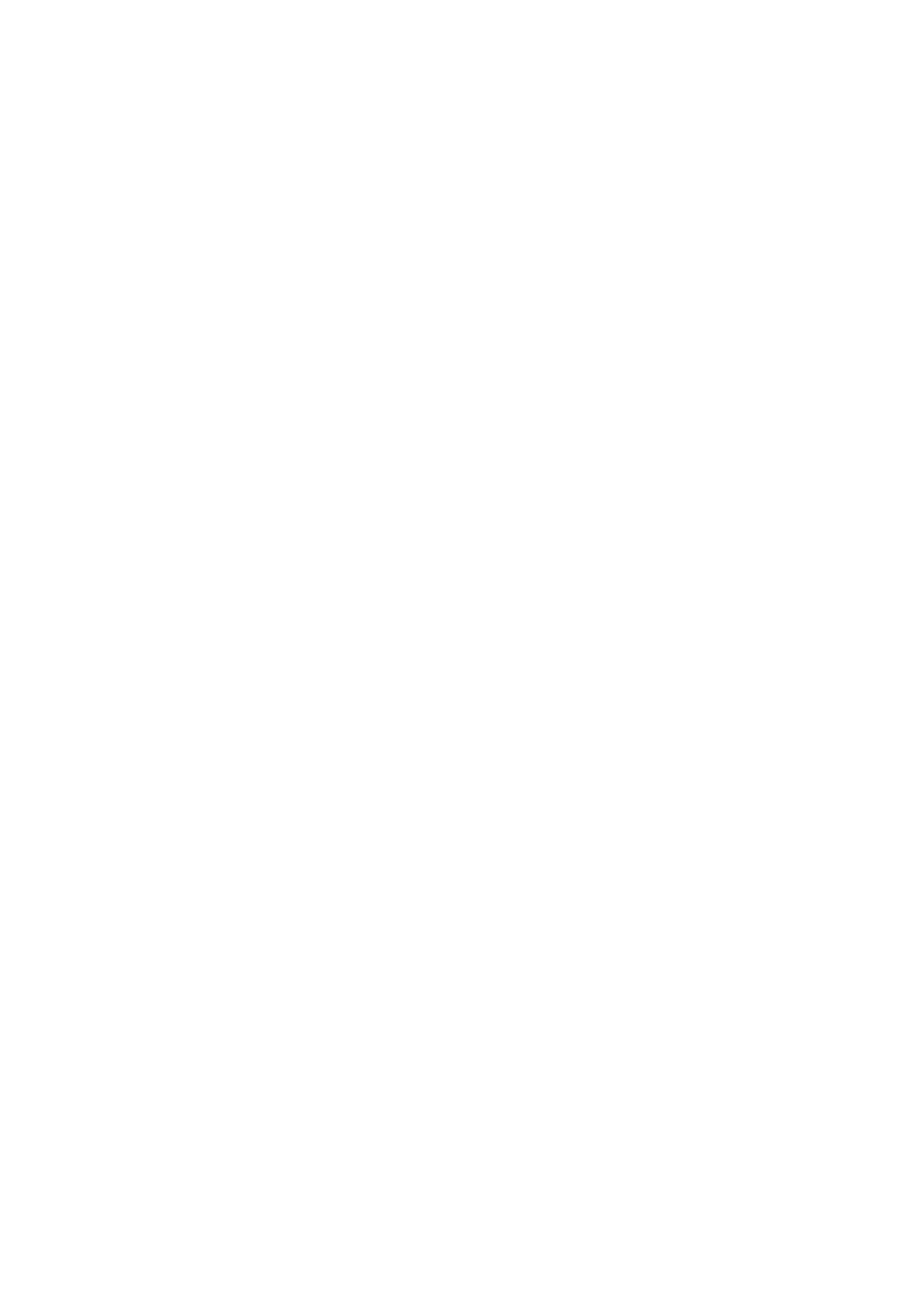#### **For all enquiries please call your Broker.**

AFS Licence No. 234708 ABN 15 000 122 850 GPO Box 9870 Melbourne VIC 3000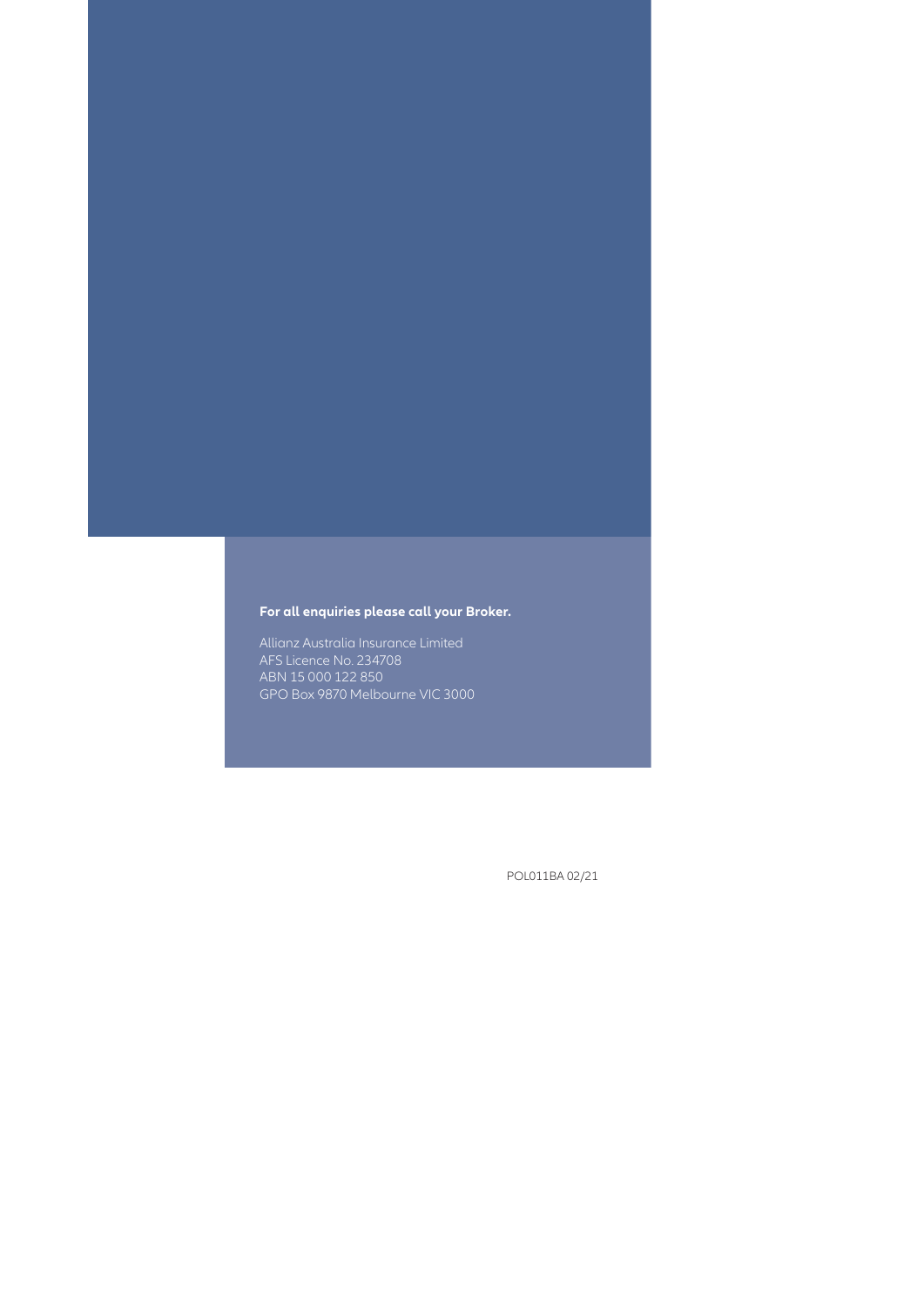# Supplementary Product Disclosure Statement ("SPDS") Supplementation<br>
DISCLOSURE Statemente<br>
Preparation Date: 01/08/2021<br>
Allianz Personal Motor Insurance<br>
Preparation Date: 01/08/2021<br>
Disclosure Statement<br>
Disclosure' statement<br>
Disclosure' are sponsible upones are derent SUPPLEMENTY Product<br>
DISCLOSUFE Statement<br>
Allianz Personal Motor Insurance<br>
Preparation Date: 01/08/2021<br>
Important changes to your Allianz Personal Motor Insurance Product<br>
Insurance a misre sected for the heading to tak

# Allianz Personal Motor Insurance

# Preparation Date: 01/08/2021

# Important changes to your Allianz Personal Motor Insurance Product Disclosure Statement

This document is an SPDS that updates and amends the Allianz Personal Motor Insurance Product Disclosure Statement ("PDS") dated 01 February 2021. It is issued by the insurer Allianz Australia Insurance Limited ABN 15 000 122 850 AFS Licence No. 234708. This SPDS must be read together with the PDS and any other SPDS that you are given which updates or amends the PDS.

This SPDS amends the PDS as follows:

#### **THE 'TABLE OF CONTENTS' SECTION IS AMENDED AS FOLLOWS:**

#### **THE 'YOUR RESPONSIBILITIES' SECTION IS DELETED AND REPLACED AS FOLLOWS:**

#### **Your responsibilities**

It is up to you to choose the cover you need. Because we and our representatives do not advise you on whether the policy is specifically appropriate for your objectives, financial situation or needs, you should carefully read this document before deciding.

When entering into the policy or on renewal, variation, extension, or reinstatement (as applicable) you must meet your Duty to to make a misrepresentation'.

You must during the term of the policy follow and meet all of the policy's terms and conditions. In particular:

- take all reasonable care to prevent loss of (including theft) or damage to your vehicle. This includes but is not limited to:
	- moving your vehicle from rising flood waters if it is safe to do so;
	- ensuring that the ignition keys are not left in the vehicle when no one is in the vehicle
	- locking all the doors and windows when the vehicle is parked or unattended; and
	- accompanying anyone test driving the vehicle when it is being test driven as part of you selling the vehicle;
- keep your vehicle well maintained and in a roadworthy condition. This includes but is not limited to ensuring safety parts such as tyres, brakes and lights are in the condition necessary to allow the vehicle to be registered. We may reduce or refuse your claim to the extent that your vehicle's maintenance or condition contributed to or caused the loss;
- ensure that any information you give us as part of a claim document or statement to us is honest and complete.<br>SAS<br>540840540<br>BAG 10f 2